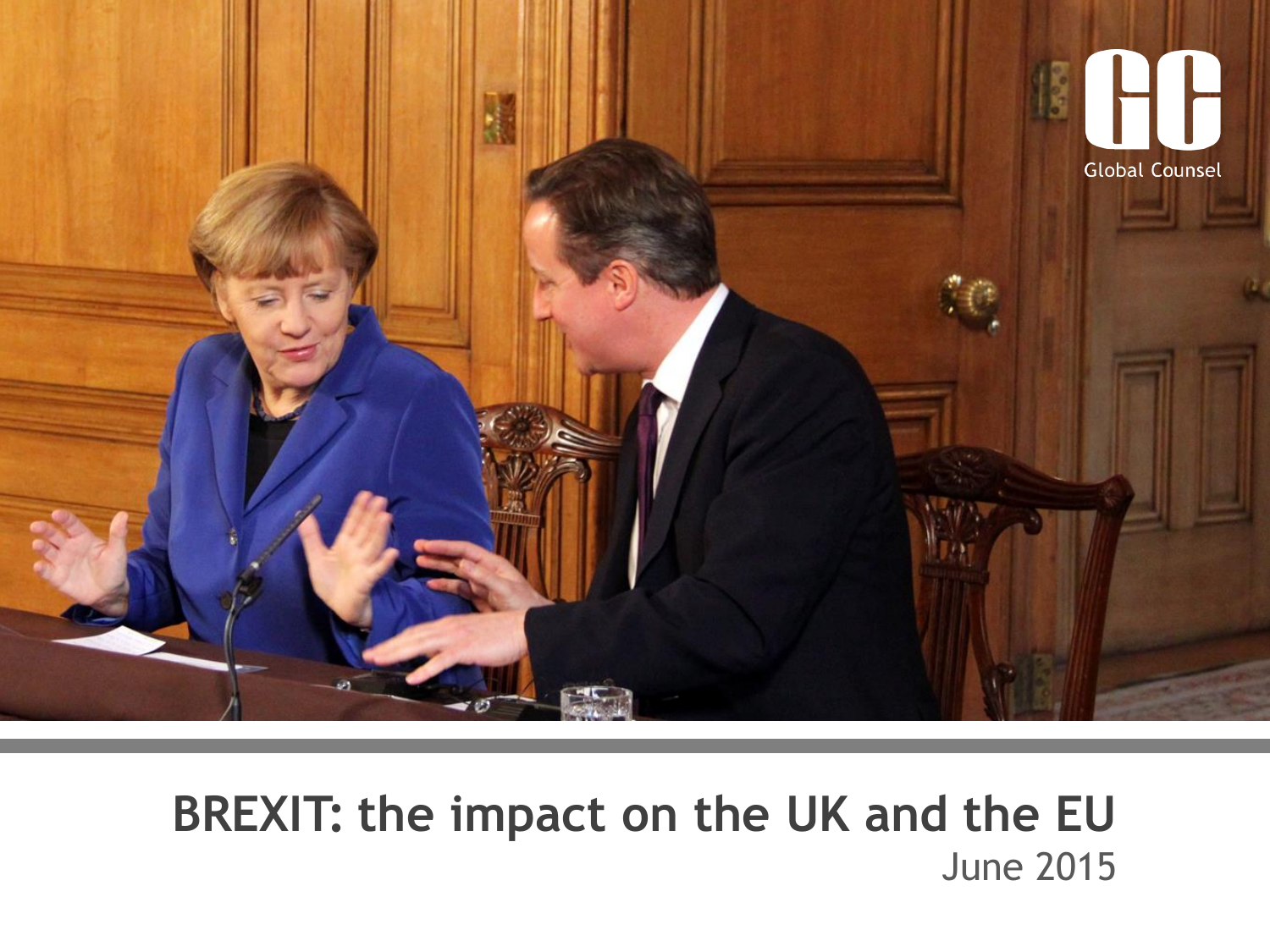### **Preface**



For the majority of businesses in Britain the possibility the UK might leave the European Union – Brexit – is a major source of concern. Both the break with the EU and the uncertainty associated with it would be bad for business and damaging to the UK economy.

A great deal has now been written on the economic consequences for the UK of Brexit. Some of this is impartial; much of it is partisan. Very little has been written on the consequences for the rest of the EU.

This report seeks to address this gap by systematically assessing the evidence on the impact of Brexit on both the UK and the rest of Europe.

At the heart of this analysis are ten distinct channels of impact. For each we consider in turn the impact on the UK and on the rest of the EU. We also assess the specific ways in which different member states are exposed through these channels.

We conclude that while the biggest impact of Brexit would be on the UK, there can be little doubt that there will also be a significant impact on the rest of the EU.

This report has been prepared by Global Counsel based on our interpretation of the politics of Brexit and our analysis of the best available economic evidence.

> **Gregor Irwin** Chief Economist, Global Counsel

#### **About Global Counsel**

Global Counsel helps businesses across a wide range of sectors anticipate the ways in which politics, regulation and public policymaking create both risk and opportunity. We also help businesses to develop and implement strategies to meet these challenges.

The firm was founded in 2010. Our senior team are former public policymakers who have worked at the highest level in the British government and European Union institutions. They draw on decades of experience and are backed by a global network.

The author of this report is Dr Gregor Irwin, Chief Economist of Global Counsel. Dr Irwin was the Chief Economist of the Foreign and Commonwealth Office from 2008 to 2013 and a Director of the FCO from 2011 to 2013. He has previously held senior positions at the Bank of England and HM Treasury.

To discuss the contents of this report or how Global Counsel could support your organisation in managing the high levels of uncertainty around the Brexit referendum, please contact Dr Gregor Irwin:

**E:** [g.irwin@global-counsel.co.uk](mailto:g.irwin@global-counsel.co.uk) **T:** +44 (0)203 667 6500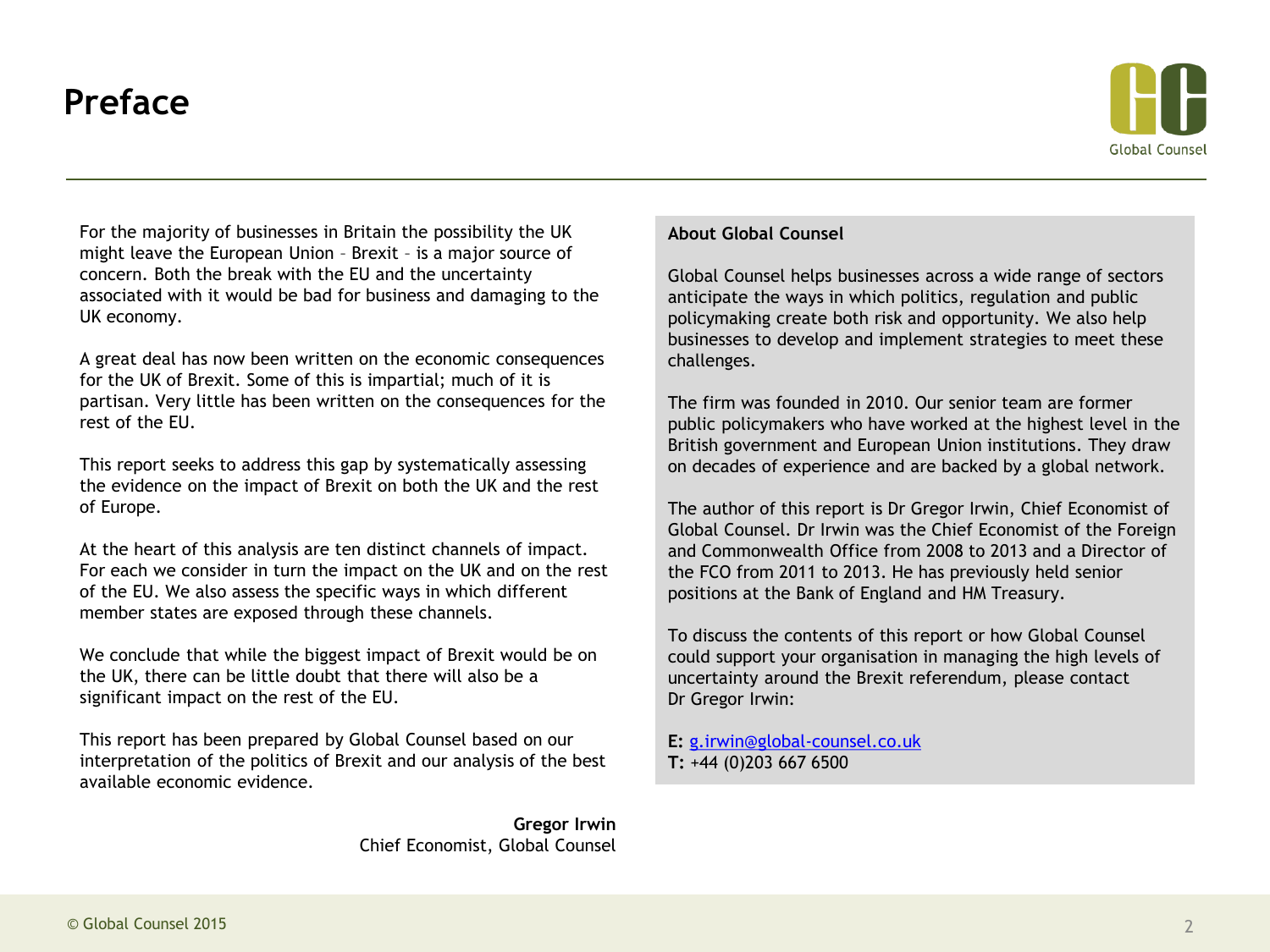

| Executive summary             | 4  |
|-------------------------------|----|
| <b>Brexit models</b>          | 6  |
| The path to Brexit            | 7  |
| The ten channels              | 8  |
| Trade within Europe           | 10 |
| Foreign direct investment     | 12 |
| Liberalisation and regulation | 14 |
| Industrial policy             | 16 |
| Immigration                   | 18 |
| <b>Financial services</b>     | 20 |
| Trade policy                  | 22 |
| International influence       | 24 |
| <b>Budget</b>                 | 26 |
| Uncertainty                   | 28 |
| The exposure of member states | 30 |
| Conclusions                   | 38 |
| <b>Global Counsel</b>         | 39 |
| Endnotes                      | 40 |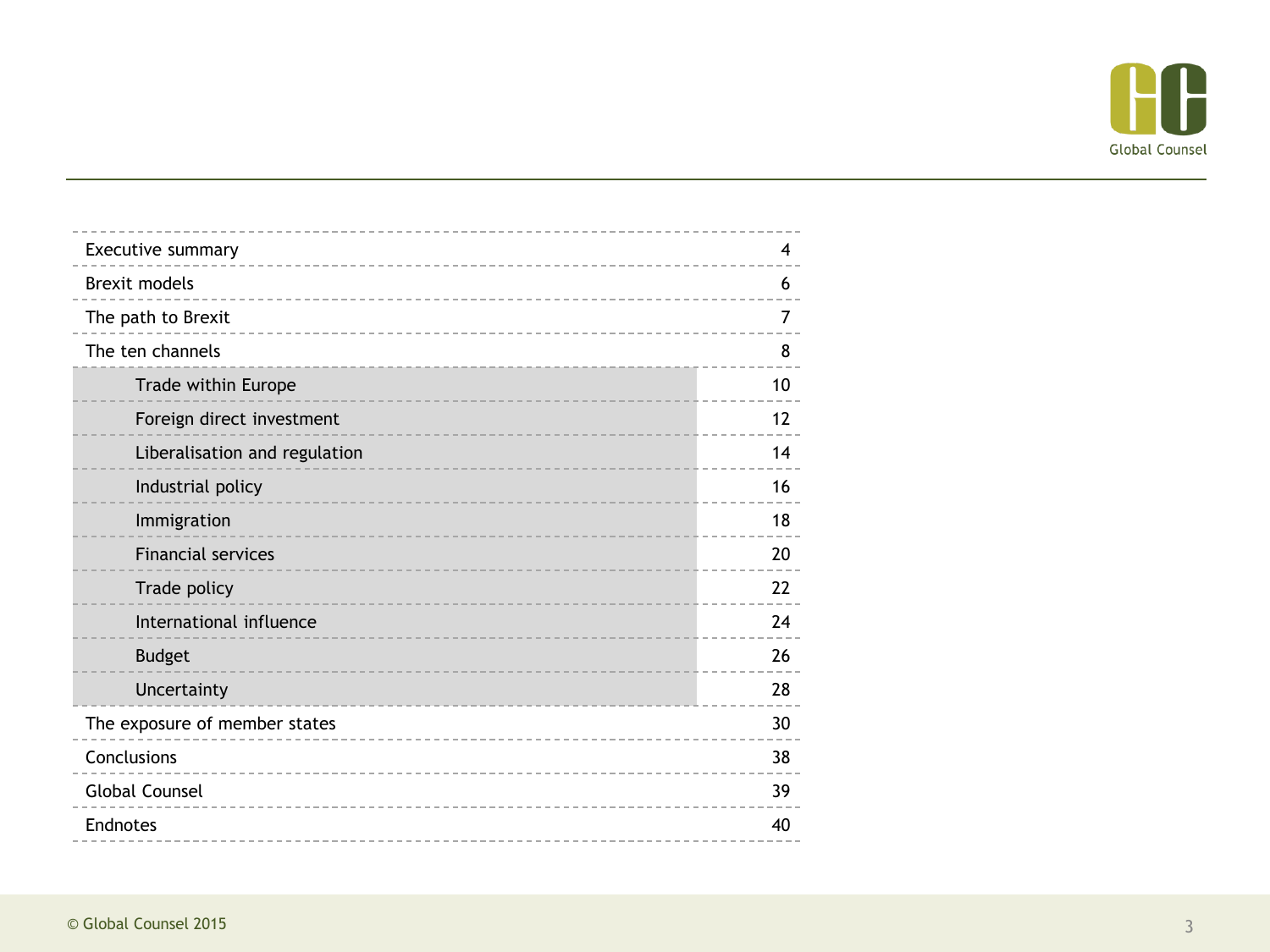### **Executive summary**



**For the first time in a generation there is a serious prospect of a member state leaving the European Union.** In Britain, the Conservative government, led by Prime Minister David Cameron, is committed to holding an in-out referendum by the end of 2017. This will be preceded by a renegotiation of the terms of EU membership and a lengthy referendum campaign. The opinion polls suggest that if a referendum was held tomorrow the outcome would be highly uncertain. A vote to remain in the EU is far from assured.

**If the UK leaves the EU the impact would depend on the new relationship between the UK and the EU.** We consider five models. Those at the extremes in terms of proximity to the EU are unlikely. The Norwegian model, involving membership of the European Economic Area, would not give the UK the political flexibility required to justify Brexit. By contrast, a much looser model in which the UK trades with the EU on a most-favoured nation basis would give flexibility, but seriously jeopardise trade and investment. The most likely models are either a Swiss-style series of bilateral accords governing access to specific sectors of the single market or a comprehensive FTA. Either would require prolonged negotiation followed by compromises and still impose sizeable costs. A lack of clarity over what would replace EU membership is just one reason why the path to Brexit - and beyond - would be long and uncertain, taking ten years or more.

**The impact of Brexit through the trade and investment channels would be most severe in the UK.** Regulatory divergence would increase over time, affecting trade volumes and reducing the attractiveness of the UK for investment. This would impact on European businesses invested or trading in

the UK and supply chains involving UK firms, but the magnitude depends on the specific Brexit model and is impossible to predict.

**The rest of the EU would also feel the impact through several other channels.** The EU would lose an influential, liberalising member, shifting the balance of power in the European Council. It would become harder to block illiberal measures. Moreover, there would likely be a new regulatory dynamic with the UK outside the EU. The UK may seek to undercut the EU on standards impacting on the business environment; but this in turn may create a healthy regulatory competition by putting pressure on the EU from the outside to be more liberal in its policies.

**There is little prospect of London being dislodged as Europe's leading international financial centre.** This is sustained by inherent advantages and a large network of financial and professional services that are hard to replicate. However, existing EU regulations would make it harder for London to serve European markets, particularly (but not only) for retail banking and euro trading. Some business would be likely to move to Eurozone financial centres or be lost to Europe. Competition to take this business would be wasteful. While one or two centres may ultimately benefit, businesses and households across the EU would bear the cost in terms of higher charges and poorer products.

**Brexit would impact on the position of both the UK and the EU in the world.** In economic terms this would be most evident in trade policy. While the UK would likely be free to strike new trade deals based on domestic priorities it would have less leverage and be a lower priority than the EU for other countries. The UK would also face the huge challenge of renegotiating the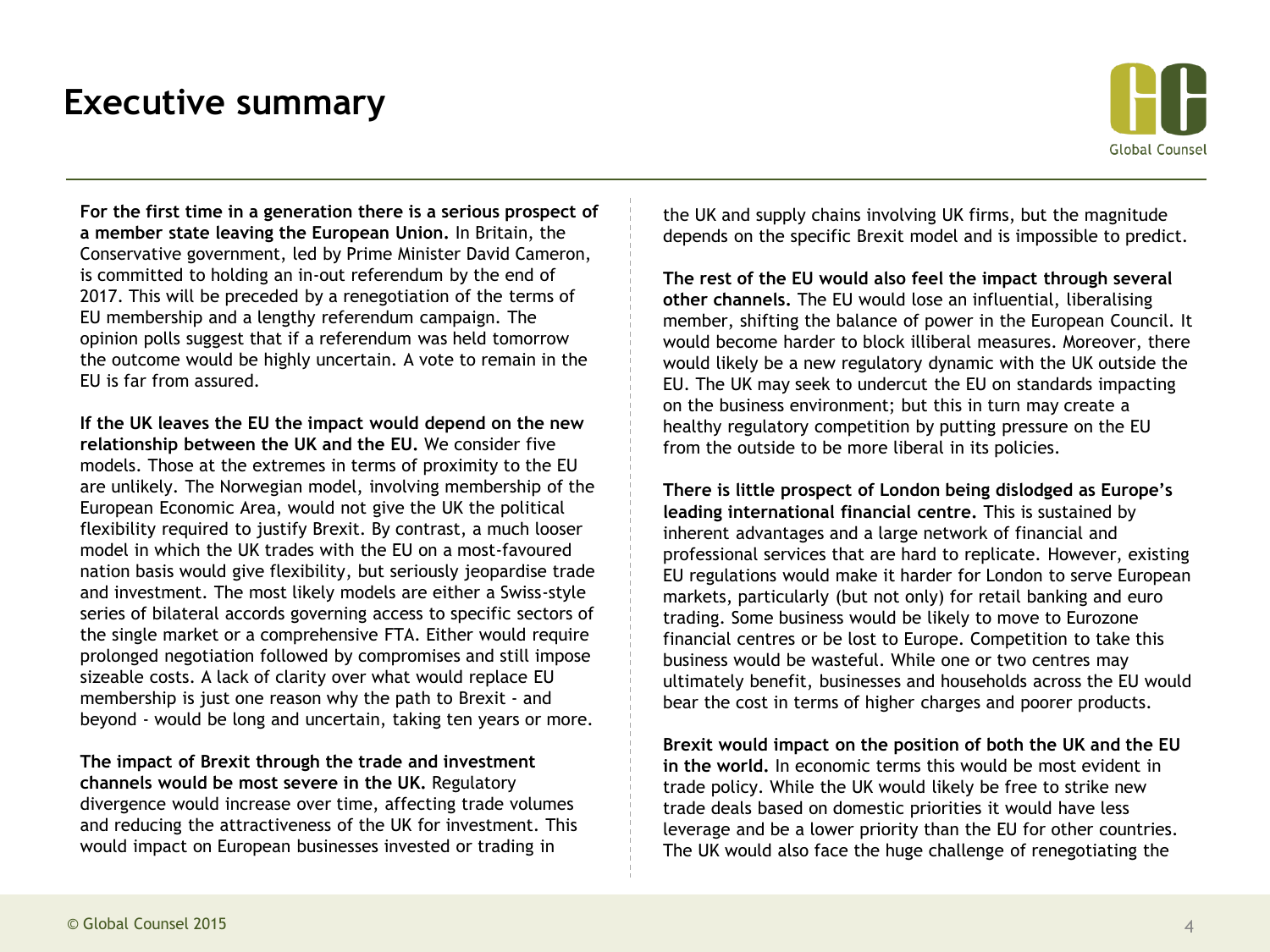### **Executive summary**



existing EU deals that would no longer apply. The EU would likewise be a less attractive partner at a time when it is only second priority for the US and Japan and a lower priority for many emerging countries. The EU may, however, be able to take a tougher stance in negotiations without the UK and make more active use of trade remedies. In addition, the EU would lose substantial hard and soft power assets although Brexit could lead to greater EU political integration and more coherent external representation in institutions and on external policy.

**The overall macroeconomic impact of Brexit is hard to quantify.** This is because there are several unknowns and macro models do not capture many channels through which Brexit would impact on the economy. The majority of published studies find the impact on the UK would be negative and significant. The impact on the rest of the EU would be smaller, although no comprehensive macroeconomic estimate has been published.

**There are three broader ways in which the UK and the rest of the EU would be affected by Brexit, which are not captured by macroeconomic models. The first channel is uncertainty.**  Surveys find many UK businesses are already worried about the impact of referendum uncertainty. Yet the process beyond a referendum - if the UK votes to leave - to the point of exit and then the establishment of a new stable relationship with the EU would itself be prolonged and highly uncertain.

**The second way is through the political dynamic between large states in an EU without the UK.** The UK's influence in the EU has been damaged both by the ambivalence of the UK government to the EU and by being outside the Eurozone. Even

so, the UK remains one of the most influential member states. Brexit would change the relationship between other large states including, most importantly, France and Germany. It could bind them together; it could cement France's position behind Germany in terms of influence; or it could push them apart, with the UK no longer providing political cover to mask their differences.

**The third way is through political contagion.** Some of the tensions in the UK regarding the EU also exist in other states, even if they manifest themselves differently and to different extents. If the UK leaves, adopts a more independent policy in sensitive areas, and is seen to succeed, this could have far-reaching political ramifications for the rest of Europe. The 'proof of concept' of leaving the EU could liberate disintegrative, centrifugal forces elsewhere.

**We conclude that the member states most exposed to Brexit are the Netherlands, Ireland and Cyprus.** Each has very strong trade, investment and financial links with the UK and in the cases of the Netherlands and Ireland are closely aligned in policy terms. Among the larger member states Germany would be affected through several channels, but perhaps most profoundly by the loss of the UK as a counterweight to France in policy debates. France may welcome the absence of the UK in policy debates, but like Spain has substantial direct investments in the UK. Italy is less directly exposed to Brexit, while Poland's interests are concentrated on the impact Brexit would have on the EU budget and the large number of Polish residents in the UK. All member states would, however, regret the loss of international influence enjoyed by the EU without the UK and the damage that Brexit would do to the esteem of the EU globally.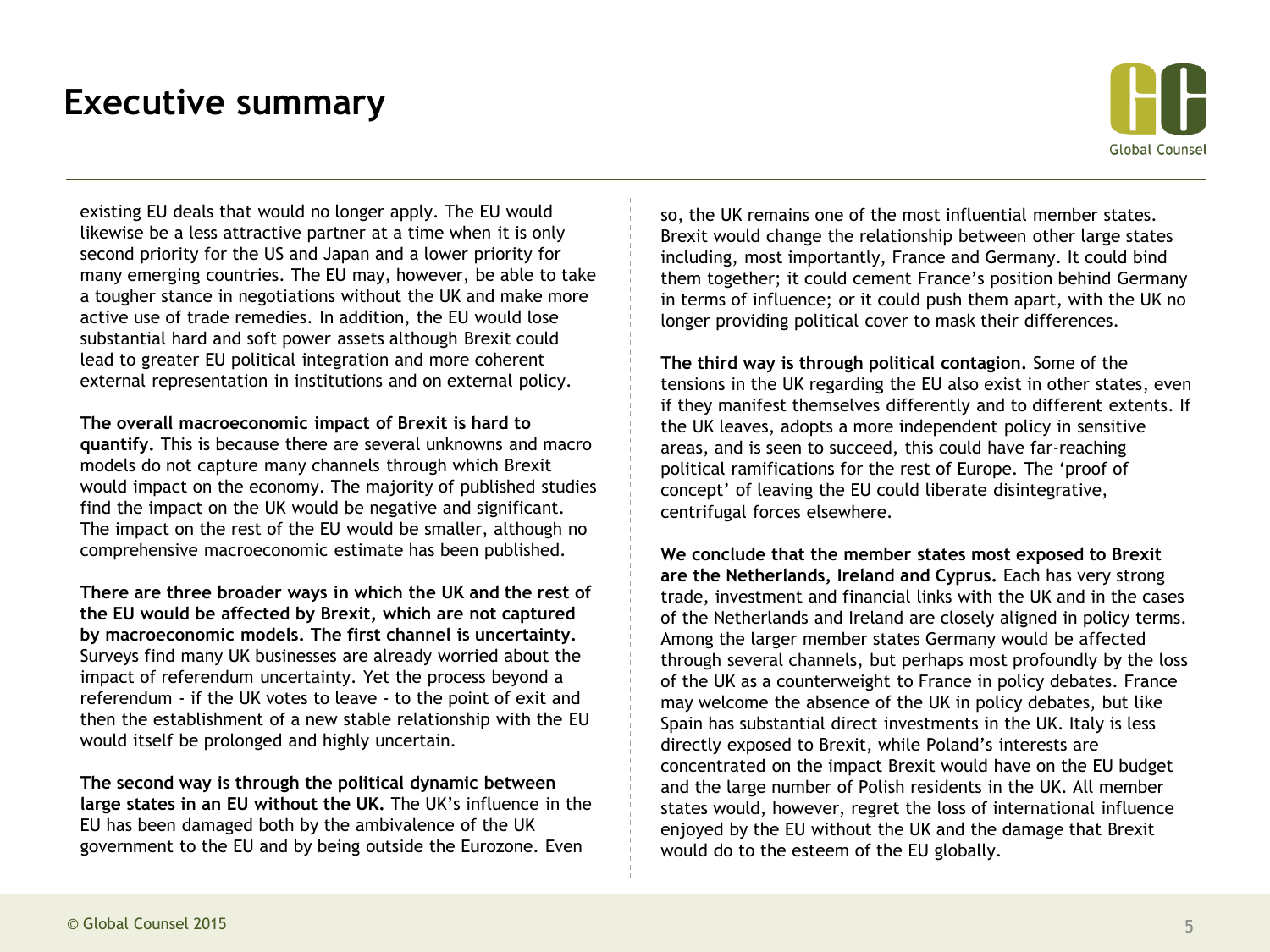# **Brexit models**



| The impact of Brexit depends on the relationship with the EU that follows. Five<br>distinct models are set out below. What is most beneficial politically, in terms of<br>policy independence, is also the most damaging economically. This is the Brexit | Implications of different Brexit models<br>Colours indicate attractiveness from a UK policy<br>perspective                                                                                                                                                                                                                                                                            |                                                  |                |                |                |                |        |
|-----------------------------------------------------------------------------------------------------------------------------------------------------------------------------------------------------------------------------------------------------------|---------------------------------------------------------------------------------------------------------------------------------------------------------------------------------------------------------------------------------------------------------------------------------------------------------------------------------------------------------------------------------------|--------------------------------------------------|----------------|----------------|----------------|----------------|--------|
|                                                                                                                                                                                                                                                           | paradox. The most likely models are the Swiss or the FTA-based approaches.                                                                                                                                                                                                                                                                                                            |                                                  | Е<br>E         | C<br>U         | F<br>T.        | B<br>L.        | M<br>F |
| Norwegian-<br>style EEA                                                                                                                                                                                                                                   | The UK joins the European Economic Area and maintains full access to the<br>single market, but must adopt EU standards and regulations with little                                                                                                                                                                                                                                    |                                                  |                |                |                |                | N      |
| agreement                                                                                                                                                                                                                                                 | influence over these. The UK still makes a substantial contribution to the<br>EU budget and is unable to impose immigration restrictions.                                                                                                                                                                                                                                             | Nearly no tariff barriers<br>on trade in goods   |                |                |                |                | Х      |
|                                                                                                                                                                                                                                                           | Verdict: does not address UK political problems with the EU                                                                                                                                                                                                                                                                                                                           | Dynamic agreement                                |                |                | X              |                | X      |
| Turkish-style<br>customs union                                                                                                                                                                                                                            | Internal tariff barriers are avoided, with the UK adopting many EU product<br>market regulations, but sector coverage of the customs union is incomplete.<br>The UK is required to implement EU external tariffs, without influence or                                                                                                                                                | Rules of origin<br>requirements avoided          |                |                | X              | X              | X      |
|                                                                                                                                                                                                                                                           | guaranteed access to third markets.<br>Verdict: a bad compromise for the UK                                                                                                                                                                                                                                                                                                           | Single set of regulations<br>for exporting firms |                | Х              | X              |                | X      |
| <b>FTA-based</b><br>approach                                                                                                                                                                                                                              | The UK is free to agree FTAs independently and the UK's relationship with<br>the EU is itself governed by an FTA. Tariff barriers are unlikely, but as with                                                                                                                                                                                                                           | Full single market access<br>retained            |                | X              | x              | X              | Х      |
|                                                                                                                                                                                                                                                           | all FTAs the UK will need to trade off depth - which means agreeing<br>common standards and regulation - with independence.                                                                                                                                                                                                                                                           | Passporting of banks<br>from the UK possible     |                | X              | x              | X              | Х      |
|                                                                                                                                                                                                                                                           | Verdict: possible, but it all depends on the deal<br>Influence over EU<br>regulations retained<br>The UK and the EU agree a set of bilateral accords which govern UK access<br>Able to adopt own<br>to the single market in specific sectors. Concern in Brussels about cherry<br>approach to regulation<br>picking may limit the sectors. The UK becomes a follower of regulation in |                                                  | $\ddot{\cdot}$ | x              | x              | X              | Х      |
| Swiss-style<br>bilateral<br>accords                                                                                                                                                                                                                       |                                                                                                                                                                                                                                                                                                                                                                                       |                                                  | X              | $\ddot{\cdot}$ | $\overline{?}$ | $\overline{?}$ |        |
|                                                                                                                                                                                                                                                           | the sectors covered, but negotiates FTAs separately.<br>Verdict: possible, but may not be attractive to the EU                                                                                                                                                                                                                                                                        | Freedom to pursue trade<br>deals independently   | X              | X              |                |                |        |
| <b>MFN-based</b><br>approach                                                                                                                                                                                                                              | No need to agree common standards and regulation, but at the expense of<br>facing the EU's common external tariff, which damages UK trade with the                                                                                                                                                                                                                                    | No contribution to the EU<br>budget              | X              | √              | $\sqrt{}$      | Х              |        |
|                                                                                                                                                                                                                                                           | EU in goods as well as services. Non-tariff barriers may emerge over time to<br>damage trade in services in particular.                                                                                                                                                                                                                                                               | Freedom to impose<br>immigration controls        |                |                |                |                |        |
|                                                                                                                                                                                                                                                           | Verdict: inconsistent with the UK's liberal approach to trade                                                                                                                                                                                                                                                                                                                         |                                                  |                |                |                |                |        |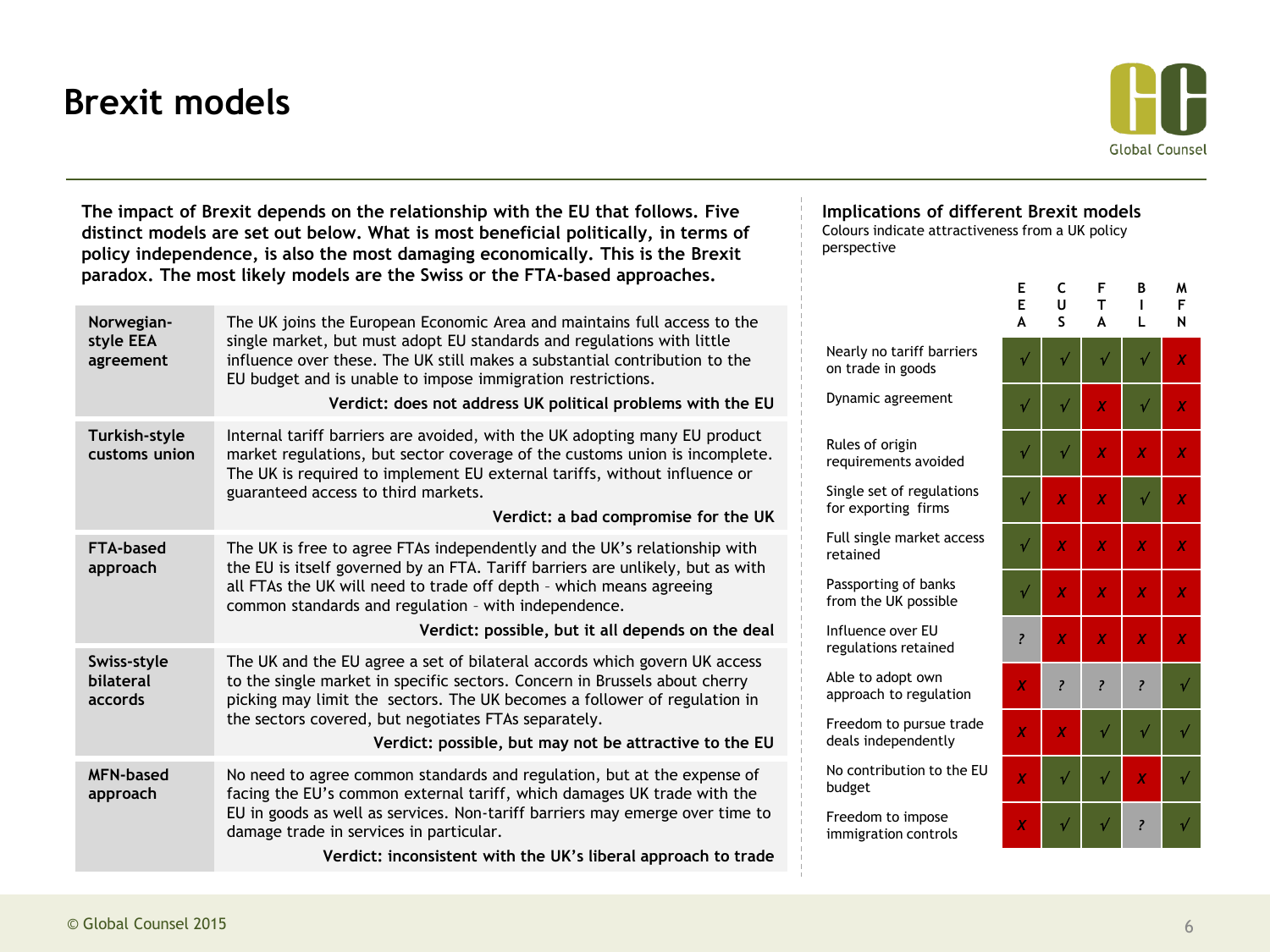### **The path to Brexit**



**Brexit will only happen if a majority votes to leave the EU in a referendum. The outcome is highly uncertain as there are many unknowns including the timing of the vote and the outcome of the renegotiation. If Brexit happens it will be a long and protracted process. While some points on the road are fixed, others are not, creating additional uncertainty.** 

- The new Conservative government has promised an in-out referendum by the end of 2017 after renegotiating the terms of the UK's membership. A referendum bill is likely to be passed by the British parliament later this year. This will specify the process but not the actual date for a referendum. The bill proposes the question that will be put to the British electorate: "Should the United Kingdom remain a member of the European Union?"
- The Conservative renegotiation priorities are vague. David Cameron says he wants more controls on immigration from new member states, limits on benefits for immigrants, more powers for national parliaments to block EU legislation, less red tape, faster trade deals, power returned to member states and an end to "ever closer union". His ambiguity is partly tactical as he does not want to show his hand.
- The referendum date could be brought forward to 2016 if Cameron judges this is politically advantageous. Cameron is highly likely to support and in effect lead the 'Yes' campaign. The majority of the political establishment and British business will also support this. But the Conservative Party and the cabinet will be split, with a large faction supporting the 'No' campaign, along with some opposition MPs and large parts of the media.
- If the UK votes to leave then the government would have two years to negotiate a withdrawal agreement under Article 50 of the EU Treaty. The government itself would be weakened and the PM may be forced to resign. This would add to the uncertainty surrounding the long and complex process leading to Brexit.

| The full process could take ten years<br><b>Brexit timeline</b>                                                                            |                                                                                                                                                   |  |  |  |  |  |
|--------------------------------------------------------------------------------------------------------------------------------------------|---------------------------------------------------------------------------------------------------------------------------------------------------|--|--|--|--|--|
| Referendum bill is passed by the<br>British parliament                                                                                     |                                                                                                                                                   |  |  |  |  |  |
| Negotiation between the UK and EU<br>partners over a new settlement for<br>UK membership of the EU                                         |                                                                                                                                                   |  |  |  |  |  |
| The vote must take place by 2017,<br>but the government may bring this<br>forward                                                          |                                                                                                                                                   |  |  |  |  |  |
| If there is a vote to exit the UK<br>government has two years to<br>negotiate the terms of withdrawal<br>under Article 50 of the EU Treaty |                                                                                                                                                   |  |  |  |  |  |
|                                                                                                                                            | The UK formally exits the EU, but this                                                                                                            |  |  |  |  |  |
|                                                                                                                                            |                                                                                                                                                   |  |  |  |  |  |
| <b>Further EU</b><br>negotiations to<br>define the<br>relationship,<br>particularly<br>under a Swiss<br>model of<br>bilateral accords      | The UK must<br>pursue a number<br>of third-party<br>negotiations to<br>replace treaties<br>that no longer<br>apply, such as<br>FTA <sub>s</sub> . |  |  |  |  |  |
|                                                                                                                                            | is not the end of the process                                                                                                                     |  |  |  |  |  |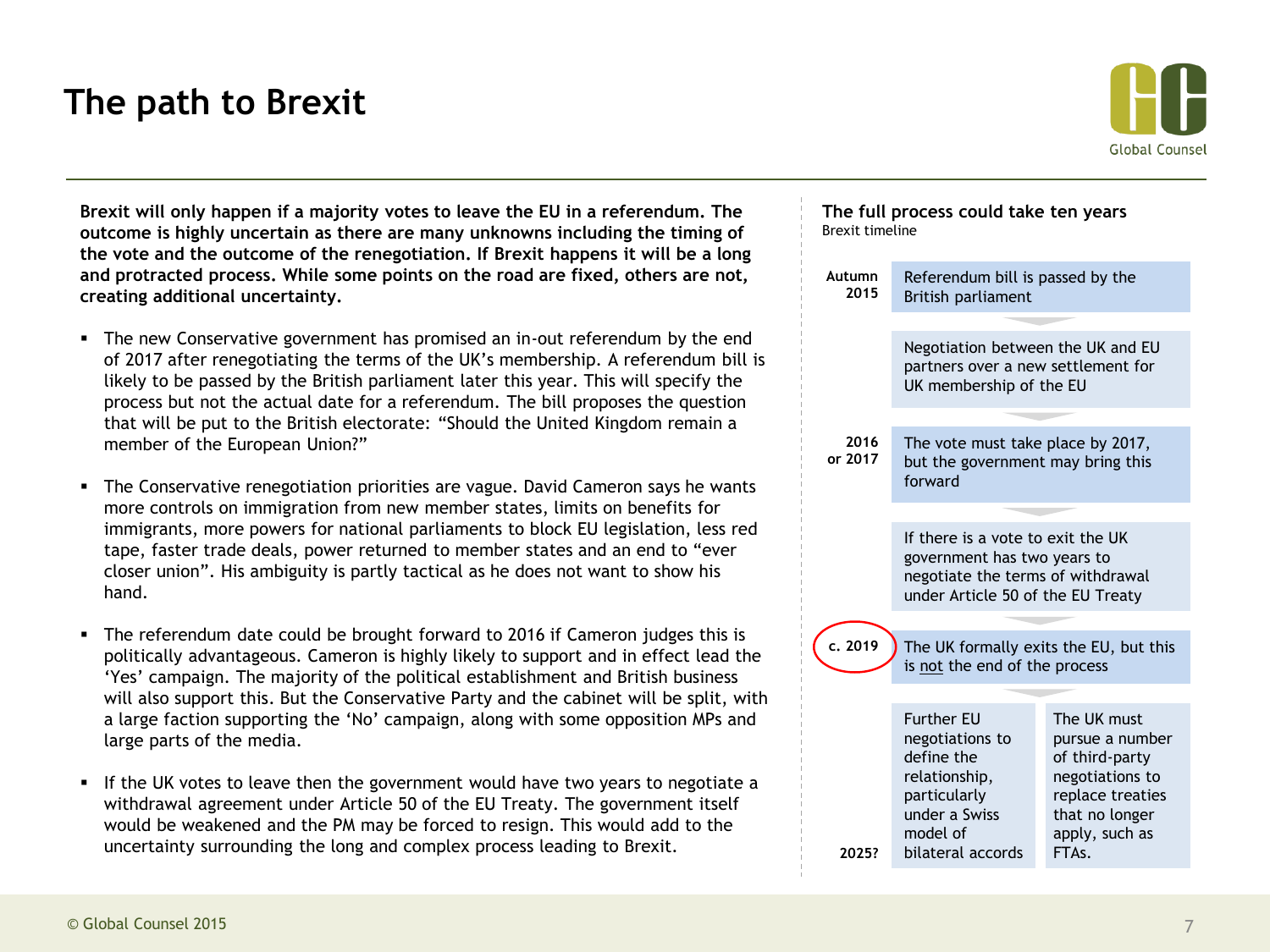

# **The ten channels**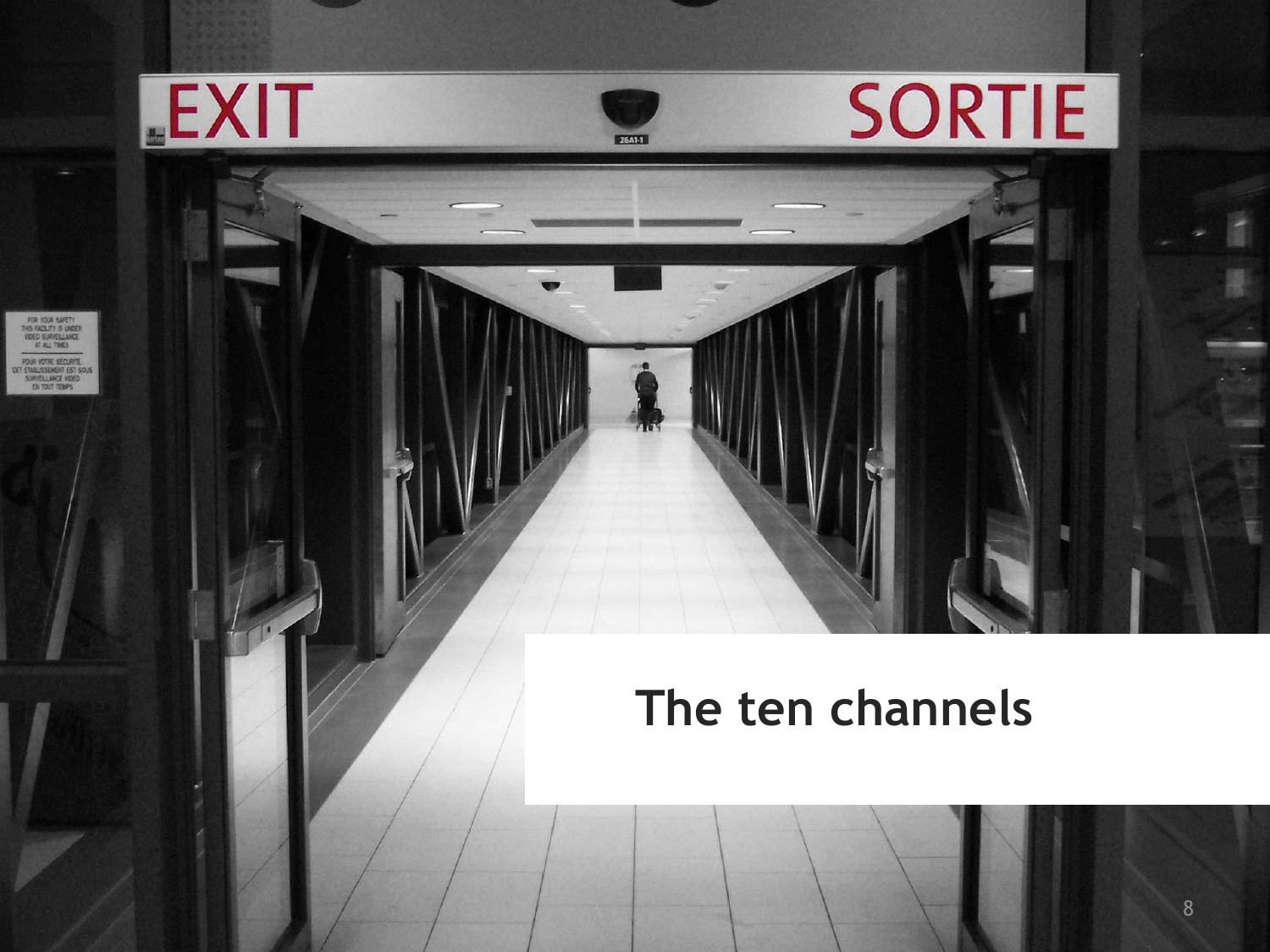### **Brexit impact through the ten channels: summary**

![](_page_8_Picture_1.jpeg)

 $$ 

of concept' of leaving the EU

|                                         |                             |                                                                                                                                                      | $\frac{1}{2}$ inductance significant severe                                                                                                              |
|-----------------------------------------|-----------------------------|------------------------------------------------------------------------------------------------------------------------------------------------------|----------------------------------------------------------------------------------------------------------------------------------------------------------|
| <b>Trade within</b><br><b>Europe</b>    |                             | Regulatory divergence grows over time increasing<br>the cost of trade, impacting on volumes and the<br>UK place in supply chains                     | EU trade matters more for the UK than UK trade<br>for the EU, but some states with big bilateral<br>surpluses feel a macro chill from Brexit             |
| Foreign direct<br>investment            |                             | The UK is less attractive as a gateway to Europe,<br>as a base for corporate HQs and as a location for<br>investment from Europe                     | Businesses find it costly to relocate investment<br>from the UK and there is a risk the UK attempts to<br>undercut the EU on standards to attract FDI    |
| <b>Liberalisation and</b><br>regulation |                             | The UK loses influence over EU regulation<br>without gaining much freedom to regulate<br>independently                                               | The balance in the European Council shifts away<br>from liberalisation and it becomes harder to form<br>a blocking minority against illiberal measures   |
| Industrial policy                       |                             | The UK gains flexibility over industrial policy, but<br>loses the benefits from scale and influence in<br>some areas                                 | There could be a weakening of competition<br>policy, looser collaboration in education and<br>research and impacts on public procurement                 |
| <b>Immigration</b>                      |                             | Immigration is tightened, damaging<br>competitiveness, particularly of London, but how<br>much depends on the Brexit model                           | Some countries are affected by the impact on<br>remittances or diverted migration, with the<br>extent of political contagion a big unknown               |
| <b>Financial services</b>               |                             | The UK retains a strong competitive edge, but<br>most likely loses business as it becomes harder to<br>provide certain services to EU markets        | One or two financial centres may benefit, but<br>businesses and households suffer from the loss of<br>liquidity and increased cost of financial services |
| <b>Trade policy</b>                     |                             | The UK has less leverage, is a lower priority<br>partner in trade negotiations and finds it harder<br>to resolve trade disputes                      | The EU is a less attractive trade partner without<br>the UK in the deal and loses a member state that<br>puts its political weight behind negotiations   |
| <b>International</b><br>influence       |                             | The UK loses the benefit from being able to<br>influence both in and through the EU, impacting<br>on economic and foreign policy interests           | The EU loses substantial soft and hard power<br>assets, but may be able to act more coherently<br>externally and in international institutions           |
| <b>Budget</b>                           | mpact on the United Kingdom | The UK gains financially, but how much depends<br>on the model, and variation in the net impact<br>across the UK regions complicates Brexit politics | The EU loses a budget disciplinarian and a major<br>net contributor, with the gap needing to be filled<br>by higher contributions or less spending       |
| <b>Uncertainty</b>                      |                             | Brexit is a protracted process lasting several<br>years with uncertainty over the endpoint,                                                          | Uncertainty is bad for business in the EU, but the<br>biggest risk is political contagion from the 'proof                                                |

impacting on businesses

Uncertainty<br>
Uncertainty<br>
Uncertainty<br>
Brexit is a protracted process lasting several<br>
years with uncertainty over the endpoint,

9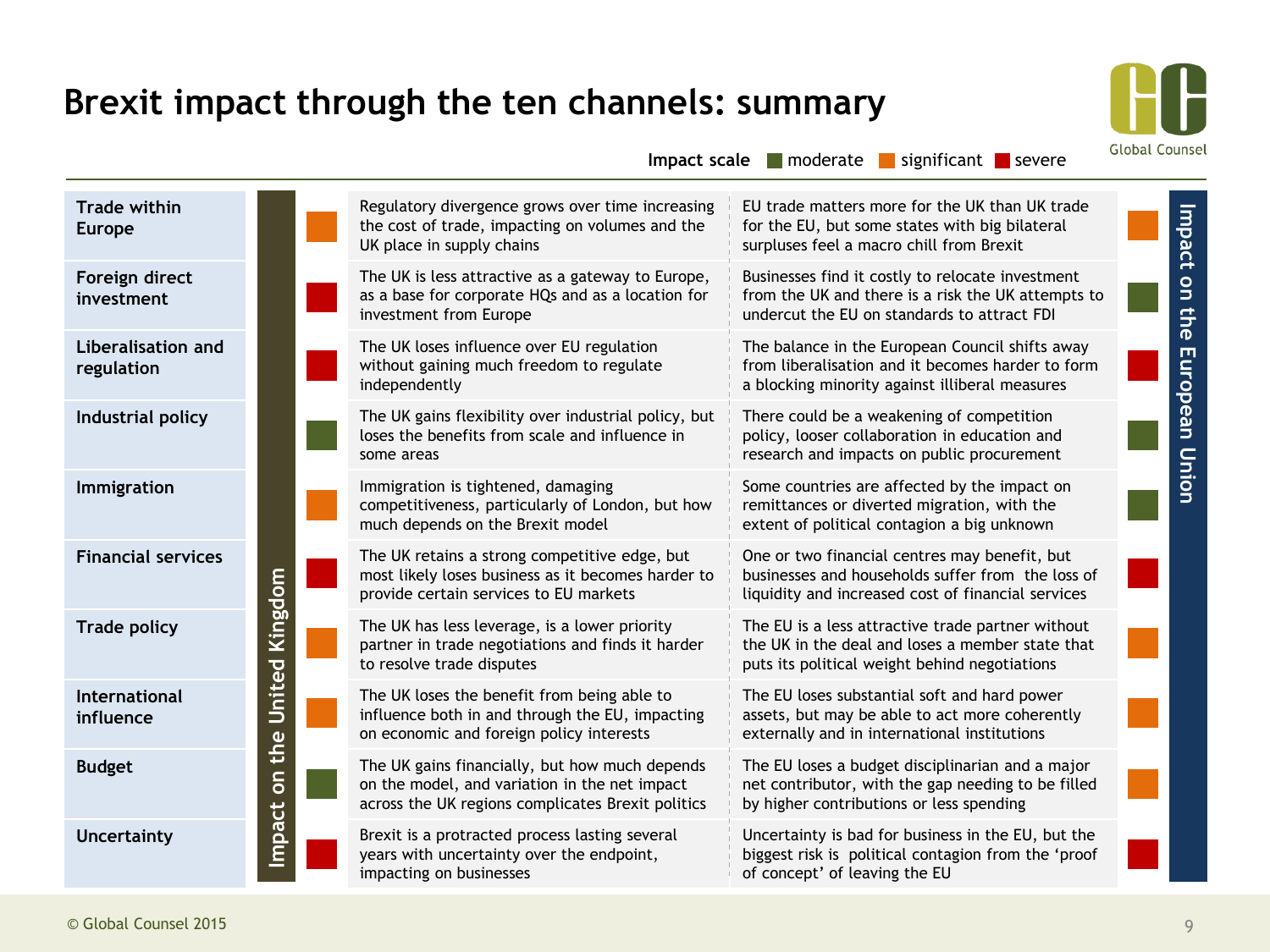### **Trade within Europe**

![](_page_9_Picture_1.jpeg)

**The impact on UK trade with Europe will depend on the relationship between the UK and the EU after Brexit. In the most likely scenarios – either the Swiss model, or an FTA-based relationship – regulatory divergence that adds to the cost of trade is likely to increase over time, damaging bilateral trade volumes and the UK's position in European supply chains. The costs will be borne by consumers as well as businesses.**

- EU membership is estimated to have boosted British goods trade with other member states by 55%, equal to £130bn in 2013.<sup>(1)</sup> Overall, the evidence does not suggest this has been at the expense of trade with non-EU states, but this may be a factor in individual protected sectors, such as agriculture, footwear and clothing. Costs for consumers might fall in these sectors, but rise overall.
- Under either a Swiss-style accord or an FTA-based relationship the UK would negotiate the terms of access for specific sectors, including the standards and regulations that apply in those sectors. The EU tradition of harmonization rather than mutual recognition means the choice for the UK is likely to be either to adopt EU standards or for firms to bear the cost of meeting two sets of standards. The UK would be less able to influence the future development of the single market, particularly in services where regulatory barriers remain significant and where full liberalisation could add 7% to UK GDP.<sup>(2)</sup>
- The single market provides opportunities for economies of scale, competition and innovation, which enhance productivity and which would be hard to replicate fully through trade outside Europe. There is a strong relationship between exporting and productivity: between 1996 and 2004 the productivity growth for UK exporters was 1.3%, compared to 0.8% for non-exporters.(3)
- Supply chains are becoming more important for competitiveness, but tend to be geographically concentrated. About half of EU imports to the UK are intermediates.(4) The high ratio of trade in gross relative to value-added terms suggests that much UK trade with Europe is connected to supply chains.

![](_page_9_Figure_7.jpeg)

Business opinion of the impact of Brexit on EU trade

![](_page_9_Figure_9.jpeg)

Source: CBI/YouGov (June-July 2013)

#### **EU supply chains are important to the UK**

Gross exports divided by value-added exports by destination

![](_page_9_Figure_13.jpeg)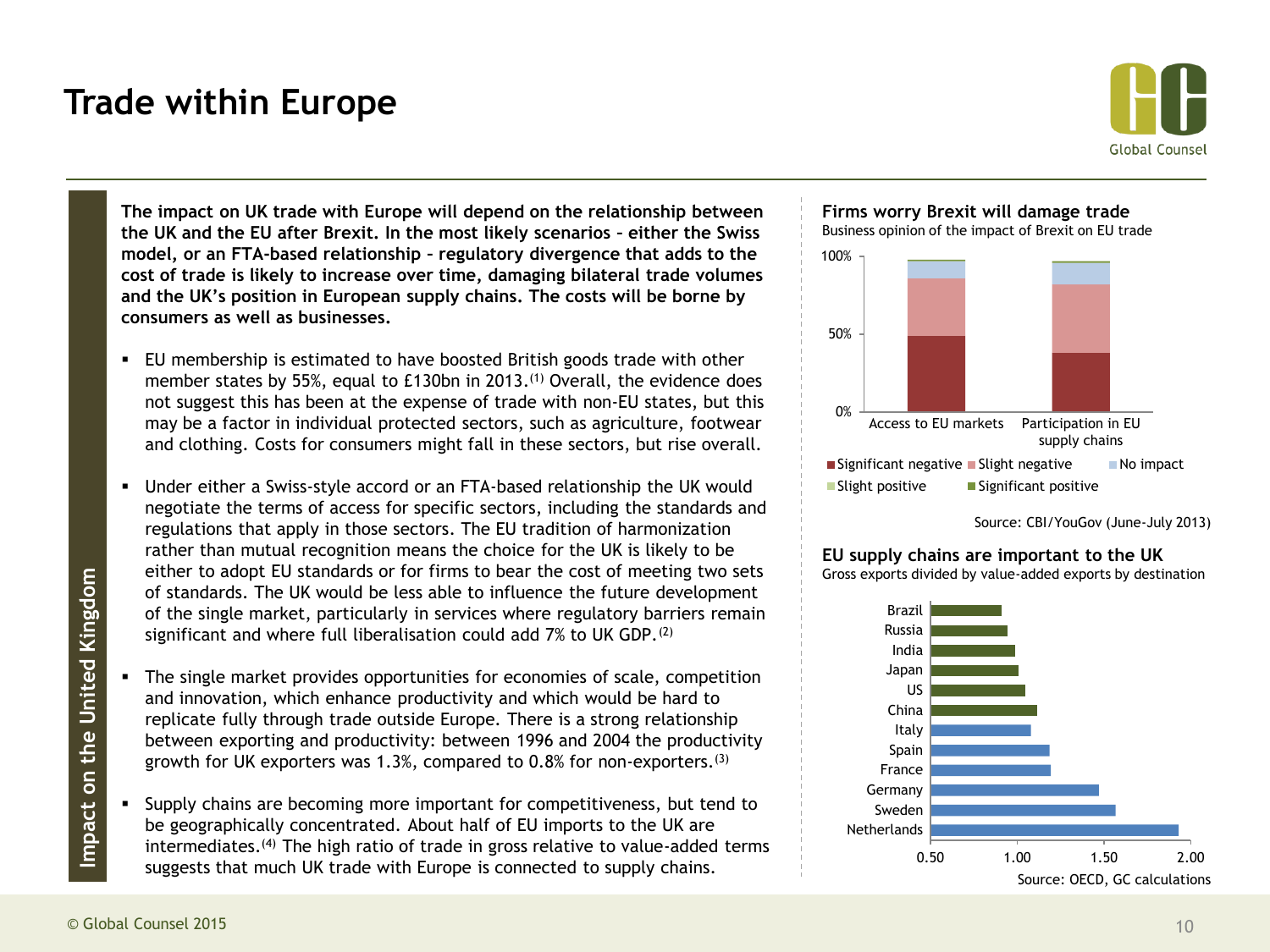# **Trade within Europe**

![](_page_10_Picture_1.jpeg)

![](_page_10_Figure_3.jpeg)

![](_page_10_Figure_4.jpeg)

**The UK is a major source of demand** Trades surplus with the UK (% of GDP, 2013)

Source: ONS, Eurostat, GC calculations

**Post-Brexit outcomes which reduce trade or increase the cost of trade between the UK and the rest of Europe will be damaging for both sides. The EU is a more important trade partner for the UK than the UK is for the EU. But UK demand is very important in macro terms for many EU countries. The UK runs large bilateral deficits against several member states.**

- The UK accounts for just one sixth of the EU economy.<sup>(5)</sup> One-tenth of EU exports are to the UK, whereas half of UK exports are to the EU. However, the imbalance in the trade relationship is such that the UK is an important source of demand for the rest of the EU. The UK's trade deficit with the rest of the EU has grown substantially in recent years and was €66bn in 2013, the equivalent of 0.6% of the GDP of the EU27 countries.<sup>(6)</sup>
- In value terms the trade surpluses with the UK are concentrated in a small number of countries, notably Germany, which exported €78bn to the UK in 2013 and imported  $\epsilon$ 50bn.<sup>(7)</sup> However, as a percent of GDP the trade surplus with the UK is important many countries. This exceeds 1% of GDP in the Netherlands, Poland, Czech Republic, Belgium, Hungary, Latvia, Lithuania and Slovakia.<sup>(8)</sup>
- Only a few EU countries run a trade deficit with the UK, notably Ireland at 6.2% of GDP in 2013.(9) But the UK is an extremely important bilateral trading partner with many Irish firms exporting into UK supply chains.
- UK companies are relatively upstream in global supply chains, compared to companies in other European countries. The importance of the UK in international supply chains is particularly concentrated in a small number of sectors. In 2009 the UK exported almost \$54bn of business and financial services into the supply chains of other countries, with companies in other EU countries accounting for a large proportion. In the same year the UK exported over \$30bn of mining and chemical products and over \$20bn in the transport, telecom, and wholesale and retail sectors into international supply chains.(10)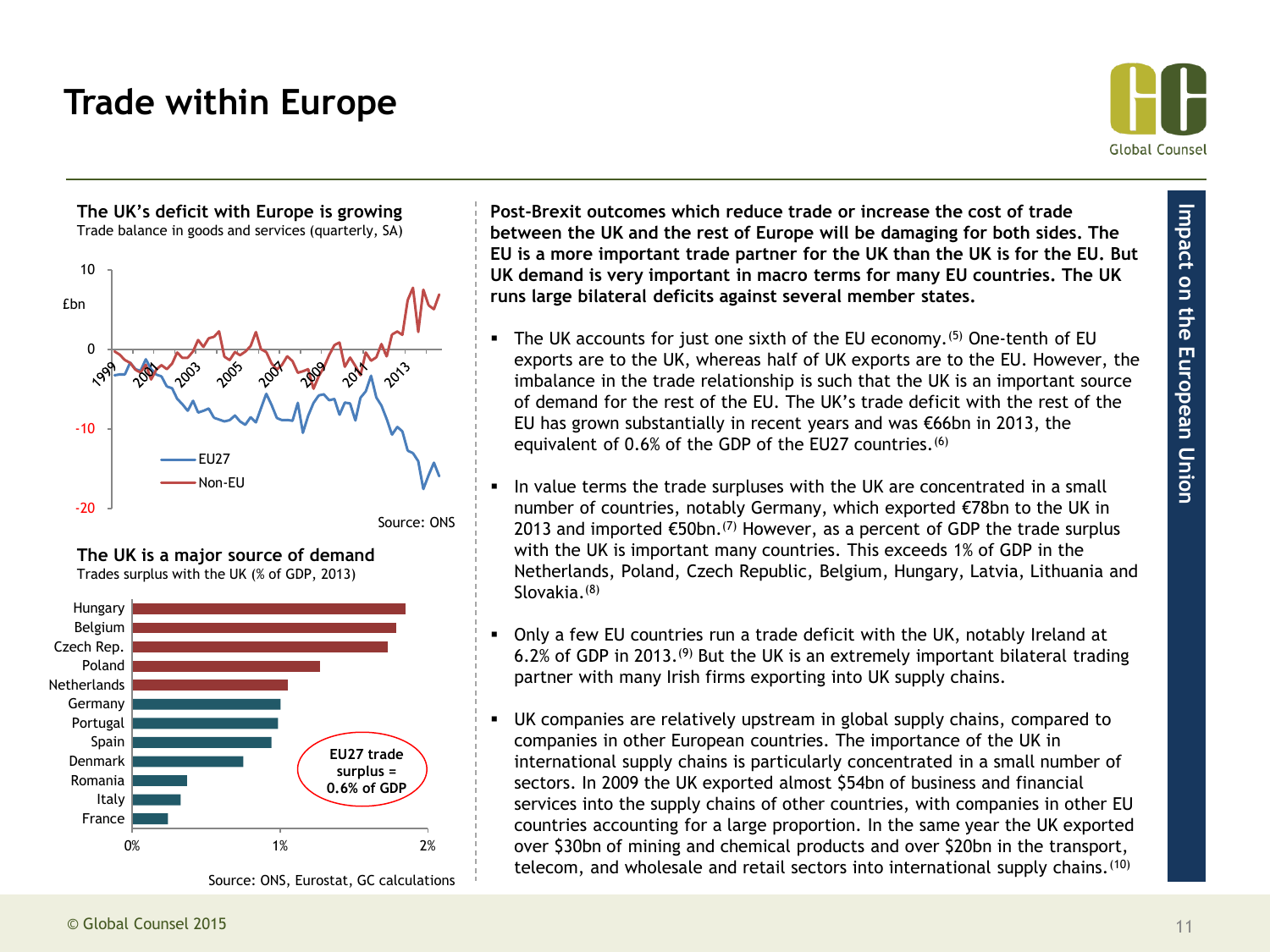### **Foreign direct investment**

![](_page_11_Picture_1.jpeg)

**The UK is the largest recipient of FDI in the EU. Brexit could reduce the attractiveness of the UK as a gateway to Europe. It could also lead to a reduction in investment from the rest of the EU, which is the biggest source of FDI in the UK. It may become harder to attract corporate HQs.**

- The EU was the source of 46% of the stock of FDI in the UK in 2013. This dependence has fallen somewhat in recent years, with the EU share down from 53% in 2009. (1)
- The UK has many advantages that would be unaffected by Brexit such as language, light regulation and deep capital markets. Even so, the UK may struggle to attract as much new investment following Brexit. Other locations inside the EU are likely to be more attractive for marginal investment decisions.
- A poll of British firms suggests the impact of Brexit will be damaging not only to FDI, but also to the investment intentions of UK firms, with 29% more saying it will have a negative than a positive impact.<sup>(2)</sup> However, the EU features low down the list of important factors according to a separate poll, with fewer than 1% of firms saying the UK needs to focus on access to the European market to remain a major global destination for investment.<sup>(3)</sup> Opinions are likely to vary across sectors. Investment in vehicle production, for example, appears particularly dependent on the single market, both for sales and due to long European supply chains.
- Half of all European headquarters of non-EU firms are in the UK, with the UK hosting more HQs than Germany, France, Switzerland and the Netherlands put together.(4) This could become harder following Brexit given the favourable tax treatment available to member states through the Parent-Subsidiary Directive. The UK would either need to negotiate third-country treatment under the directive or a series of new double taxation agreements with member states. That would take a considerable amount of time.

![](_page_11_Figure_7.jpeg)

Source: ONS

**Brexit would damage investment prospects**

Balance of CBI members who say the impact is negative

![](_page_11_Figure_11.jpeg)

Source: CBI/YouGov (June-July 2013)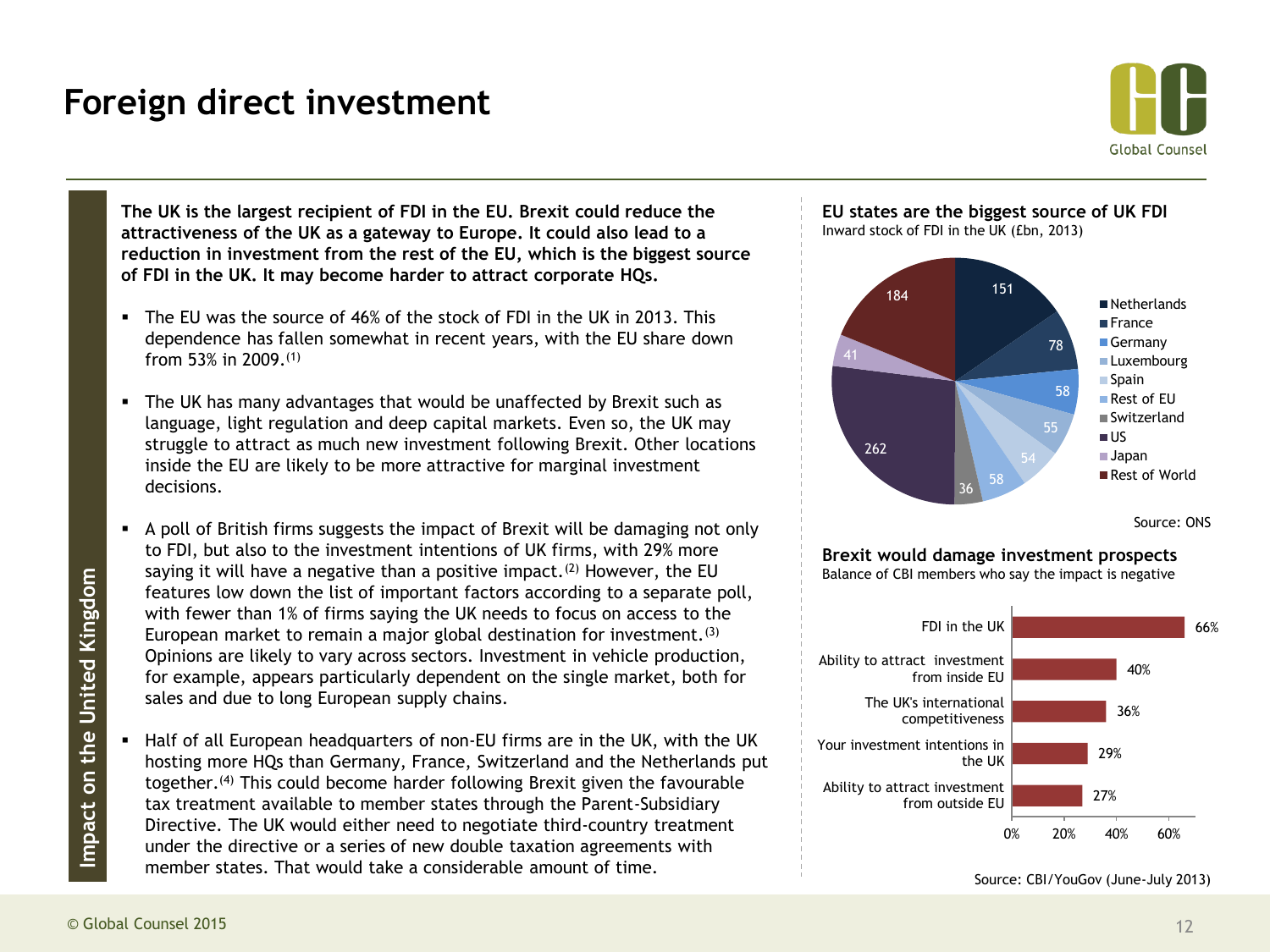# **Foreign direct investment**

![](_page_12_Picture_1.jpeg)

**EU firms are invested across sectors in the UK** 2013 data

| Sector                    | EU FDI<br>\$m | EU<br>share | <b>Biggest EU</b><br>investors |
|---------------------------|---------------|-------------|--------------------------------|
| Retail, wholesale         | 66,443        | 62%         | NE, DE, FR                     |
| Mining, quarrying         | 61,708        | 73%         | n/a                            |
| <b>Financial services</b> | 55,850        | 24%         | NE, DE                         |
| <b>ICT</b>                | 39,190        | 34%         | FR, DE, LU                     |
| Utilities                 | 34,989        | 90%         | n/a                            |
| Transportation            | 31,125        | 75%         | DE, NE, ES                     |
| Food, beverages           | 23,555        | 41%         | NE, FR, LU                     |
| Total                     | 452,525       | 46%         | NE. FR. DE                     |

Source: ONS, GC calculations

#### **The UK is currently very competitive**  FDI projects and jobs secured in 2013

![](_page_12_Figure_7.jpeg)

**Many large European corporates are heavily invested in the UK and the commercial logic for this investment could be affected by Brexit. The cost of adjustment for European corporates could be considerable. The UK may seek to compete more aggressively for investment by undercutting the EU on taxation and the business environment.** 

- FDI in the UK from the EU comes disproportionately from a small number of host countries, including France, Germany, Spain and Ireland, although the picture is distorted by FDI routed through third countries, such as the Netherlands and Luxembourg. The EU share of FDI is much higher in the energy, retail and wholesale trade, transportation and manufacturing sectors than it is in financial and professional services. (5)
- The success of the UK in attracting FDI projects and jobs creates opportunities and risks for other EU countries if the UK leaves the EU. Whether they can seize the opportunity depends on how they respond to the loss of UK competitiveness that Brexit would likely represent. One particular challenge would be to attract European headquarters for multinationals away from the UK, but this will depend as much on the business environment in individual European countries.
- The UK would almost certainly seek ways to restore the competitiveness of the FDI offer. The UK might attempt to 'undercut' the EU further on social regulation and taxation, but probably not on environmental legislation. The risk to the EU is of the UK acting 'like Ireland' but over ten times bigger and largely liberated by the constraints and obligations of EM membership.
- This could impact in one of two ways in the rest of the EU. It could distort location choices and draw investment away from the rest of Europe over time. Or it could benefit firms elsewhere in the EU to the extent that it puts pressure on their governments to be more liberal and to take steps to improve the environment for investment.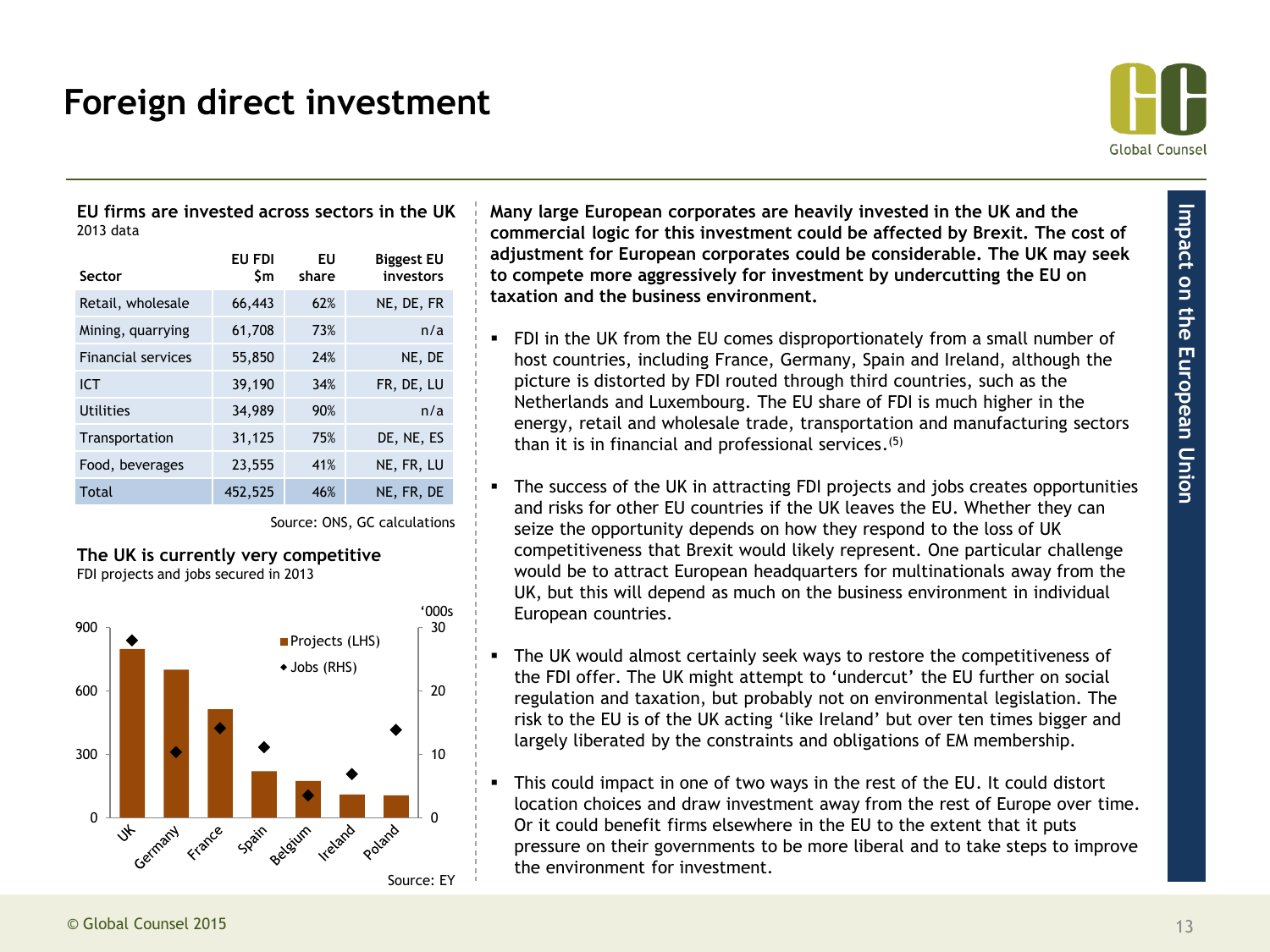# **Liberalisation and regulation**

![](_page_13_Picture_1.jpeg)

**The UK has championed the single market, but outside the EU would no longer be an effective advocate of further liberalisation. UK critics often complain about EU regulatory excesses, but many regulations are intended to create the level playing field the single market requires. A paradox of UK euroscepticism is that following Brexit the UK would lose influence over EU regulation without gaining much freedom to regulate independently.** 

- One estimate suggests national regulation is 2.5 times more cost effective than EU regulation.(1) EU processes are criticised for being opaque and hard to influence, particularly for SMEs.<sup>(2)</sup> However, under most Brexit scenarios the UK must choose between adopting EU rules or being excluded from the single market. Neither the Norwegian nor Swiss models avoid this dilemma. Common regulations are necessary for the single market in goods and services, which is a UK priority. An FTA scenario is only marginally different. This would give the UK more flexibility to choose whether to adopt EU regulation, but as TTIP shows the biggest prize for modern FTAs is regulatory convergence.
- The public debate in the UK often fails to recognise the benefits from EU regulation. The 100 most expensive regulations cost the UK economy £27.4bn each year, whereas the benefits total £57.1bn, according to UK government impact assessments. Some individual regulations appear particularly costly, such as the Agency Workers Directive, which has a net cost of over £500m each year.<sup>(3)</sup> The figures are contestable as the benefits are hard to estimate and some of the costs are due to gold-plating of standards by the UK.<sup>(4)</sup>
- The OECD regards the UK as the second least regulated product market after the Netherlands. Labour market regulation is comparable with the US, Canada and Australia and is much lower than other EU countries.<sup>(5)</sup> This suggests there is no conflict between EU regulations and a highly-liberal market economy. Moreover, the OECD observes that one of the most heavily regulated areas in the UK - and one of the most damaging for productivity - is the system for obtaining planning permission, which has nothing to do with the EU.

![](_page_13_Figure_6.jpeg)

![](_page_13_Figure_7.jpeg)

Source: CBI/YouGov (June-July 2013)

#### **UK product market are less regulated**

Economy wide indicator of product market regulation

![](_page_13_Figure_11.jpeg)

Source: OECD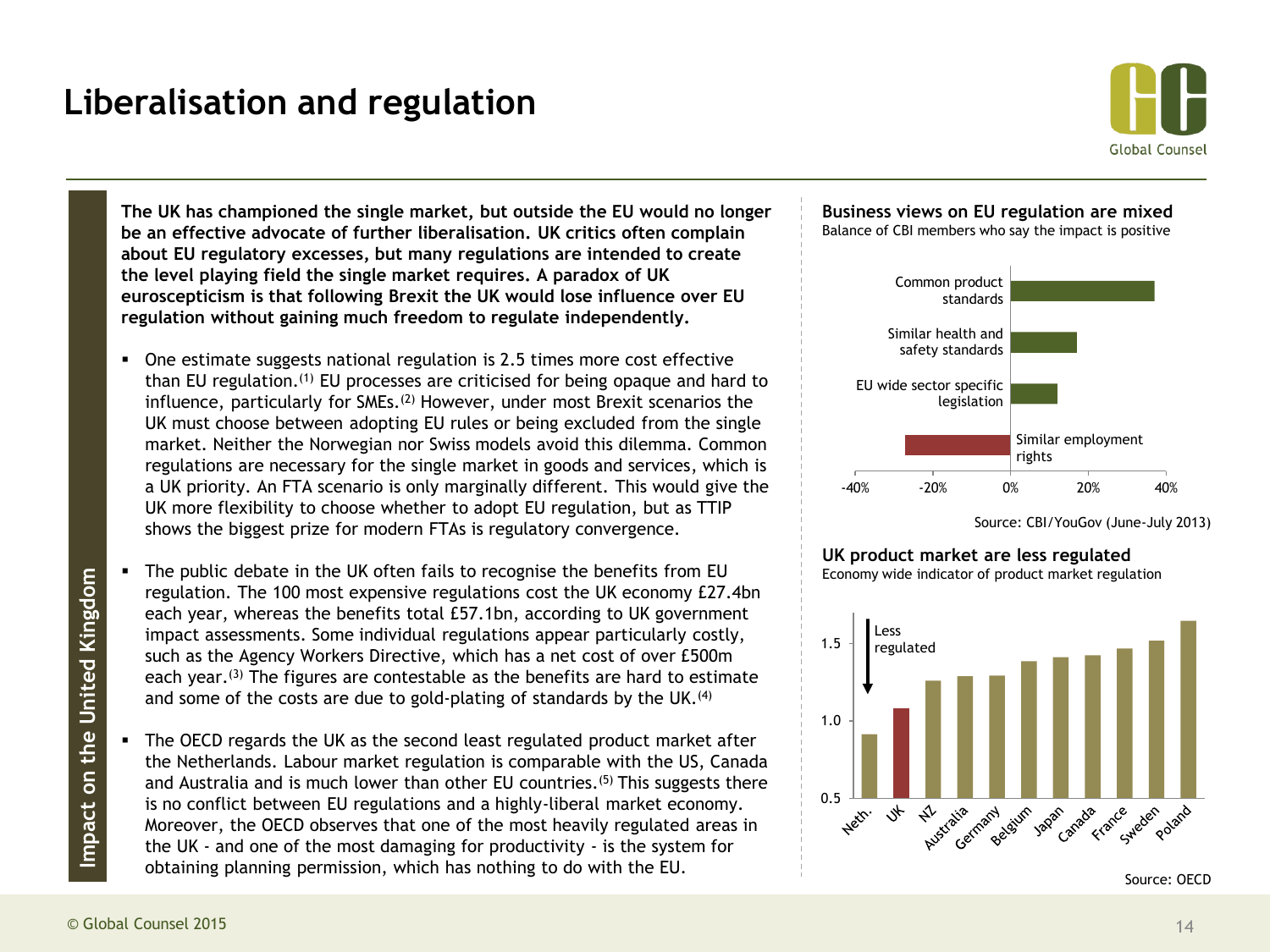# **Liberalisation and regulation**

**The challenge of forming a blocking minority**

![](_page_14_Picture_1.jpeg)

#### Votes shares by member states, with the UK in or out **UK in UK out** 13% **UK** - 3.3% **Netherlands** 3.8% **Liberal bloc & Germany = 41%** Liberal bloc & Germany **Liberal bloc & Germany = 33%** 2.1% **Czech Rep.** 2.4% **Liberal bloc = 25%** 1.9% **Sweden** 2.2% 듷 **Liberal bloc = 15%** Liberal bloc & Germany 1.1% **Denmark** 1.3% Liberal bloc 1.1% **Finland** 1.2%  $\sigma$ 1.1% **Slovakia** 1.2% 0.9% **Ireland** 1.0% 0.6% **Lithuania** 0.7% 0.4% **Latvia** 0.5% 0.3% **Estonia** 0.3% 16% **Germany** 18% 13% **France** 13% 12% **Italy** 14% 9.2% **Spain** 10% 7.6% **Poland** 8.7% 3.9% **Romania** 4.5% **A blocking**  2.2% **Belgium** 2.5% **minority requires 35%**  2.2% **Greece** 2.5% **of the vote**2.1% **Portugal** 2.4% 1.9% **Hungary** 2.2% 1.7% **Austria** 1.9% 1.4% **Bulgaria** 1.6% 0.8% **Croatia** 1.0% 0.4% **Slovenia** 0.5% 0.2% **Cyprus** 0.2% 0.1% **Luxembourg** 0.1%

**After Brexit the balance in the European Council on economic policy debates would shift, with the loss of a large member state supporting liberalisation. Germany, in particular, would find it harder to assemble a blocking minority or to act as the swing state in regulatory debates. Germany would become more exposed politically, by having to lead opposition to illiberal measures.**

- The UK is one of the most economically liberal states and along with the Nordics, the Netherlands, and Ireland can be relied upon to oppose illiberal proposals in the Council. Under the voting rules introduced in 2014 the liberal states can typically secure about 25% of the votes. If Germany votes with the liberal states this provides enough votes to achieve a 35% blocking minority. This puts Germany in a powerful position as a swing voter in the Council.
- If the UK leaves the EU this will shift the balance of power in the Council away from the liberalisers, who will find it harder to assemble a blocking minority, even with German support. The combined votes of Germany plus the ten most liberal states would by itself be insufficient to achieve the necessary 35% of votes. It can be argued, however, that traditional divides in the Council are becoming blurred, with states like Spain becoming more liberal.
- Germany often values having the UK to counterbalance France in regulatory debates. This allows Germany to position itself at the centre of policy debates as a voice of reason that is seeking collaborative outcomes. Germany would be much more exposed and sometimes forced to take a more adversarial position without the UK.
- The UK has also played a significant role of shaping policy debates in the EU in ways that matter irrespective of the UK's voting weight. The UK has on several occasions used its clout to frame a policy debate in liberalising terms. This has been evident in major, set-piece liberalising initiatives, such as the services directive, and also in specific pieces of regulation, such as the REACH for the chemicals sector.

Source: Eurostat, GC calculations

0.1% **Malta** 0.1%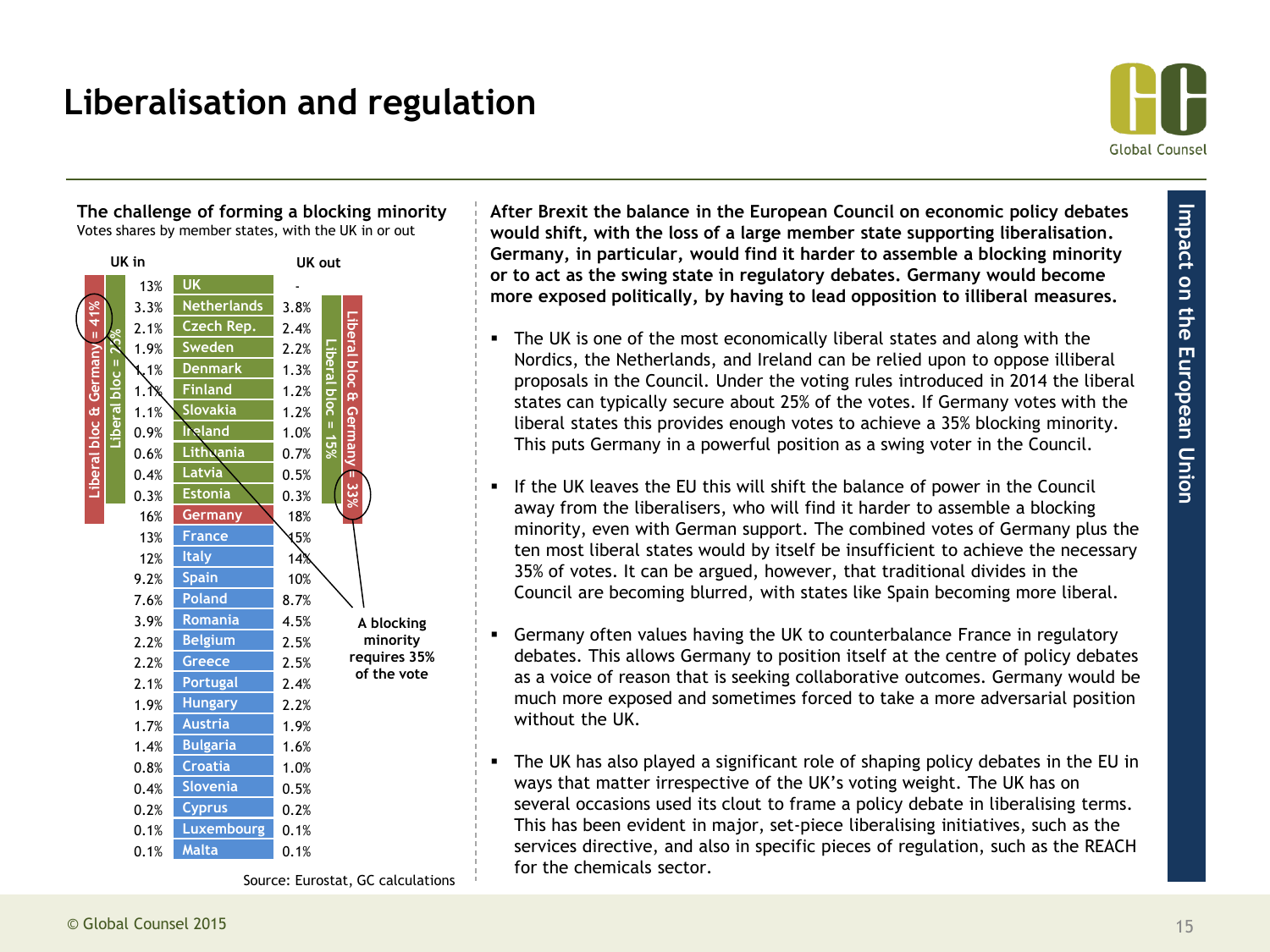# **Industrial policy**

![](_page_15_Picture_1.jpeg)

**UK industry benefits from research collaboration in Europe and researchers have done well in EU competitions. While the UK would gain flexibility over industrial policy outside the EU it would lose the benefits from scale and influence over policy in areas such as energy.**

- The UK receives more funding from the European Research Council than any other country and 50% more than Germany, allowing UK universities to fund more than 10% of project-based research from EU contributions.(1) Ten of the top twenty universities in the FP7 programme are in the UK, including the top three.(2) UK researchers benefit from the pan-European collaboration encouraged by programmes like Horizon 2020. 49% of CBI members say access to EU research funding helps their business.(3) The automotive, aerospace, pharmaceuticals, and chemicals sectors are among the beneficiaries.
- **In early 2014 restrictions were placed on Swiss researchers accessing European** Research Council grants following a dispute with the EU over free movement of persons. While the UK would most likely access science funding outside the EU, the Swiss experience shows this cannot be taken for granted. The UK is also likely to have less influence over research priorities following Brexit.
- The UK would gain leeway to run a more active industrial policy unconstrained by EU state aid rules under some models. This might include reinstating a public interest test for takeovers, or introducing more comprehensive R&D tax credits. State aid rules have constrained UK policy in several areas including investment in Hinckley Point, renewables support schemes and the British Business Bank. The UK would, however, still be bound by WTO rules and even an FTA-based approach would impose disciplines in this area.
- The UK would also remain subject to the Third Energy Package if British firms continue to trade energy into the EU. This would limit the scope for vertical integration in the UK energy sector. The UK would lose influence over this policy area, including the development of any fourth package in future.

![](_page_15_Figure_7.jpeg)

**Business values access to EU funding streams** 

Impact of sector-specific aid, EIB funds, research support

![](_page_15_Figure_10.jpeg)

**UK-based researchers have done well**

ERC grants by host country, 2007 to 2010

![](_page_15_Figure_13.jpeg)

Source: European Commission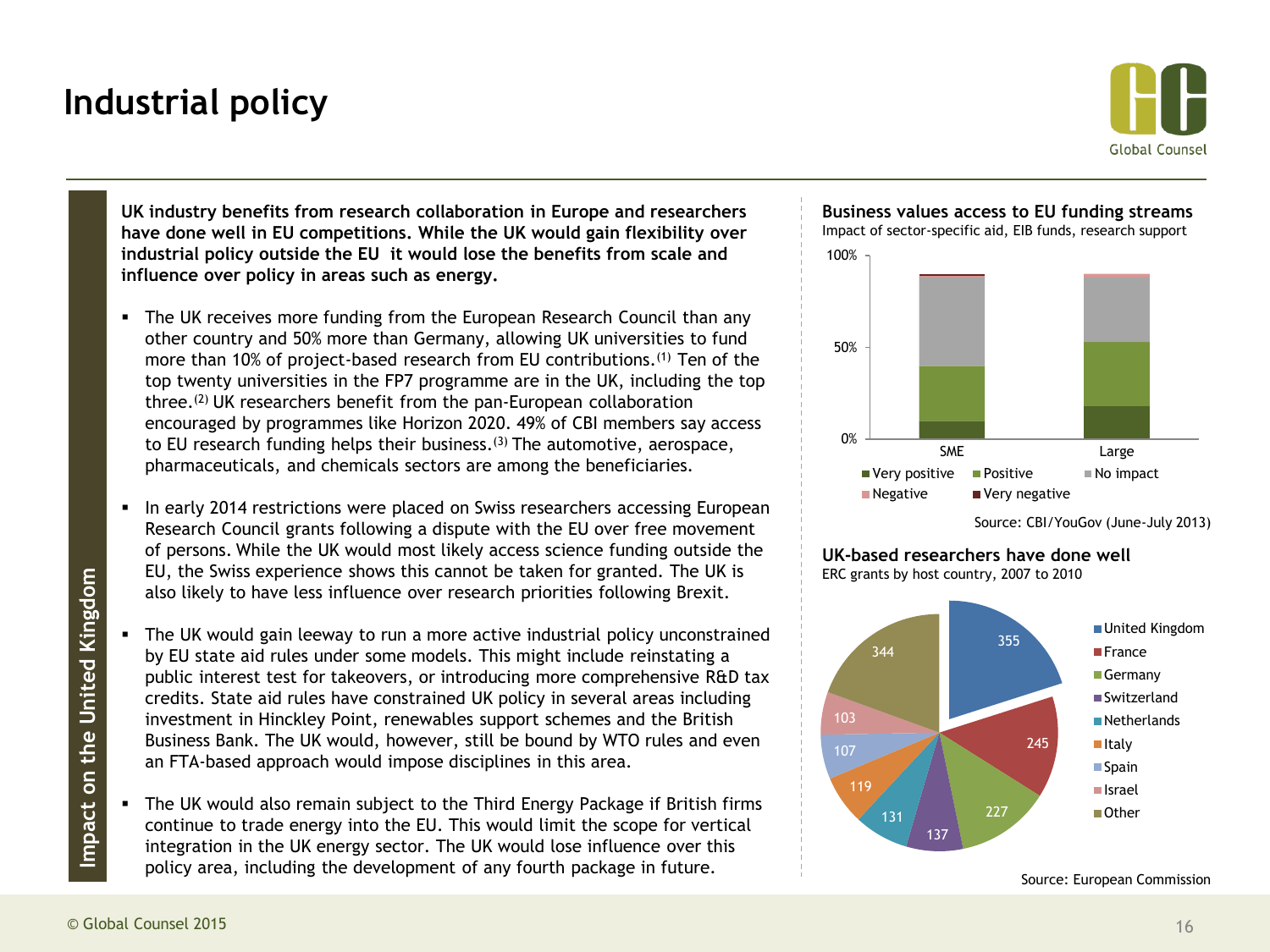# **Industrial policy**

![](_page_16_Picture_1.jpeg)

![](_page_16_Figure_3.jpeg)

![](_page_16_Figure_4.jpeg)

![](_page_16_Figure_5.jpeg)

![](_page_16_Figure_6.jpeg)

**The impact on industrial policy in the EU depends on the Brexit model, but we may see a weakening of competition policy, looser collaboration in education and research, and fewer EU students in the UK. The UK government may intervene more in high-profile and politically sensitive procurements.** 

- Business would need to bear the cost of mergers being separately reviewed by the UK and EU authorities.<sup>(4)</sup> The application of EU competition policy may change with the UK no longer playing an influential role in the European Competition Network. While the UK has advocated the principle of undistorted competition within the EU, the UK may seek to exploit its freedom from the constraints of state aid policy under some Brexit models.
- The UK may adopt a different approach to procurement following Brexit with government discretion being used more freely, particularly when under political pressure. The potential is evident from the controversy surrounding the Thameslink competition between Bombardier and Siemens.
- The UK was an important influence on the 2030 targets for emissions reduction, calling for tighter targets, while successfully fighting off calls for additional binding targets for renewables and energy efficiency. This would have added to the cost to business of meeting the emissions targets.
- UK influence over the culture and style of regulation in key sectors, including the utilities, would be likely to diminish following Brexit. UK bodies such as Ofcom, Ofgem, Ofwat and the Intellectual Property Office have provided a model for similar bodies in several EU states.
- Access to UK universities could become more difficult for publicly-funded students, who benefit from the Erasmus programme, and privately-funded students, given the risk that the UK tightens migration controls. Science collaboration could suffer following Brexit, with friction between the EU and the European Space Agency potentially complicating projects like Galileo.

Source: Eurostat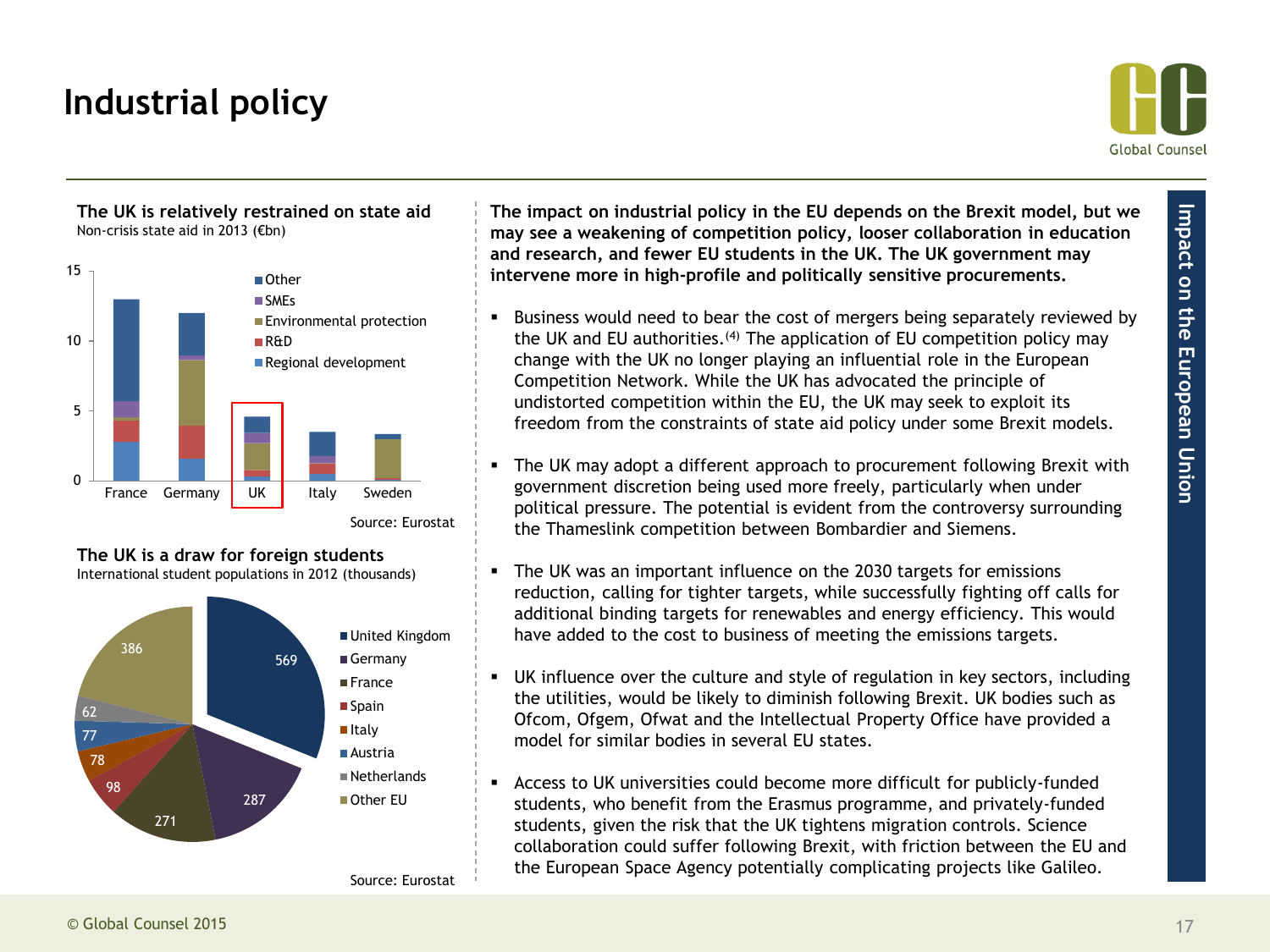# **Immigration**

![](_page_17_Picture_1.jpeg)

**Immigration is a fraught political issue in the UK both because the costs and benefits are not distributed evenly and as perceptions have become disconnected with reality, partly due to hostile media coverage. The scope to tighten immigration depends on the Brexit model. This risks damaging competitiveness, particularly of London, and being economically costly.**

- **IMMI** Immigration helps address skills shortages and the consequences of an aging population. Free movement allows UK firms access to specialist skill that are increasingly important to high-value added industries. 63% of CBI members say free movement has benefitted their business.<sup>(1)</sup> It is estimated that 1.5m new jobs will be created in higher-skilled jobs popular with EU15 migrants by 2022. Few new lower-skilled jobs will be created, but there will be a high demand for labour to replace retirees in these areas. $(2)$
- According to the OECD migrants are more likely to be net contributors to public finances if they are younger, in work and skilled. The evidence suggests that on average EU migrants make a net contribution to public finances and the OBR estimates the net contribution will be large in future.<sup>(3)</sup> However, A8 migrants will increasingly have families and put pressure on education spending. They also exacerbate the shortage of affordable housing. On average migrants have contributed 34% more in fiscal terms to the UK than they have taken out, or £22.1bn in total in 2011 terms.<sup>(4)</sup>
- If the UK adopts the Norwegian or Swiss models the UK would still need to sign up to the free movement of labour. Under the other models the government could choose to align EU immigration with the non-EU points system. Tier 1 (highly skilled, entrepreneurs) and Tier 2 (skilled, graduate) immigration quotas would need to be raised significantly if the flow of immigration in these categories is not to be seriously disrupted.<sup>(5)</sup> Tier 3 (unskilled) quotas are currently closed. The impact of immigration restrictions will be felt disproportionately in London and impact on the competitiveness of businesses located there.

#### **Immigrants are young, educated and employed** Profile of EEA immigrants to the UK

![](_page_17_Figure_7.jpeg)

Source: Dustmann and Frattini (2013)

**Future job growth varies across skill segments** Job creation and replacement, 2012 to 2022

![](_page_17_Figure_10.jpeg)

Source: UK Commission for Employment and Skills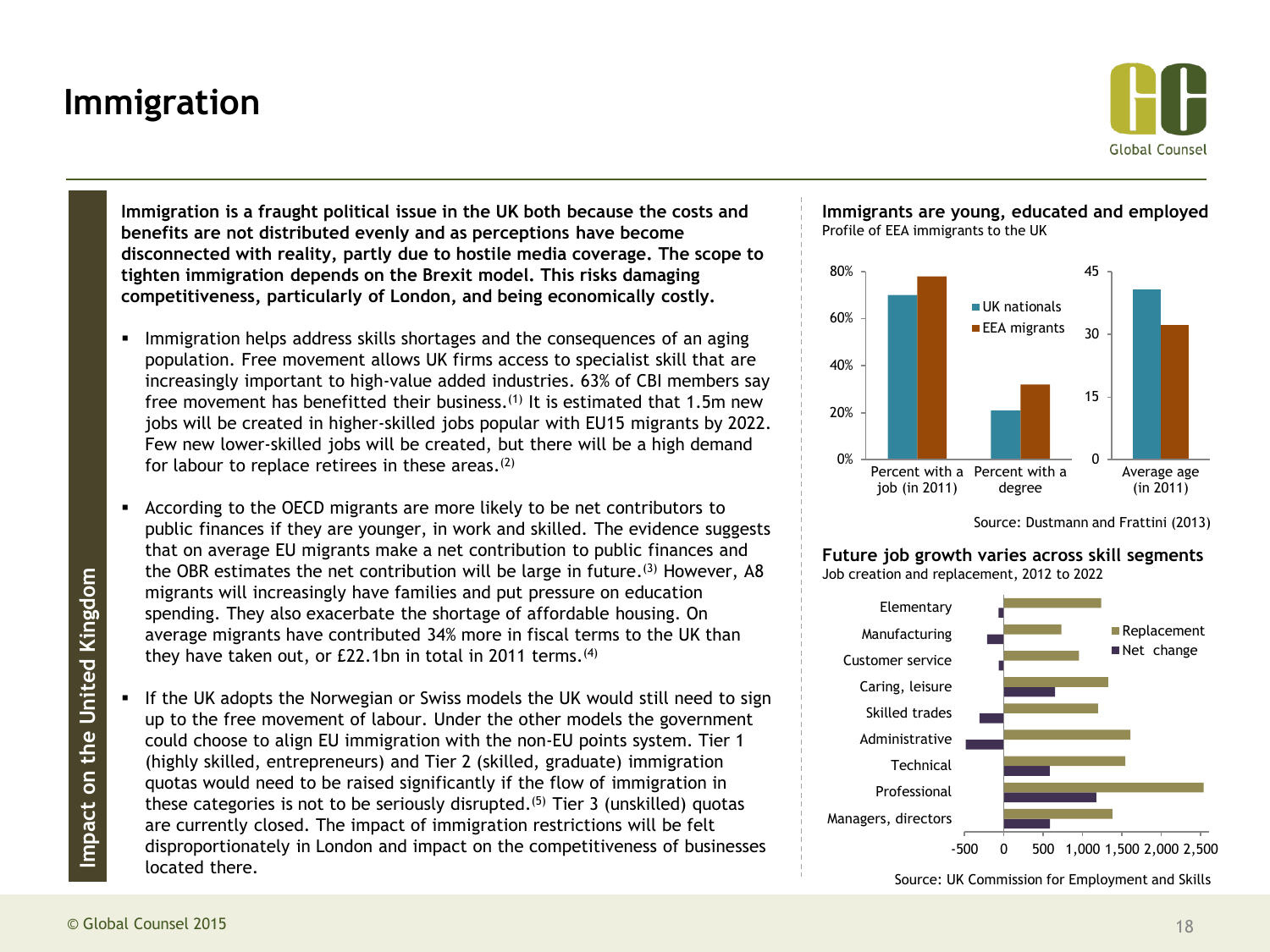# **Immigration**

![](_page_18_Picture_1.jpeg)

![](_page_18_Figure_3.jpeg)

**Immigration concerns are high in other states** Attitudes on immigration as opportunity or problem

![](_page_18_Figure_5.jpeg)

**Businesses operating elsewhere in Europe can largely work around any restrictions on the free movement of labour imposed by the UK. However, changes to the labour supply and the flow of remittances will impact on some countries. Perhaps the biggest risk, but the hardest to predict, is of 'political contagion' elsewhere in Europe if the UK tightens border controls.**

- The biggest costs from UK controls will be borne by EU firms invested in the UK as operations based outside the UK can always substitute for UK labour. There is no limit to inter-company transfers under Tier 2 for salaries above £40k.(6) This would reduce the negative impact on EU firms invested in the UK.
- There would be a significant effect on countries that are major sources of immigration to the UK, such as Poland. It would impact positively on skills and the supply of labour, but negatively on remittances. There could be an indirect impact on other countries, such as Germany, if UK immigration is 'deflected' there. The economic consequences will depend on the scale and composition, but are likely to be net positive if unevenly distributed.
- There may be fiscal benefits for some countries if the rules on entitlement to public services are changed for UK immigrants in other member states. These benefits would be concentrated in countries, like Spain, that are home to a large number of British retirees. But these countries also benefit from the pension payments remitted to British residents from the UK.
- The biggest risk for the rest of the EU is that UK restrictions increase hostility towards immigration in other states, both because of deflected immigration and how UK policies impact on the policy debate elsewhere. Polling shows concerns are already high in several states. Immigration will be a factor in the French presidential election in 2017, where there might be pressure to follow UK immigration controls. However, there is one important difference between the UK and other member states. In the UK the contentious issue is intra-EU immigration, whereas elsewhere it is mostly extra-EU immigration.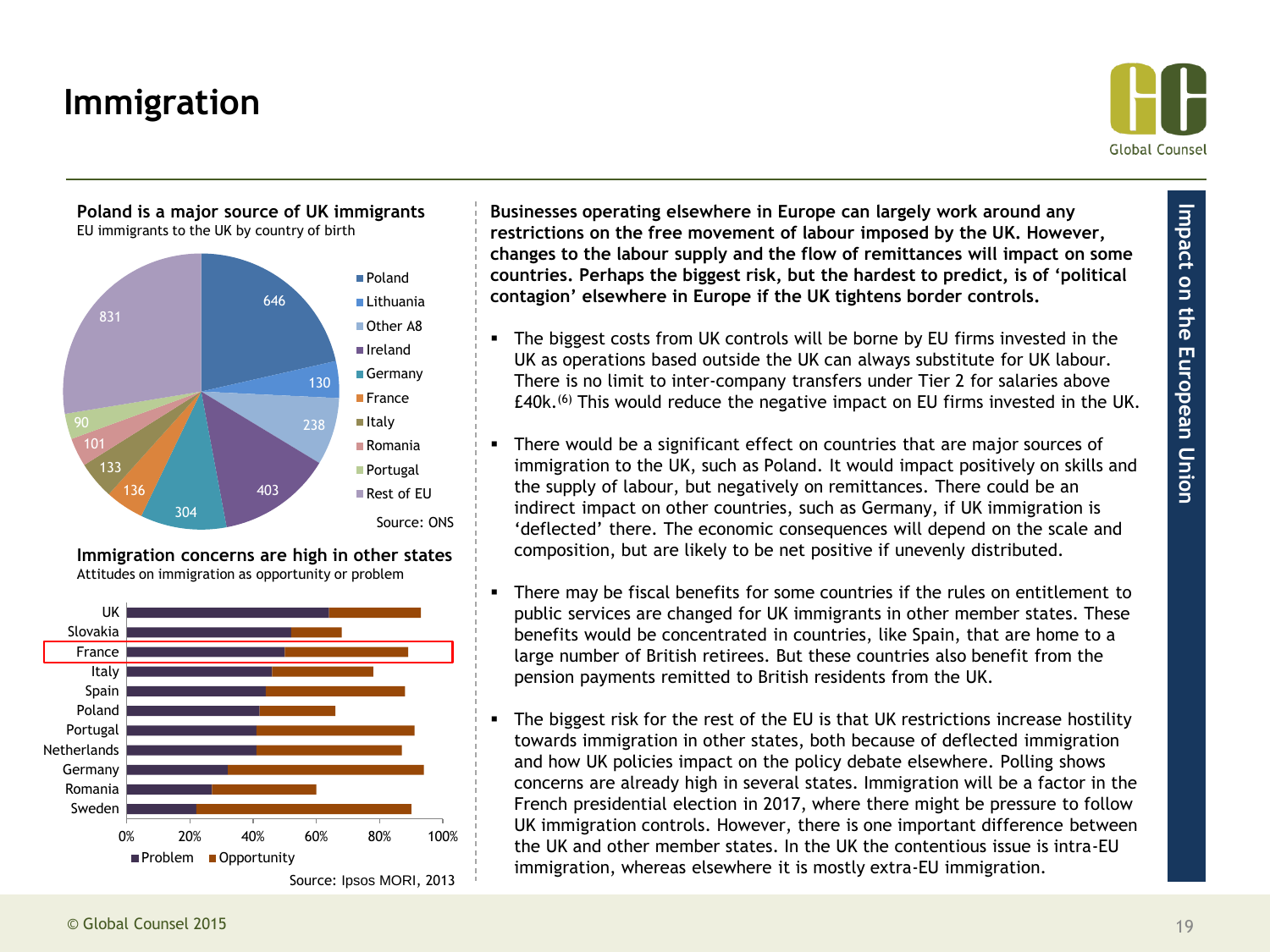### **Financial services**

![](_page_19_Picture_1.jpeg)

**Established advantages and agglomeration effects mean the UK has a strong competitive edge that would be hard to dislodge. However, existing EU regulations would make it harder for London to serve European markets, particularly for retail products and in euro trading. Business could move.**

- Under the Swiss or FTA models the UK must negotiate access to EU markets in financial services. The EU only allows access to countries with equivalent regulations. The approach currently varies across directives. No access is allowed in some areas, such as UCITS (undertakings for collective investment in transferable securities). The logic is that retail consumers need additional protection. By contrast, the EU takes a flexible approach to wholesale banking, where equivalence is defined largely by reference to international standards. This matters for the UK given its dominance in wholesale banking. In many other directives the EU takes an intermediate approach. For example, the EU evaluates the equivalence of insurance regulation 'line-by-line' under Solvency II, although the impact is softened by transitional arrangements.
- The Swiss experience highlights the risks to the UK. They have equivalence under AIFMD, are being assessed under Solvency II and will try under MIFID. But they have failed under EMIR, ostensibly due to capital requirements, but with a suspicion that the real problem is Swiss immigration policy.
- The UK is the leader in euro-denominated wholesale banking, but Eurozone countries and institutions want this activity to move to the Eurozone and be overseen by the ECB. This would be much more likely following Brexit, as the UK would no longer be protected by ECJ enforcement of single market rules. The UK might also suffer an opportunity cost from being absent from future liberalising initiatives such as Capital Markets Union, which could open up new markets in areas such as securitisation and covered bonds.
- The impact in the UK would be felt beyond London in financial centres such as Edinburgh, Leeds and Glasgow, as well as in the Crown dependencies.

![](_page_19_Figure_7.jpeg)

The benefits according to TheCityUK members

![](_page_19_Figure_9.jpeg)

#### **Jobs could move**

Likelihood of relocating jobs if the UK leaves the single market

![](_page_19_Figure_12.jpeg)

Source: Ipsos MORI (August-October 2013)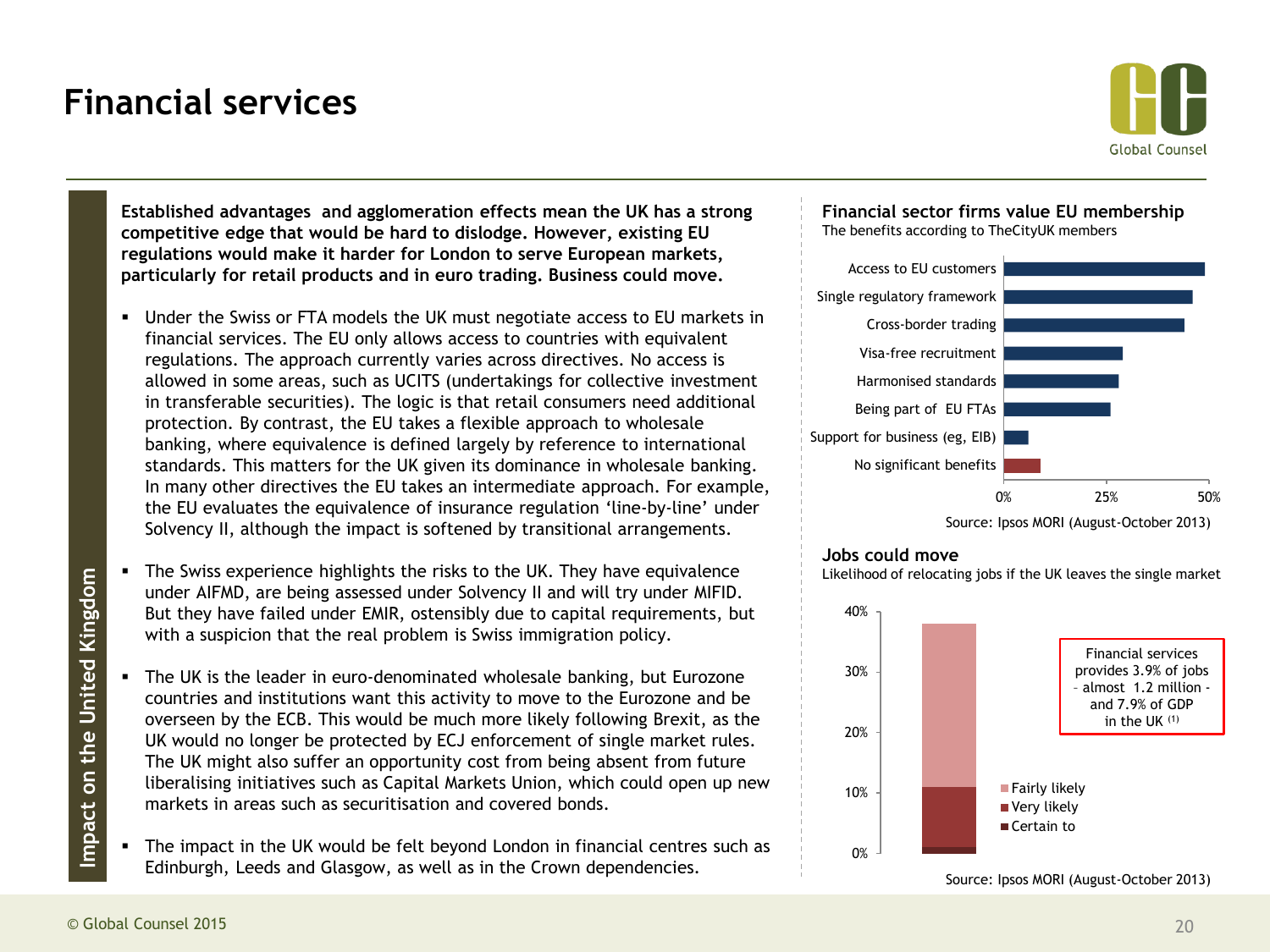### **Financial services**

![](_page_20_Picture_1.jpeg)

#### **The UK leads in most financial services**

International market share by country

|                               | UK  | FR | DE |
|-------------------------------|-----|----|----|
| Cross-border bank lending     | 17% | 9% | 9% |
| Foreign exchange turnover     | 41% | 3% | 2% |
| Exchange-trade derivatives    | 7%  |    | 8% |
| Interest rate OTC derivatives | 49% | 7% | 4% |
| Hedge funds assets            | 18% | 1% |    |
| PE investment value           | 10% | 5% | 2% |
| Fund management               | 8%  | 3% | 2% |
| Marine insurance              | 72% | 4% | 5% |

Note: various time periods in 2012 and 2013

Source: TheCityUK

![](_page_20_Figure_7.jpeg)

![](_page_20_Figure_8.jpeg)

Source: London Economics, Eurostat

**Brexit may impact on the location, liquidity and cost of financial services in Europe if it undermines London's competitive position. This would be costly for businesses and households across Europe. Most large European banks have major operations in London which would be costly to relocate. Only a small number of financial centres elsewhere may benefit.**

- The UK is highly integrated into the European financial system. Total UK claims on the EU15 alone are \$880bn with most of the credit to households and firms, but some also to governments and interbank lending. European bank exposure to the UK is even greater at \$1.7tn in total.<sup>(2)</sup> It would be costly for European banks to relocate wholesale banking activity away from London.
- London is not just a European financial centre it is an international centre with a dominant position in many product areas. However, London's international position could be damaged if large amounts of European business migrate following Brexit. There is a risk that some business, particularly more mobile activity such as derivatives, may leave Europe altogether.
- The most likely beneficiaries in the EU are Paris, Frankfurt, Amsterdam and Dublin. But they cannot replicate overnight the advantages of the London 'ecosystem' supporting financial services, including skilled staff, legal services and market infrastructure. Competition between them borne out of new barriers to trade with London would be disruptive and costly. Businesses in Europe would lose due to higher charges, poorer products and less liquidity. European corporates would, for example, find it more inconvenient and costly to raise capital in London, which currently provides a one-stop shop.
- Brexit would likely change the balance of financial regulatory debates in Europe. The UK now takes a more interventionist and risk-averse approach to regulation. Even so, the UK largely avoids politically-motivated interventions. Initiatives such as the Financial Transactions Tax and the cap on banker bonuses would have found an easier passage in an EU without the UK.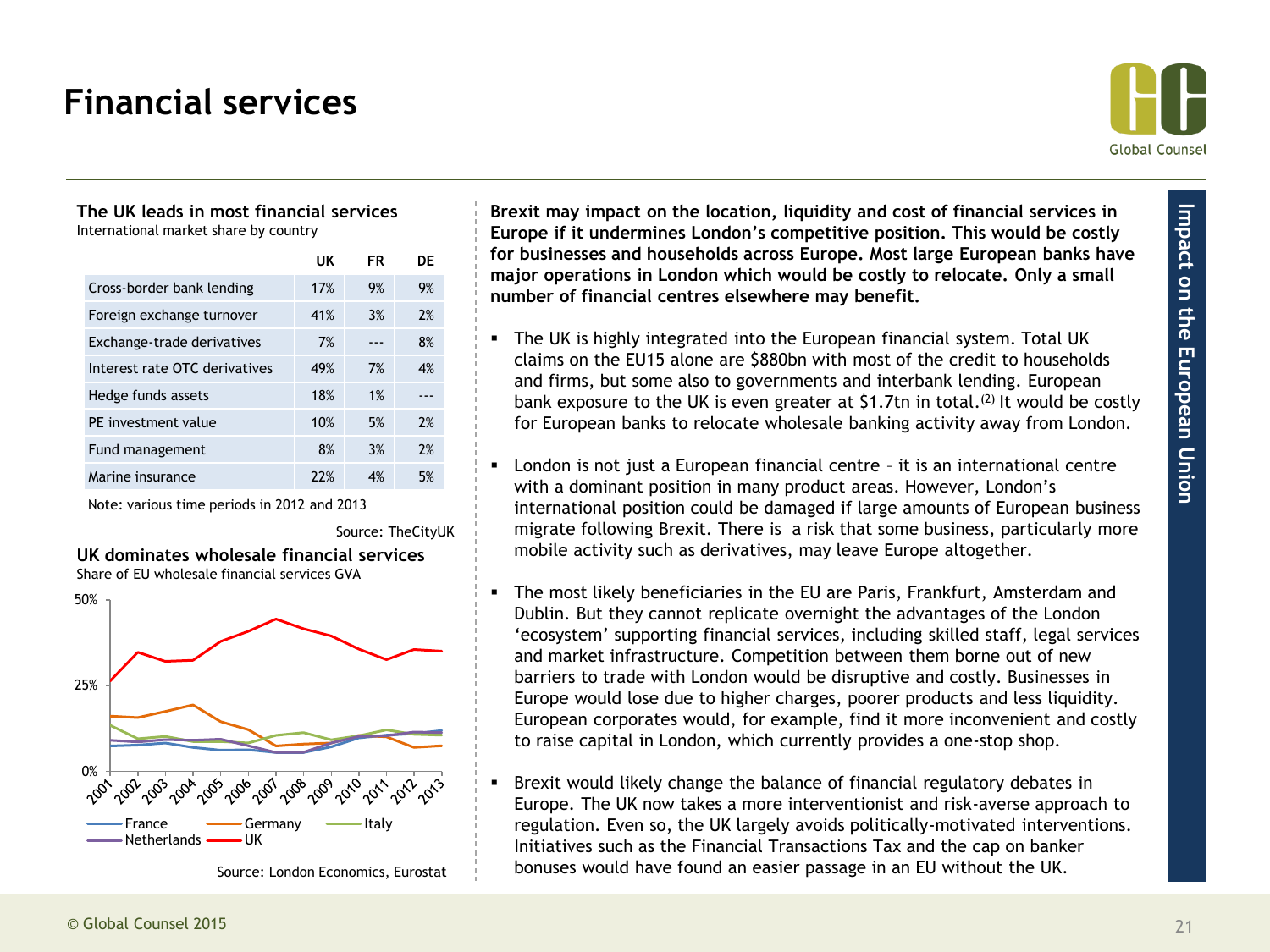# **Trade policy**

![](_page_21_Picture_1.jpeg)

**The UK would be free to set its own trade policy priorities under some Brexit models, but these are unlikely to be much different from the EU's. The UK would have less leverage and be a lower priority trade partner than the EU for the major economies. The UK would lose the strength in numbers at the WTO when settling disputes with countries like China.**

- The EU has considerable experience negotiating deep and comprehensive trade agreements. The EU is a signatory to over 30 bilateral and regional agreements with over 50 partners. The EU is currently negotiating trade deals with the US, Canada and Japan, which would improve access to markets worth \$23tn in total. The EU is negotiating an investment agreement with China.<sup>(1)</sup>
- The UK would gain flexibility in negotiating trade deals and in particular be less encumbered by agricultural protectionism. However, economic size matters given trade negotiations are increasingly bilateral or regional, rather than multilateral. The UK gains leverage when addressing irritants or concluding FTAs through the EU. This is particularly important in services, where regulatory obstacles often need resolving to gain meaningful access to markets. Evidence from UK business suggests the UK benefits from the EU's negotiating weight when concluding bilateral deals on intellectual property.(2)
- If the focus ever shifts back to the WTO the UK will find it no longer has influence at the top table. Moreover, the UK may find itself more exposed when seeking to settle disputes at the WTO. While many cases are technical some can take on a political dimensions and provoke retaliation.
- The UK would have to renegotiate EU trade agreements as these would not automatically apply. This would require considerable diplomatic effort before the UK could turn to new deals. The eurosceptic vision of an 'Anglosphere' trading bloc is overblown. The EU is already negotiating with the US and Canada. Moreover, the UK would not find it easier to close a deal with India, particularly given concerns over mode IV and migration.

![](_page_21_Figure_7.jpeg)

**Accessing markets will be harder after Brexit** Business opinion on the impact of Brexit on market access

#### **There is room to cut duties**

Average MFN duties applied by the EU by tariff line

![](_page_21_Figure_11.jpeg)

Source: WTO

Source: CBI/YouGov (June-July 2013)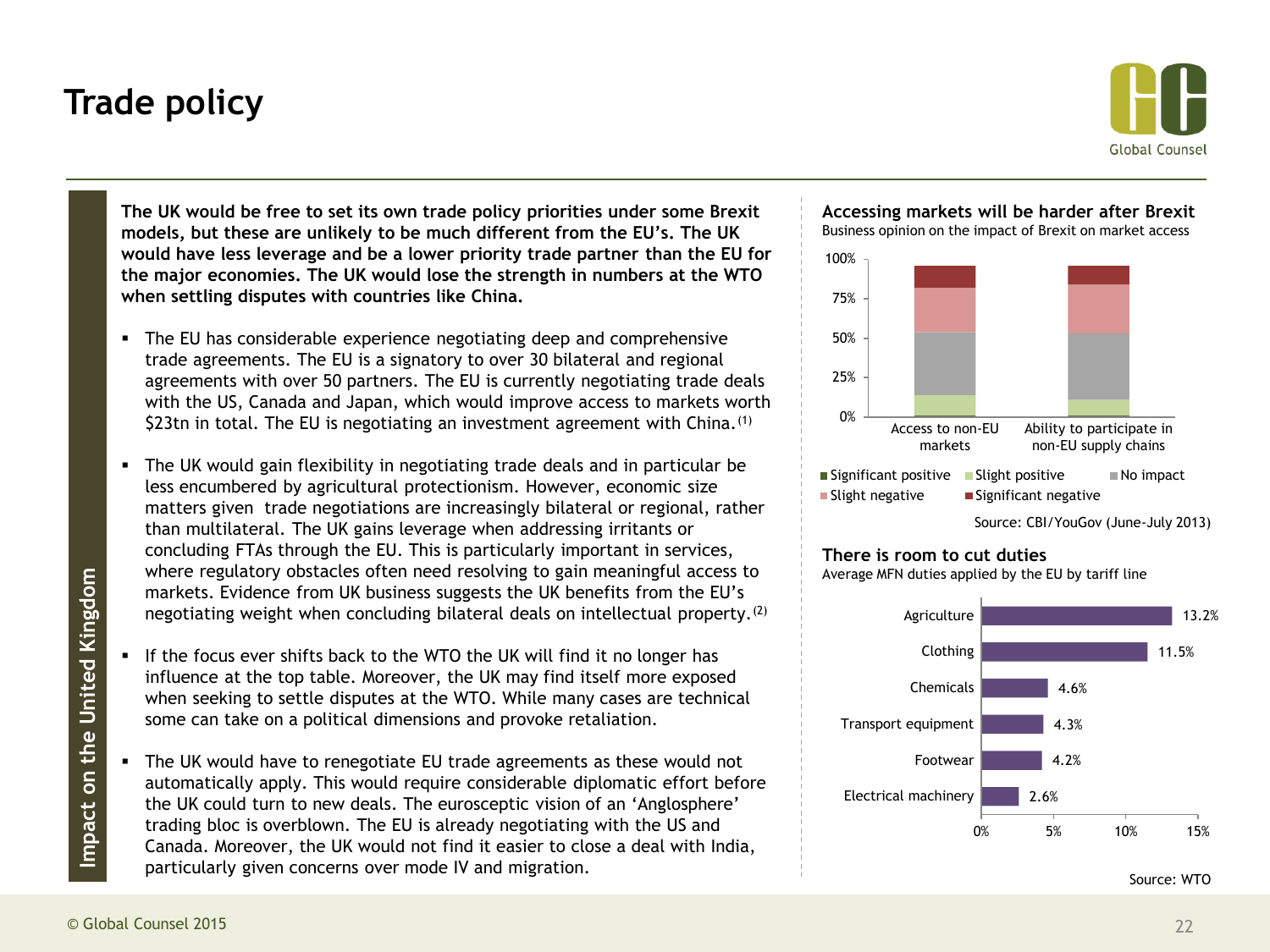# **Trade policy**

![](_page_22_Picture_1.jpeg)

**The EU would remain a large economic bloc** Nominal GDP in 2014, \$trillion

![](_page_22_Figure_3.jpeg)

Source: IMF WEO

**The EU would be a diminished trade bloc** Share of global trade by country/bloc, 2013

![](_page_22_Figure_6.jpeg)

Note: (1) the UK figure includes EU27 trade while the EU27 figure excludes intra-EU27 trade; (2) these figures have been corrected following an error in a previous version.

Source: World Bank , Eurostat, GC calculations

**The EU has an open, liberalising approach to trade policy, in part due to UK influence. The UK, more than any other state, has put top-level political weight behind trade negotiations. The EU would be a less attractive partner for trade agreements if the UK was no longer part of the deal.**

- The EU's top trade priorities are the Transatlantic Trade and Investment Partnership (TTIP) with the US and the Economic Partnership Agreement with Japan. But the EU is not the top trade priority for either the US or Japan, who are preoccupied with negotiating the Trans-Pacific Partnership (TPP).
- EU GDP would be around 15 percent lower without the UK.<sup>(3)</sup> While the EU will remain an attractive trade partner, its appeal will be reduced. The external trade of the EU 27 would be about 15% of the global total compared to 4.3% for the UK.  $(4)$
- The UK has championed a liberalising agenda for the EU. The UK was one of the strongest advocates for launching TTIP and wants an investment agreement with China to lead to a full FTA negotiation. The UK was also the strongest supporter of the Doha round. Successive UK Prime Ministers have invested political capital in the completion of trade deals.
- The EU may, however, turn out to be a tougher negotiating partner that is better able to extract a good deal without the UK. This is arguably most true with China, where the UK has been criticized for rushing to launch negotiations, without obtaining prior commitments. The UK has also used trade as part of its development policy.
- The UK leaving the EU may shift the balance in favour of more active use of trade remedies. While some industries would welcome this and regard trade remedies as a legitimate means to counter unfair competition, this would disadvantage consumers and firms that rely on imported intermediates, particularly from emerging markets. It also risks a protectionist response.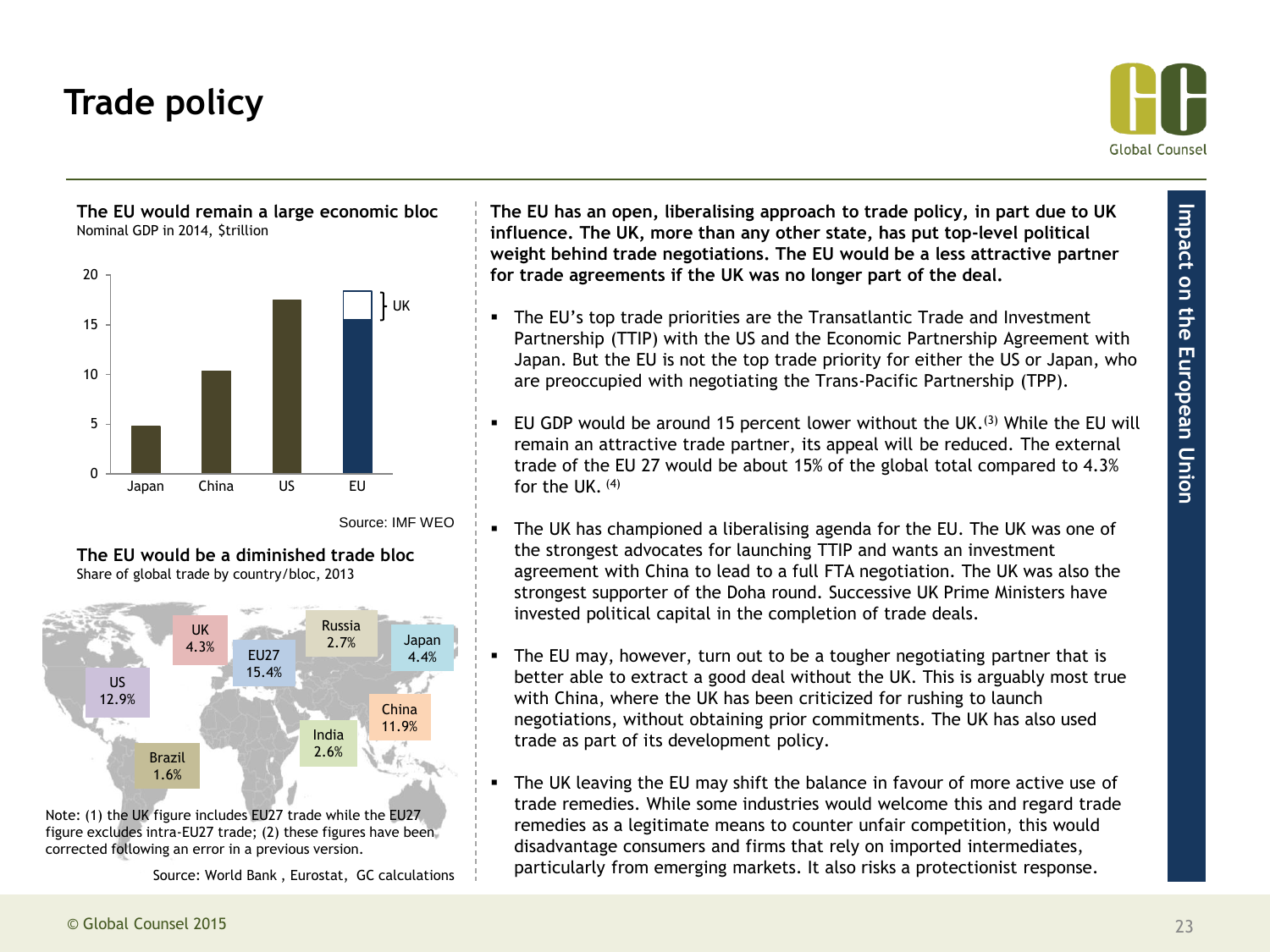### **International influence**

![](_page_23_Picture_1.jpeg)

**The UK currently enjoys considerable influence both in and through the EU. This would be diminished if the UK leaves the EU. There are, however, risks to the UK's influence even if the UK stays inside the EU. This is both because of a generational change of staff in key institutions and the risk that the Eurozone caucuses against the UK.**

- The UK's formal influence comes from the power of veto, albeit in a diminishing number of policy areas, and voting power in both the Council and the European Parliament. The informal influence comes in the Commission and by forming alliances with other states. The UK has shaped the EU agenda in a number of areas and has rarely been isolated, although this is now more common. 74% of British firms believe the UK can continue to be influential.(1)
- The number of Brits in the European Commission is declining and there is likely to be a serious shortfall in coming years once the current generation nearing retirement leaves. The UK's technical expertise in certain policy areas and economic heft in others, such as financial services, is also a source of influence, as is the position of the UK in many international institutions such as the G20 and the UNSC.
- The combined voting strength of Eurozone countries is sufficient to prevent a blocking minority under QMV. In theory, this means the Eurozone could impose changes on other EU members. Double majority safeguards have helped assuage concerns about caucusing against the UK in banking. The UK would not enjoy the same protection outside the EU.
- The UK may lose influence in international fora, such as the UNFCCC, where collaboration among EU states has helped the UK influence international negotiations. The UK may also find its diplomatic heft is reduced. While the UK would remain a significant military partner for the US, it may be less able to leverage this to pursue broader international objectives and would often no longer be the European partner of choice on non-military matters.

![](_page_23_Figure_7.jpeg)

Impact of Brexit on UK influence over policies affecting you

![](_page_23_Figure_9.jpeg)

Source: CBI/YouGov (June-July 2013)

![](_page_23_Figure_11.jpeg)

**UK influence in EU institutions is weakening** Proportion of UK nationals in key institutions

Source: CBI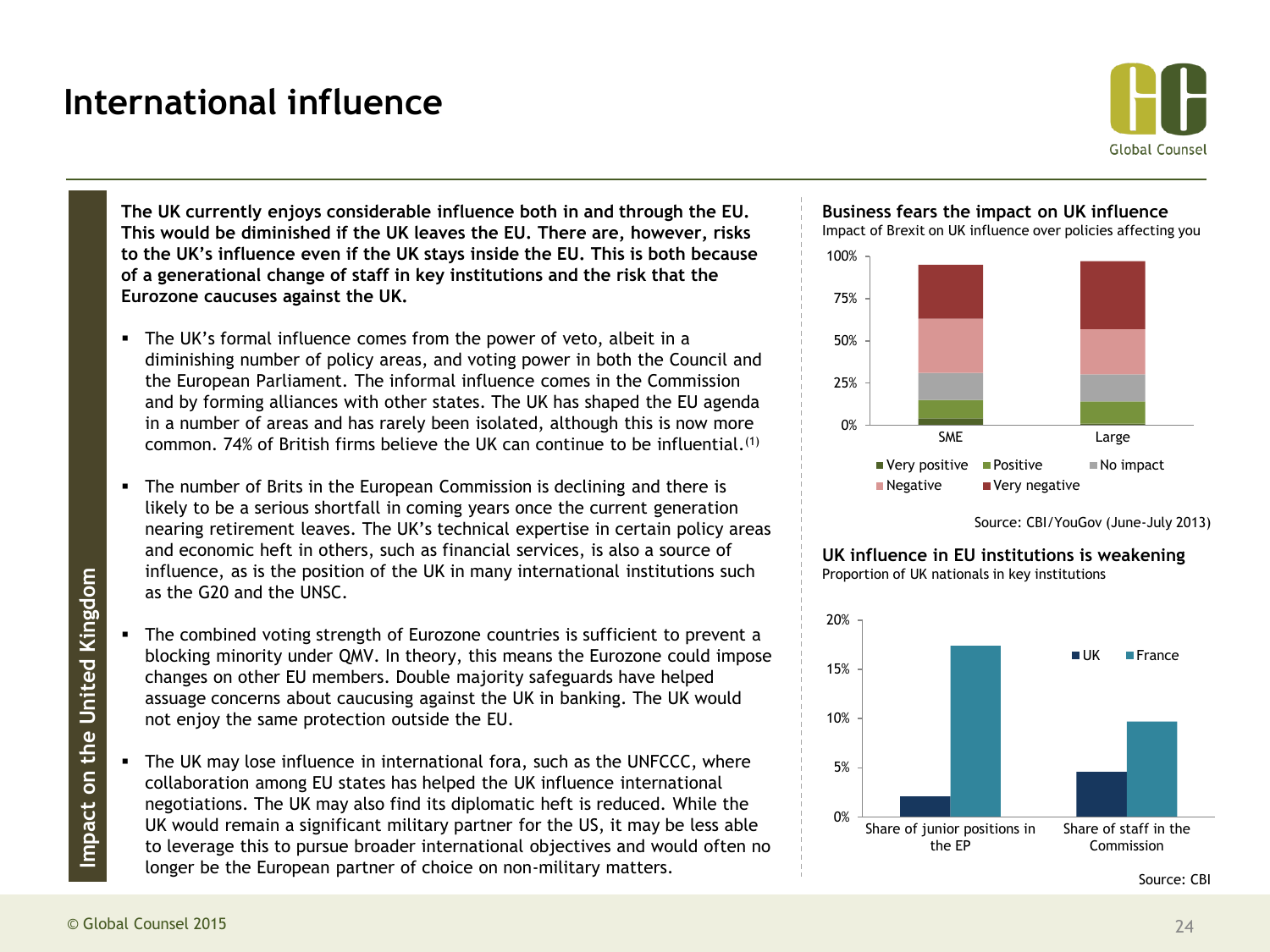### **International influence**

![](_page_24_Picture_1.jpeg)

**The UK is a soft power asset for the EU** Index of soft power

![](_page_24_Figure_4.jpeg)

Source: IfG-Monocle Soft Power Index, 2012

**Britain remains a big military spender** Military spending in 2013

| Rank |     | Country               | \$bn | %GDP |
|------|-----|-----------------------|------|------|
|      |     | <b>United States</b>  | 600  | 3.7  |
| 2    |     | China                 | 122  | 1.2  |
| 3    |     | <b>Russia</b>         | 68   | 3.1  |
| 4    | ,,, | Saudi Arabia          | 60   | 8.0  |
| 5    | ≋   | <b>United Kingdom</b> | 57   | 2.4  |
| 6    |     | France                | 52   | 1.9  |
|      |     | Japan                 | 51   | 1.0  |
| 8    |     | Germany               | 44   | 1.2  |

Source: International Institute for Strategic Studies

**The EU would lose clout in foreign policy and military terms, with the loss of one of top two European powers, alongside France, that is a permanent member of the UN Security Council.**

- Soft power is the ability of a state to change the behaviour of others through the means of attraction and persuasion, rather than coercion or payment. The primary sources of soft power are culture, political values and diplomacy. The UK consistently ranks highly in international surveys of soft power and this is a source of influence for the EU. If the UK leaves the EU, this will not only diminish the bloc's soft power assets, but also damage perceptions – and hence the soft power - of the EU itself.
- The UK also has hard power assets military, financial and foreign policy which provide an additional source of influence. The UK is the fifth biggest military spender and the second largest source of development funding at \$18bn per year, behind only to the US.<sup>(2)</sup> It is debatable how much the rest of the EU benefits from this. However, the rest of the EU most likely benefits from the UK position in international institutions, including the G8, the G20, the IMF, the World Bank, the OECD, IEA, the UNSC, the FSB, and the UNFCCC. In Europe this is matched only by France. The UK also gives the EU more leverage when applying sanctions, particularly in the financial sector.
- If the UK leaves the EU it is likely that Germany, in particular, will come under pressure to play a bigger role in the Common Foreign and Security Policy. Germany is already playing a leading role in the EU's diplomacy with Russia, but this is the exception rather than the rule. It is, however, possible that Brexit may lead to greater political integration and more coherent external representation in international institutions and on external policy.
- Steps by the UK and France to increase joint defence procurement could be at risk if the UK seeks to collaborate more with the US, given US security concerns. This may have broader implications for the defence industry.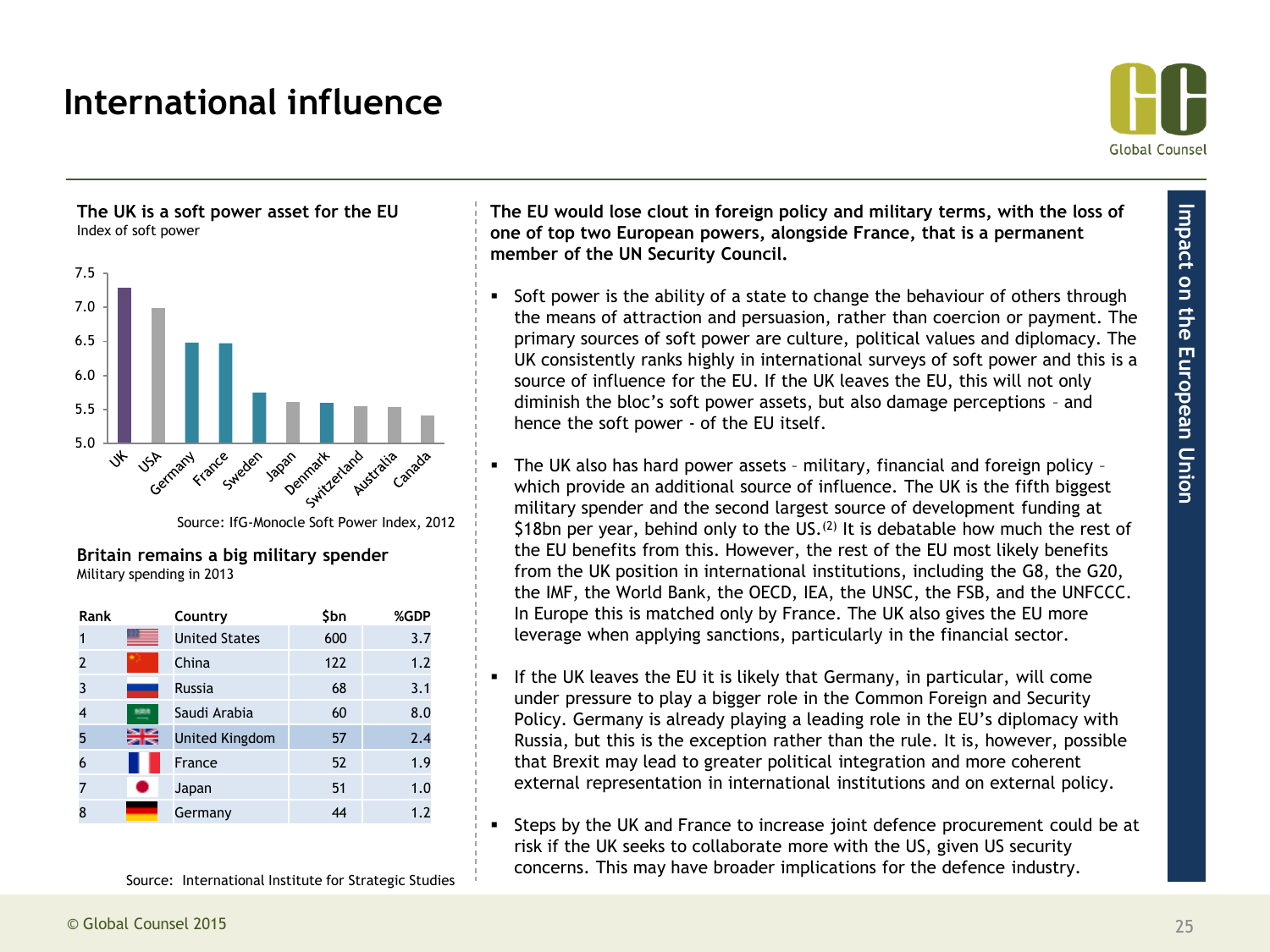### **Budget**

![](_page_25_Picture_1.jpeg)

**The direct financial cost of EU membership is relatively easy to quantify. However, the financial benefit from leaving the EU depends on the Brexit model and the outcome of the negotiation between the UK and the rest of the EU. There would be significant variation in the impact across the UK, with some parts gaining, while others lose.**

- The OBR estimates the UK's annual net contribution to the EU will be between £8.5bn and £9.5bn from now to 2019, which is equivalent to around 0.5-0.6% of GDP.(1) However, the EU requires budget contributions from countries like Norway and Switzerland. If the UK's net budget contribution is calculated on a similar basis to Norway it would fall by just 9%. If calculated on a similar basis to Switzerland it would fall by 55%.(2) The UK's position in a negotiation may be complicated by the loss of the rebate, which reduces the net contribution to the EU by almost a quarter. $(3)$
- The aggregate figures mask considerable variation across the different parts of the UK. Two of the largest components of EU spending are agricultural and regional structural funds. Receipts per capita are much higher in Scotland, Wales and Northern Ireland than they are in England. Moreover, within all parts of the UK the benefits are concentrated in agricultural areas and poorer communities. The UK would need to choose whether to substitute in full or in part for this funding. The UK would have more flexibility to determine how this funding is allocated as well as its level. The UK government is, however, likely to come under political pressure to compensate those that lose out, particularly as this might impact on the continuing debates about devolution and independence within the UK.
- The UK would still need to cooperate with the EU on VAT collection. This cannot be entirely separated from the question of the EU budget, as a proportion of VAT revenues directly fund EU spending.

![](_page_25_Figure_6.jpeg)

![](_page_25_Figure_7.jpeg)

Source: CER

**EU spending priorities do not match the UK's** EU budget, €bn, 2013

![](_page_25_Figure_10.jpeg)

Source: European Commission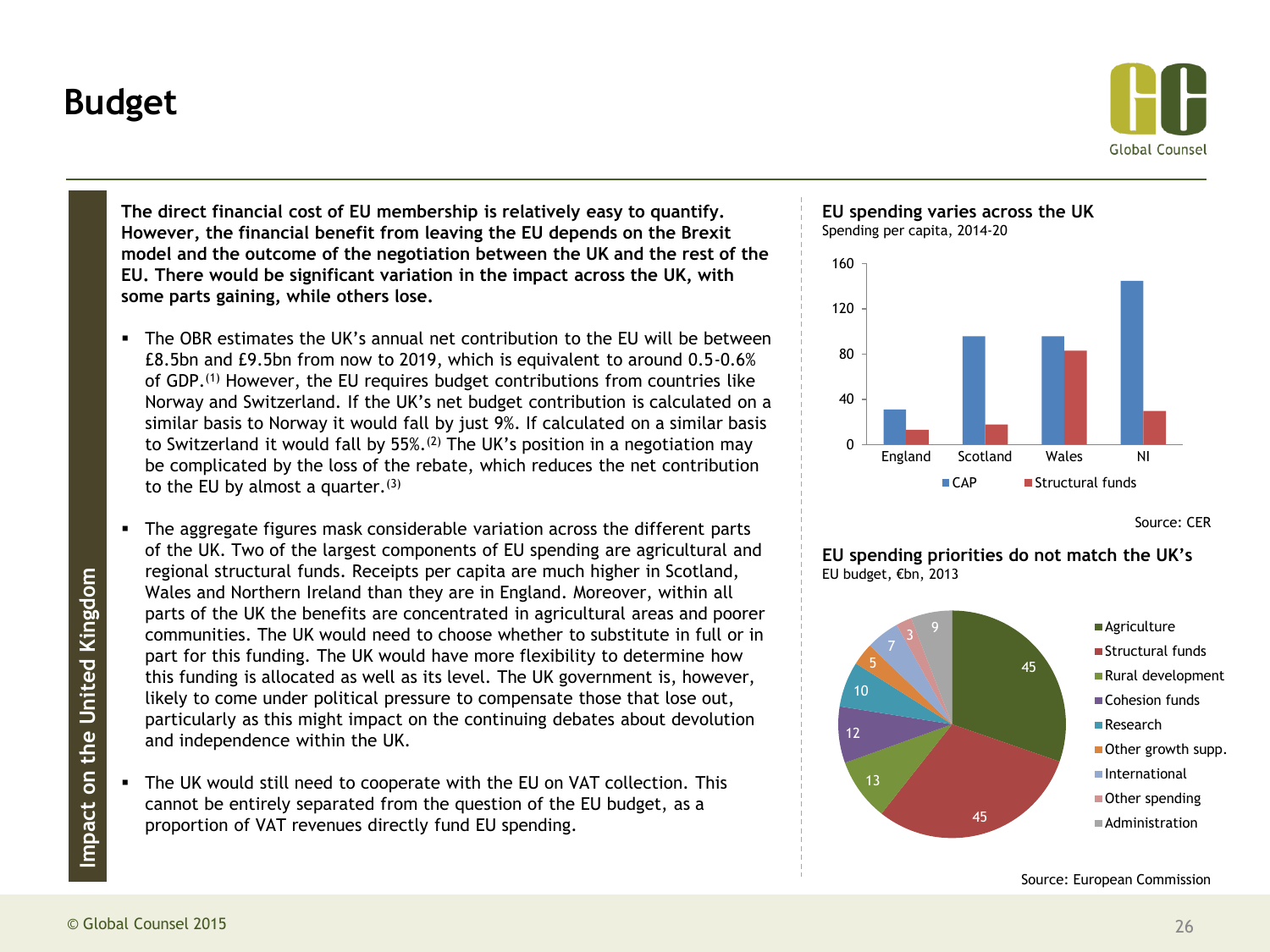### **Budget**

![](_page_26_Picture_1.jpeg)

![](_page_26_Figure_2.jpeg)

**The UK is the second biggest net contributor**

Note: The UK figure takes account of the rebate

Source: European Commission

**The EU would lose a significant net contributor to the EU budget. This gap would need to be filled either by higher contributions from other states or less spending. There would likely be a shift towards support for higher spending in the European Council, with the loss of a budget disciplinarian, and weaker support for continuing efforts to shift spending towards supporting growth.**

- The UK is currently the second largest net contributor to the operating budget of the EU in absolute terms, behind Germany, and the fourth largest as a percent of GNI, behind Sweden, Denmark and Germany.(4) This is after taking account of the UK's controversial budget rebate.
- The extent to which the UK's net contribution falls outside the EU will depend on the UK's relationship with the EU and the outcome of financial negotiations. The EU would need to either cut spending or increase contributions by other member states, up to a maximum of 5.8% of current levels, in order to make up the difference.
- The UK strongly opposed higher spending during the last round of budget negotiations. If the UK left the EU other countries would need to step up their pressure to maintain budget discipline, or accept higher spending and the increased contributions that go with it. The balance of the debate is likely shift towards French, southern and Eastern priorities with Germany and the Netherlands, in particular, losing an ally in budget decisions.
- The UK has also championed the reallocation of spending away from administration and supporting agriculture, towards programmes that support innovation and growth, including R&D. That was only partially successful in the last budget round. It would be even harder to move the EU in this direction in the next round, without the UK among those making the case at the negotiating table.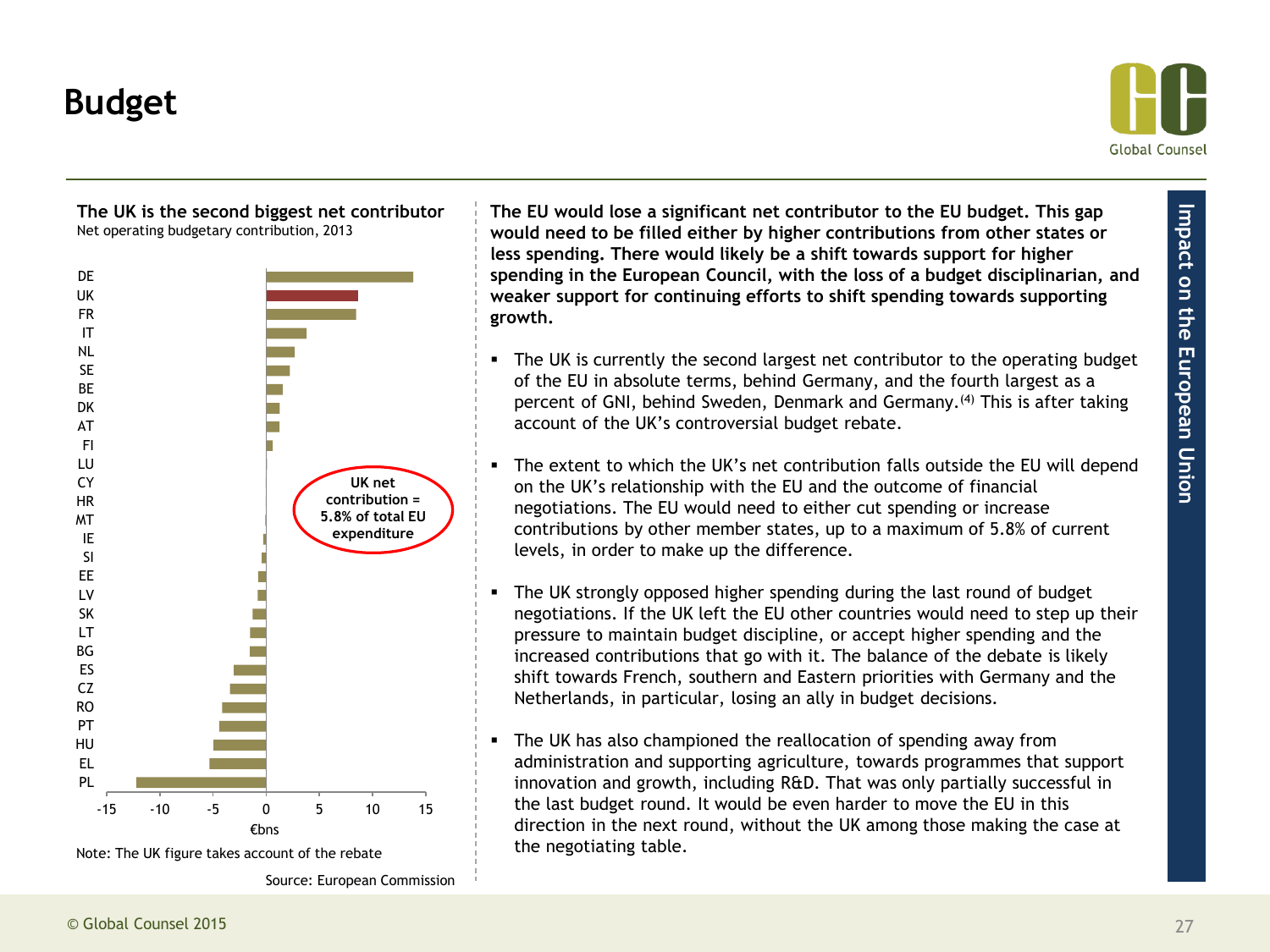### **Uncertainty**

![](_page_27_Picture_1.jpeg)

**Brexit would be a protracted process, lasting around ten years. The endpoint for the UK-EU relationship would be subject to a negotiation. Business would face high and increasing levels of uncertainty during this process, impacting on investment decisions and with macroeconomic consequences.**

- The referendum will be held in 2016 or 2017 following a renegotiation of the terms of the UK's membership. The outcome is uncertain because the outcome of the renegotiation is uncertain and plebiscites can often end up being about something else, particularly if the government loses popularity.
- Business surveys show that political stability is one of the most important factors in making the UK an attractive investment location.(1) Businesses are already concerned that referendum uncertainty is affecting their decisions.(2) A referendum could reduce UK GDP growth by 0.4pp in 2016 and by 0.5-0.7pp in 2017 by one estimate.<sup>(3)</sup> However, a vote to exit would by no means end the uncertainty given the need for a further negotiation.
- Under the 'exit clause' in Article 50 of the EU Treaty the leaving state and the EU have two years to negotiate a 'withdrawal agreement' that sets out the timeline and details of the divorce. EU decisions on the withdrawal terms would be taken by QMV. The European Parliament would have the final say, reducing the UK's leverage in a negotiation. If both parties are unable to agree the terms of a withdrawal then after a two-year notice period the leaving state is no longer bound by the treaties and the rest of the EU no longer has obligations to the leaving state under the treaties.
- The uncertainty for the UK would be exacerbated under a Swiss model, given the considerable time it would take to negotiate individual accords to ensure on-going market access in different sectors. This would be damaging for both investors and exporters. There would be further uncertainty under most Brexit models as, for example, the UK would need to renegotiate FTAs.

![](_page_27_Figure_7.jpeg)

Referendum uncertainty is affecting business decisions

![](_page_27_Figure_9.jpeg)

Source: Ipsos MORI (August-October 2013)

#### **Economists worry about a referendum**

Impact on UK economic forecasts of calling a referendum

![](_page_27_Figure_13.jpeg)

Source: FT economists' survey, 2015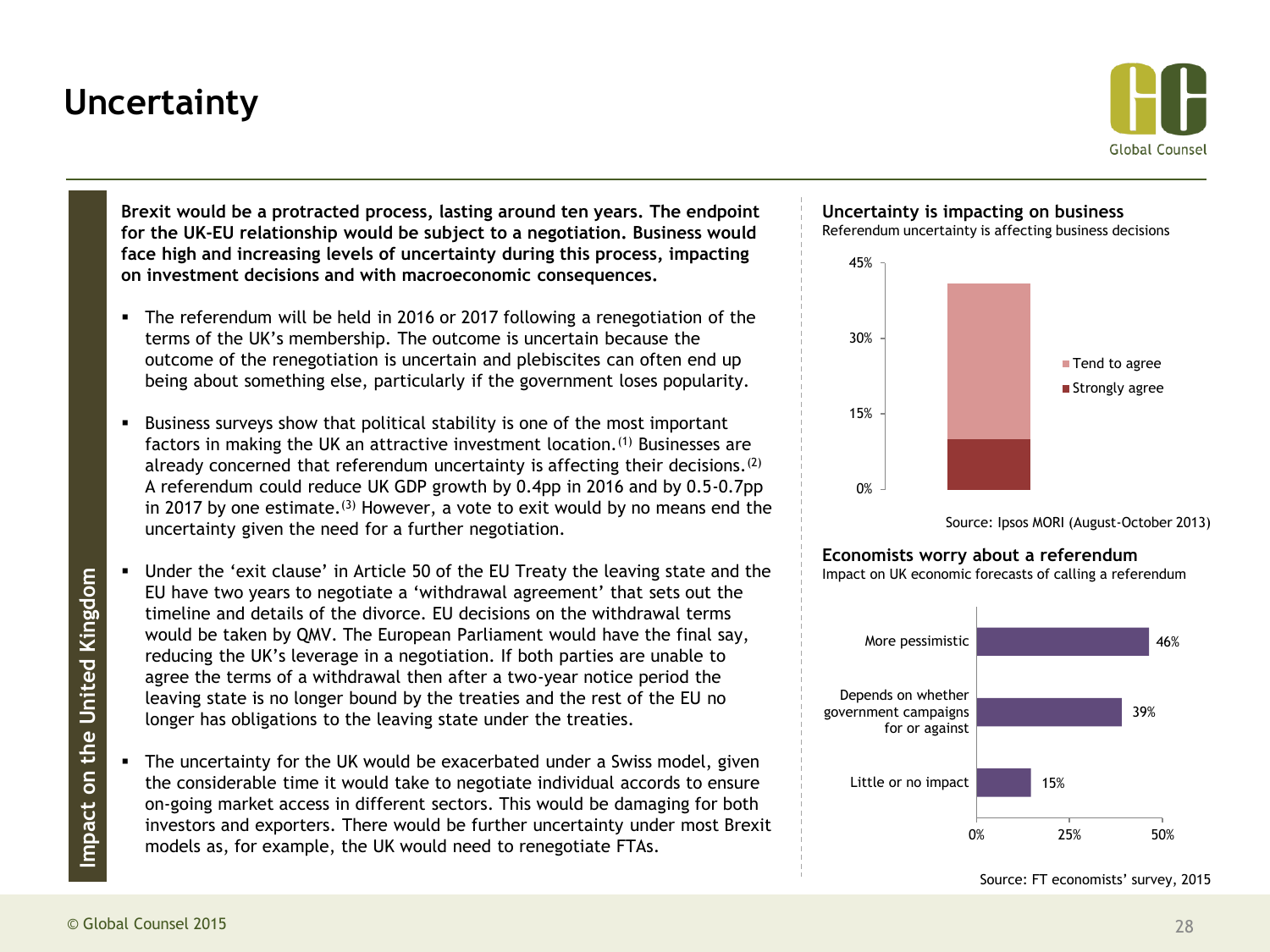# **Uncertainty**

![](_page_28_Picture_1.jpeg)

![](_page_28_Figure_3.jpeg)

Does the EU conjure up a positive or negative image?

![](_page_28_Figure_5.jpeg)

Source: EU Barometer, autumn 2014

![](_page_28_Figure_7.jpeg)

**Growing support for disintegrative forces** Share of vote in EP elections

**Brexit could create an extended period of uncertainty that damages confidence and the appetite for both domestic and inward investment in the rest of the EU. But perhaps the biggest risk is political contagion from the 'proof of concept' of leaving the EU, with Brexit encouraging disintegrative political forces elsewhere in Europe.**

- A protracted renegotiation, followed by a vote to exit in a UK referendum and the negotiation of a withdrawal agreement under Article 50, leading to a radically redefined relationship between the UK and the EU, would dominate the attention of the European institutions and, for significant periods of time, political leaders in Europe, distracting them from other priorities.
- The uncertainty that would impact on the UK would also impact on the rest of the EU, even if not to the same extent. But with confidence low, and growth prospects weak, the effect may may nonetheless be significant.
- Uncertainty over Brexit could have a particular impact on EU trade policy. It would be much harder to conclude a deal on, for example, TTIP, if the US is unsure who the other party to the agreement will be. It may greatly complicate other important policy areas, such as financial services, which is overseen by a Commissioner who was nominated by the UK.
- **Brexit may have broader political implications. The EU might be strengthened** with the departure of a sometimes awkward member. But European leaders may also worry about political contagion – Brexit could liberate centrifugal forces in the EU, particularly if the UK leaves on favourable terms or succeeds outside the EU. This is arguably the biggest risk to the rest of the EU.
- This may mean the EU has an incentive to raise the cost of exit by refusing to negotiate a special deal for the UK, or by excluding the UK from parts of the single market. The latter, particularly if it is politically motivated, would raise the direct economic costs of Brexit for the EU and the associated uncertainty.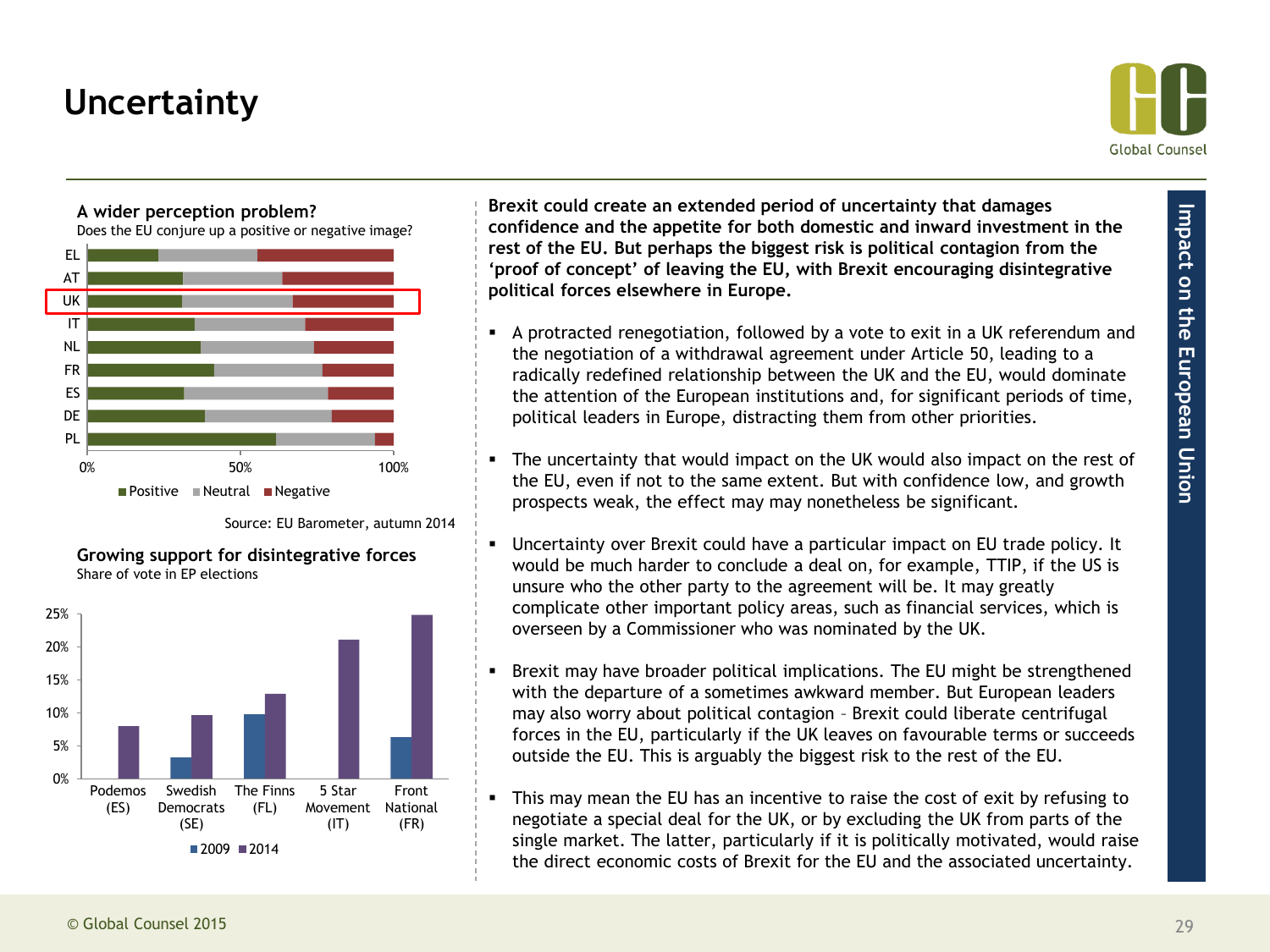![](_page_29_Picture_0.jpeg)

# **The exposure of member states**

30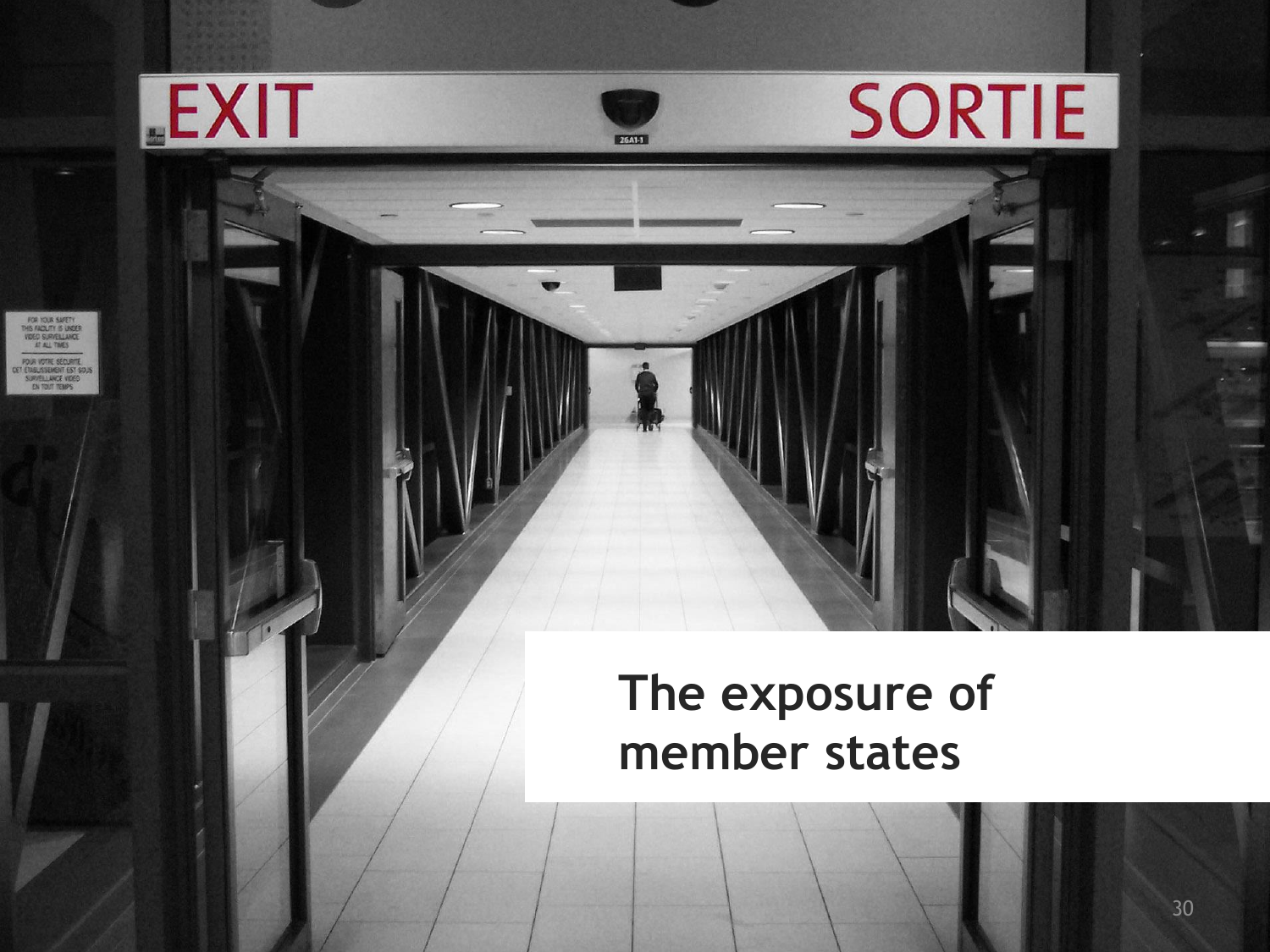### **Who is most exposed?**

![](_page_30_Picture_1.jpeg)

**Brexit will impact on member states through some channels, such as international influence, to largely uniform extent. For others the impact will vary depending on connectedness with the UK, alignment with UK policy objectives, or underlying vulnerability to shocks. The extent of exposure is revealing not only about the risks to member states, but also how much they have invested in keeping the UK in the EU.**

| <b>High</b><br>exposure        | Three countries stand out for having the highest exposure - the<br>Netherlands, Ireland and Cyprus. Ireland is no surprise, given its<br>proximity to the UK. The Netherlands and Cyprus, like Ireland,<br>share very strong trade, investment and financial links with the<br>UK. These countries also tend to be closely aligned with the UK in<br>terms of regulatory and trade policy objectives.  |
|--------------------------------|--------------------------------------------------------------------------------------------------------------------------------------------------------------------------------------------------------------------------------------------------------------------------------------------------------------------------------------------------------------------------------------------------------|
| <b>Significant</b><br>exposure | Several countries have a significant exposure including Germany,<br>Belgium and Sweden. Germany is in the middle of the pack<br>across most metrics, suggesting Berlin will not only be influential,<br>but also a good gauge of the wider EU interest in preventing<br>Brexit. Sweden is particularly vulnerable due to a close policy<br>alignment with the UK, while Belgium has close trade links. |
| <b>Niche</b><br>exposure       | France and Poland are among a group of countries that are more<br>exposed to Brexit in specific areas. In the case of France mid-<br>level trade, investment and financial linkages are balanced by<br>often conflicting policy objectives with the UK. Poland is most<br>exposed through migration and the EU budget.                                                                                 |
| Low<br>exposure                | Italy is among a small group of states in the south-east of the EU<br>with little direct exposure to Brexit. This reflects their distance<br>and different political cultures, which means there is less<br>alignment of policy interests. Italy in particular may be indirectly<br>affected by the impact of Brexit on political dynamics in the EU.                                                  |

### **States ranked by exposure to Brexit**

Score based on multiple metrics (see next page)

| Rank   | Country               | Score |
|--------|-----------------------|-------|
| 1      | <b>Netherlands</b>    | 28    |
| 2      | <b>Ireland</b>        | 25    |
| 3      | <b>Cyprus</b>         | 23    |
| 4      | Portugal              | 17    |
| $5=$   | Greece                | 16    |
| $5=$   | Malta                 | 16    |
| 7      | Sweden                | 16    |
| 8      | <b>Denmark</b>        | 15    |
| 9      | <b>Czech Republic</b> | 14    |
| $10=$  | <b>Belgium</b>        | 13    |
| $10=$  | Latvia                | 13    |
| $10=$  | Lithuania             | 13    |
| 13     | Germany               | 13    |
| 14     | Luxembourg            | 12    |
| $15=$  | Slovakia              | 12    |
| $15 =$ | <b>Spain</b>          | 12    |
| 17     | <b>Finland</b>        | 11    |
| $18 =$ | Estonia               | 9     |
| $18 =$ | France                | 9     |
| $18 =$ | <b>Hungary</b>        | 9     |
| 21     | Poland                | 8     |
| 22     | <b>Bulgaria</b>       | 7     |
| 23     | <b>Austria</b>        | 7     |
| 24     | Romania               | 5     |
| 25     | <b>Italy</b>          | 5     |
| $26 =$ | Croatia               | 4     |
| $26=$  | Slovenia              | 4     |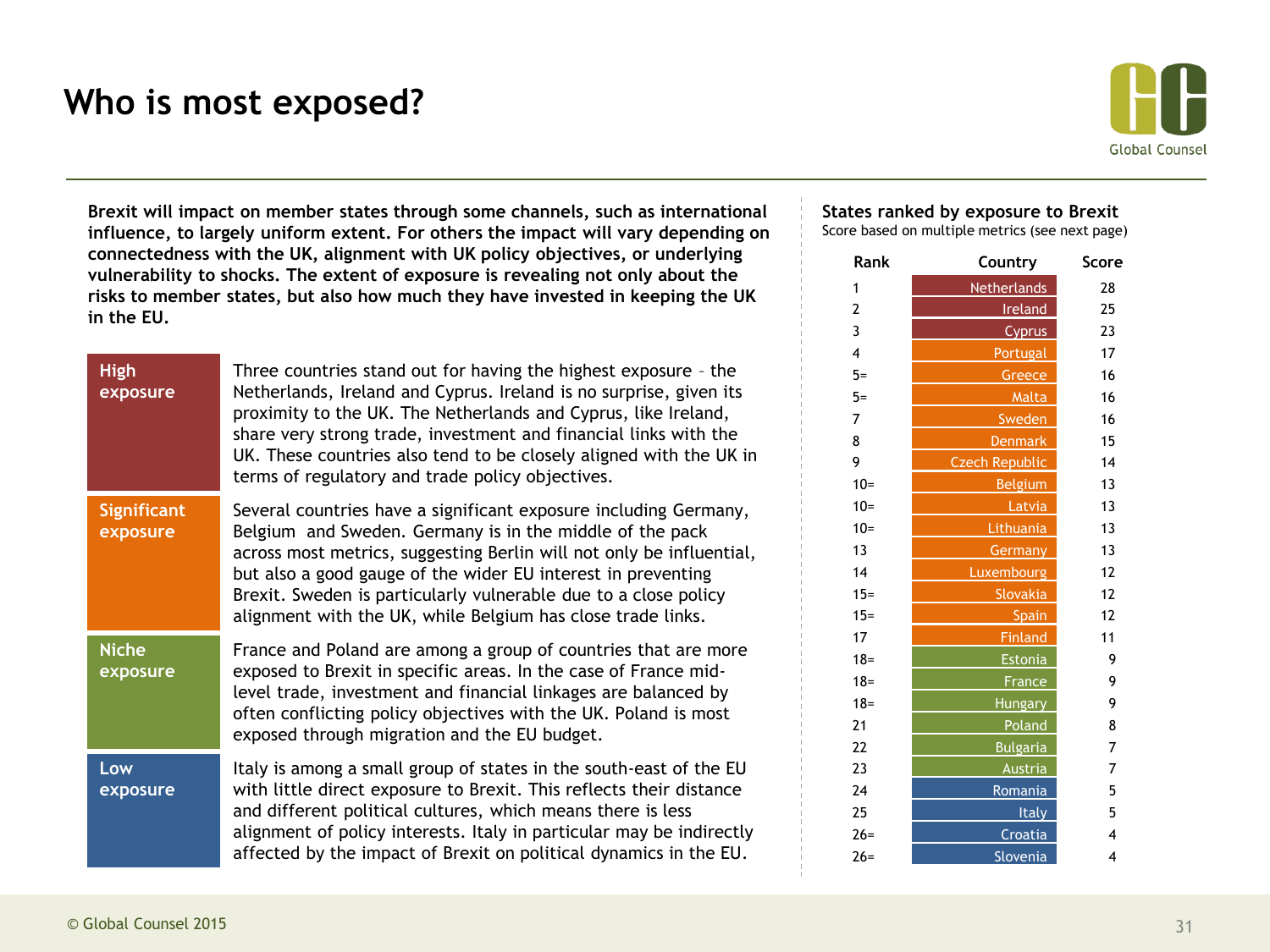### **Exposure metrics**

![](_page_31_Picture_1.jpeg)

|                    | <b>Exports to</b><br>the UK<br>% of GDP,<br>2013 | FDI stock in<br>the UK<br>% of GDP,<br>2013 | Regulatory<br>policy<br>alignment<br>subjective | <b>Residents</b><br>in the UK<br>% popln,<br>2013 | <b>UK bank</b><br>$links^{(a)}$<br>% of GDP,<br>2014 | <b>Trade</b><br>liberalising<br>alignment<br>subjective | Net budget<br>contribtn.<br>% of GNI,<br>2013 | Output<br>gap<br>% potential,<br>2015 | <b>EU</b><br>perception<br>% negative,<br>2014 | <b>Overall</b><br>Score(b) |
|--------------------|--------------------------------------------------|---------------------------------------------|-------------------------------------------------|---------------------------------------------------|------------------------------------------------------|---------------------------------------------------------|-----------------------------------------------|---------------------------------------|------------------------------------------------|----------------------------|
| <b>Austria</b>     | 1.3%                                             | 0.8%                                        | No                                              | 0.2%                                              | 6%                                                   | <b>Swing</b>                                            | 0.4%                                          | $-1.1%$                               | 36%                                            | $\overline{7}$             |
| <b>Belgium</b>     | 6.8%                                             | 4.9%                                        | No                                              | 0.1%                                              | 21%                                                  | <b>Swing</b>                                            | 0.4%                                          | $-1.2%$                               | 22%                                            | $\overline{13}$            |
| <b>Bulgaria</b>    | 1.9%                                             | 0.0%                                        | No                                              | 0.7%                                              | 8%                                                   | <b>Swing</b>                                            | $-3.9%$                                       |                                       | 18%                                            | $\overline{7}$             |
| Croatia            | 1.2%                                             | 0.0%                                        | No                                              |                                                   | 6%                                                   | <b>Swing</b>                                            | $-0.1%$                                       |                                       | 19%                                            | $\overline{4}$             |
| Cyprus             | 7.1%                                             | 23.0%                                       | No                                              | 4.0%                                              | 77%                                                  | <b>Swing</b>                                            | $-0.2%$                                       | $-2.8%$                               | 38%                                            | 23                         |
| Czech Rep.         | 3.9%                                             | 0.0%                                        | <b>Swing</b>                                    | 0.4%                                              | 3%                                                   | <b>Swing</b>                                            | $-2.4%$                                       |                                       | 22%                                            | $\overline{14}$            |
| <b>Denmark</b>     | 3.2%                                             | 1.9%                                        | <b>Yes</b>                                      | 0.4%                                              | 12%                                                  | Yes:                                                    | 0.5%                                          | $-1.2%$                               | 18%                                            | 15                         |
| <b>Estonia</b>     | 1.5%                                             | 0.0%                                        | <b>Swing</b>                                    |                                                   | 1%                                                   | <b>Swing</b>                                            | $-4.3%$                                       | $-0.6%$                               | 7%                                             | $\overline{9}$             |
| <b>Finland</b>     | 1.8%                                             | 0.8%                                        | <b>Swing</b>                                    |                                                   | 16%                                                  | <b>Swing</b>                                            | 0.3%                                          | $-3.2%$                               | 17%                                            | 11                         |
| France             | 2.0%                                             | 4.3%                                        | No                                              | 0.2%                                              | 25%                                                  | <b>No</b>                                               | 0.4%                                          | $-2.8%$                               | 23%                                            | 9                          |
| Germany            | 2.8%                                             | 2.4%                                        | <b>Swing</b>                                    | 0.2%                                              | 19%                                                  | <b>Swing</b>                                            | 0.5%                                          | 0.0%                                  | 20%                                            | 13                         |
| Greece             | 1.7%                                             | 0.3%                                        | No                                              | 0.4%                                              | 24%                                                  | <b>Swing</b>                                            | $-2.9%$                                       | $-6.7%$                               | 44%                                            | 16                         |
| Hungary            | 3.7%                                             | 0.4%                                        | No                                              | 0.7%                                              | 4%                                                   | <b>Swing</b>                                            | $-5.3%$                                       | 0.0%                                  | 18%                                            | $\overline{9}$             |
| Ireland            | 11.8%                                            | 7.5%                                        | Yes                                             | 7.1%                                              | 174%                                                 | <b>Swing</b>                                            | $-0.2%$                                       | $-1.4%$                               | 16%                                            | 25                         |
| Italy              | 1.4%                                             | 0.6%                                        | No                                              | 0.2%                                              | 10%                                                  | No                                                      | 0.2%                                          | $-4.2%$                               | 28%                                            | $\overline{5}$             |
| Latvia             | 3.6%                                             | 0.0%                                        | <b>Swing</b>                                    | 4.4%                                              | 3%                                                   | <b>Swing</b>                                            | $-3.4%$                                       |                                       | 11%                                            | 13                         |
| Lithuania          | 3.4%                                             | 0.0%                                        | <b>Swing</b>                                    | 5.3%                                              | 1%                                                   | <b>Swing</b>                                            | $-4.5%$                                       |                                       | 6%                                             | 13                         |
| Luxembourg         | 4.1%                                             | 142.1%                                      | No                                              |                                                   | 365%                                                 | <b>Swing</b>                                            | 0.2%                                          | $-0.1%$                               | 16%                                            | 12                         |
| Malta              | 7.8%                                             | 11.8%                                       | No                                              |                                                   | 67%                                                  | <b>Swing</b>                                            | $-1.3%$                                       | 0.3%                                  | 8%                                             | $\overline{16}$            |
| <b>Netherlands</b> | 7.6%                                             | 27.6%                                       | <b>Yes</b>                                      | 0.4%                                              | 63%                                                  | Yes                                                     | 0.4%                                          | $-4.0%$                               | 26%                                            | 28                         |
| Poland             | 2.8%                                             | 0.1%                                        | No                                              | 1.9%                                              | 4%                                                   | No                                                      | $-3.3%$                                       |                                       | 6%                                             | $\overline{8}$             |
| Portugal           | 2.6%                                             | 0.3%                                        | No                                              | 1.3%                                              | 21%                                                  | <b>Swing</b>                                            | $-2.7%$                                       | $-3.1%$                               | 25%                                            | 17                         |
| Romania            | 1.5%                                             | 0.0%                                        | No                                              | 0.6%                                              | 2%                                                   | No                                                      | $-3.0%$                                       |                                       | 9%                                             | 5 <sup>1</sup>             |
| Slovakia           | 3.2%                                             | 0.0%                                        | <b>Swing</b>                                    | 1.0%                                              | 2%                                                   | <b>Swing</b>                                            | $-1.8%$                                       | $-1.7%$                               | 19%                                            | 12                         |
| Slovenia           | 1.2%                                             | 0.0%                                        | No                                              |                                                   | 2%                                                   | <b>Swing</b>                                            | $-1.2%$                                       | $-0.9%$                               | 17%                                            | $\overline{4}$             |
| Spain              | 2.5%                                             | 6.0%                                        | No                                              | 0.2%                                              | 8%                                                   | <b>Swing</b>                                            | $-0.3%$                                       | $-3.5%$                               | 21%                                            | 12                         |
| Sweden             | 2.5%                                             | 2.2%                                        | Yes                                             | 0.4%                                              | 14%                                                  | <b>Yes</b>                                              | 0.5%                                          | $-0.5%$                               | 22%                                            | 16                         |

(a) This is the sum of UK bank liabilities and bank claims in the member state.

(b) Each channel is given a weight of 1 (moderate), 2 (significant) or 3 (severe), according to the grading in page 8. These are multiplied with scores from this table of 1 (medium), 2 (high) or zero corresponding to each channel. As the output gap and EU perception both relate to uncertainty an average score is used.

Sources: ONS, Bank of England, IMF, European Commission, EU Barometer Survey autumn 2014, CEIC, GC calculations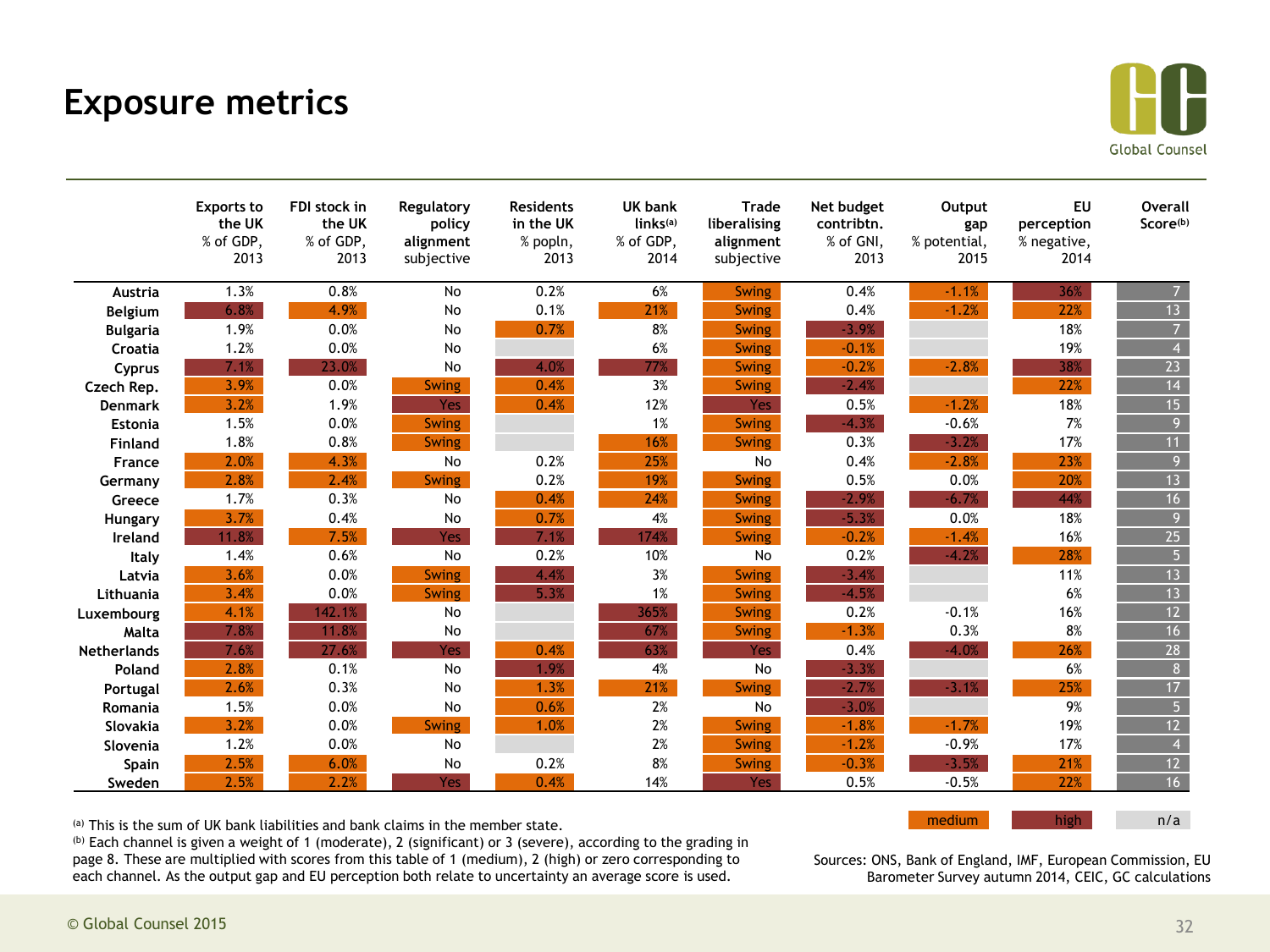![](_page_32_Picture_1.jpeg)

| <b>Netherlands</b> | Dutch firms have direct investments worth €177bn in the UK, earning over €9bn in 2013, equivalent to almost<br>1.5% of Dutch GDP. <sup>(1)</sup> Unilever has headquarters in Rotterdam and London. Royal Dutch Shell is headquartered in<br>the Hague, but incorporated in the UK. Philipps has manufacturing, sales and research operations in the UK. <sup>(2)</sup><br>The Netherlands exported $\epsilon$ 42bn in goods and $\epsilon$ 7bn in services in 2013, running a surplus of $\epsilon$ 6.8bn. <sup>(3)</sup> It has<br>among the most intensive financial sector links to the UK with bank loans from Britain totalling €236bn in 2014. <sup>(4)</sup><br>Major Dutch banks such as ING have substantial operations in the UK. While Amsterdam may take business from<br>London following Brexit, the disruption to Dutch banks and businesses would be substantial.                                    |
|--------------------|-----------------------------------------------------------------------------------------------------------------------------------------------------------------------------------------------------------------------------------------------------------------------------------------------------------------------------------------------------------------------------------------------------------------------------------------------------------------------------------------------------------------------------------------------------------------------------------------------------------------------------------------------------------------------------------------------------------------------------------------------------------------------------------------------------------------------------------------------------------------------------------------------------------------------|
|                    | The Netherlands is closely aligned with the UK in many EU policy debates. Both favour less regulation, more<br>٠<br>liberal markets, and opening up external trade. They have, for example, collaborated closely on the better<br>regulation agenda, with the UK promoting the Dutch model in the face of French, Italian and Spanish resistance.                                                                                                                                                                                                                                                                                                                                                                                                                                                                                                                                                                     |
|                    | The Netherlands is vulnerable to the potential political consequences of Brexit. Dissatisfaction with the EU has<br>٠<br>been growing with just over a quarter of the population viewing the EU negatively. The strongly eurosceptic PVV<br>may seek to capitalise on the political fallout from Brexit. The party won over 15% of the vote in the 2010<br>parliamentary elections, although is support fell back to 10% in 2012.                                                                                                                                                                                                                                                                                                                                                                                                                                                                                     |
| <b>Ireland</b>     | Ireland is the only member state to share a land border with the UK and is the most deeply integrated with the<br>$\blacksquare$<br>UK in terms of trade, supply chains, migration, language and culture. Ireland exported $\epsilon$ 14.8bn of goods and<br>€5.8bn of services to the UK in 2013, the equivalent of almost 12% of GDP and substantially higher than any<br>other member state. However, Ireland was one of only seven countries to run a trade deficit with the UK,<br>importing $\epsilon$ 22.3bn in goods and $\epsilon$ 9.1bn in services. The investment relationship is both broad and deep, with<br>Irish firms having over €13bn invested in the UK, earning over €800m in 2013, equivalent to almost 0.5% of GDP.<br>Irish investment in the UK is, however, small compared to UK investment in Ireland, which stood at €51.2bn in<br>2013 or the equivalent of nearly 30% of Irish GDP. (1) |
|                    | Financial links are strong, with a history of banks operating in both countries, including Ulster Bank, which has<br>٠<br>111 branches in the Republic of Ireland. <sup>(2)</sup> Several international banks have Dublin operations that are closely<br>integrated with London. Similarly, many hedge and private equity funds operate out of Dublin but with close<br>links to the UK. Brexit would create costs, but also opportunities for these firms to take business from London.                                                                                                                                                                                                                                                                                                                                                                                                                              |
|                    | The number of Irish national living in the UK is estimated at 329,000, second only to Poland among EU member<br>٠<br>states, but much larger as a share of the Irish population. <sup>(3)</sup> The UK and Ireland share similar approaches to<br>economic policy, making them instinctive collaborators.                                                                                                                                                                                                                                                                                                                                                                                                                                                                                                                                                                                                             |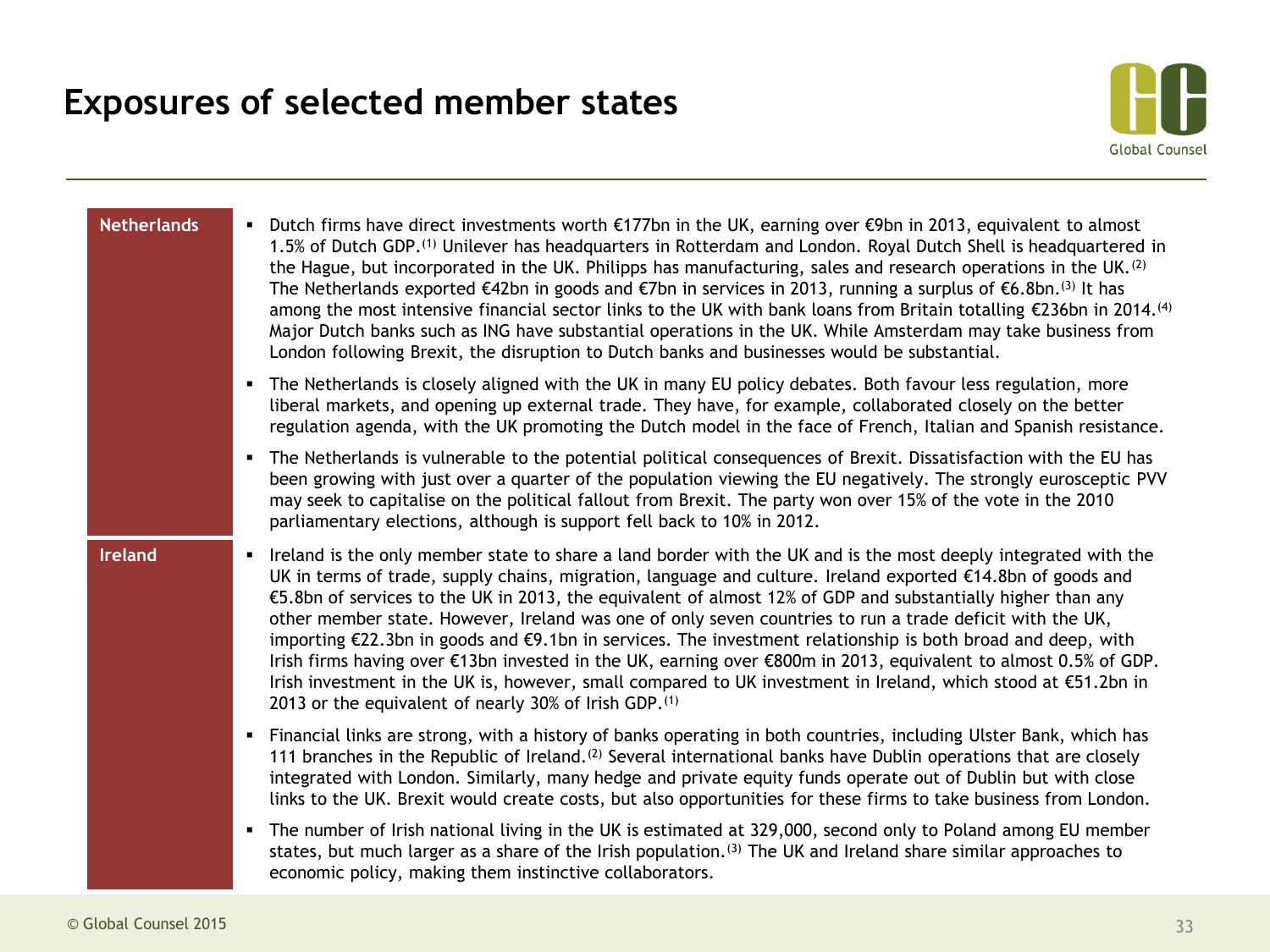![](_page_33_Picture_1.jpeg)

| <b>Cyprus</b> | • Cyprus is small and geographically remote from the UK, but closely linked due to a number of historical and<br>cultural factors, making Cyprus one of the member states most exposed to Brexit. Cyprus exported €1.3bn to the<br>UK in 2013, over 7% of GDP, although Cyprus ran a small trade deficit and, unusually, the vast majority of<br>Cypriot exports were in services. <sup>(1)</sup> This in turn reflects the extensive financial sector links between the two<br>countries, with many of the larger Cypriot banks maintaining substantial operations and taking deposits in the<br>UK. UK-based banks have borrowed in total the equivalent of over 40% of Cypriot GDP and lent to entities in<br>Cyprus an amount equal to more than 30% of GDP. <sup>(2)</sup> |
|---------------|---------------------------------------------------------------------------------------------------------------------------------------------------------------------------------------------------------------------------------------------------------------------------------------------------------------------------------------------------------------------------------------------------------------------------------------------------------------------------------------------------------------------------------------------------------------------------------------------------------------------------------------------------------------------------------------------------------------------------------------------------------------------------------|
|               | The UK-Cypriot relationship is unusual among EU states in many regards. Cyprus is a member of the<br>$\blacksquare$<br>Commonwealth, was a British colony until 1960 and is still today the home for two sovereign British military<br>bases. People-to-people links remain strong, with over one million British visitors to Cyprus each year and 34,000<br>Cypriot nationals and as many as 300,000 people of Cypriot descent living in the UK, equivalent to over one third<br>of the current population of Cyprus. <sup>(3)</sup>                                                                                                                                                                                                                                           |
|               | 38% of Cypriot's view the EU negatively, largely a legacy of Cyprus' economic crisis and bail-out programme. <sup>(4)</sup><br>$\blacksquare$<br>Cyprus' strong links to not just the UK, but Greece, make the country very exposed to the potential contagion<br>effects of Brexit.                                                                                                                                                                                                                                                                                                                                                                                                                                                                                            |
| Sweden        | • Sweden is closely aligned with the UK in policy debates largely because of a similar policy tradition, but also<br>because neither country has adopted the euro. The two countries collaborated during the review of state aid for<br>banks in 2012 to ensure this encouraged the bail-in of creditors in the face of pressure from France for more<br>policy flexibility. Both countries are strong supporters of trade liberalisation and recently collaborated to block<br>the expanded use of trade remedies in the EU which they regard as protectionist.                                                                                                                                                                                                                |
|               | • Sweden has substantial trade and investment relationships with the UK, although financial sector links to the UK<br>are less strong in comparison to those of France or Germany. Sweden exported €9bn in goods and €2bn in<br>services in 2013, equivalent to 2.5% of GDP, but ran a small trade deficit. The stock of FDI is around $\epsilon$ 9.6bn. <sup>(1)</sup><br>State-owned energy firm Vattenfall has more than €2.5bn invested in the UK and in 2013 alone invested €600m<br>in two new wind farms. $(2)$                                                                                                                                                                                                                                                          |
|               | There is a significant eurosceptic strain in Swedish politics that could be emboldened by Brexit. The far-right<br>$\blacksquare$<br>Swedish Democrats, who won 14% of the seats in the Riksdag in 2014, want to renegotiate the terms of Sweden's<br>membership of the EU.                                                                                                                                                                                                                                                                                                                                                                                                                                                                                                     |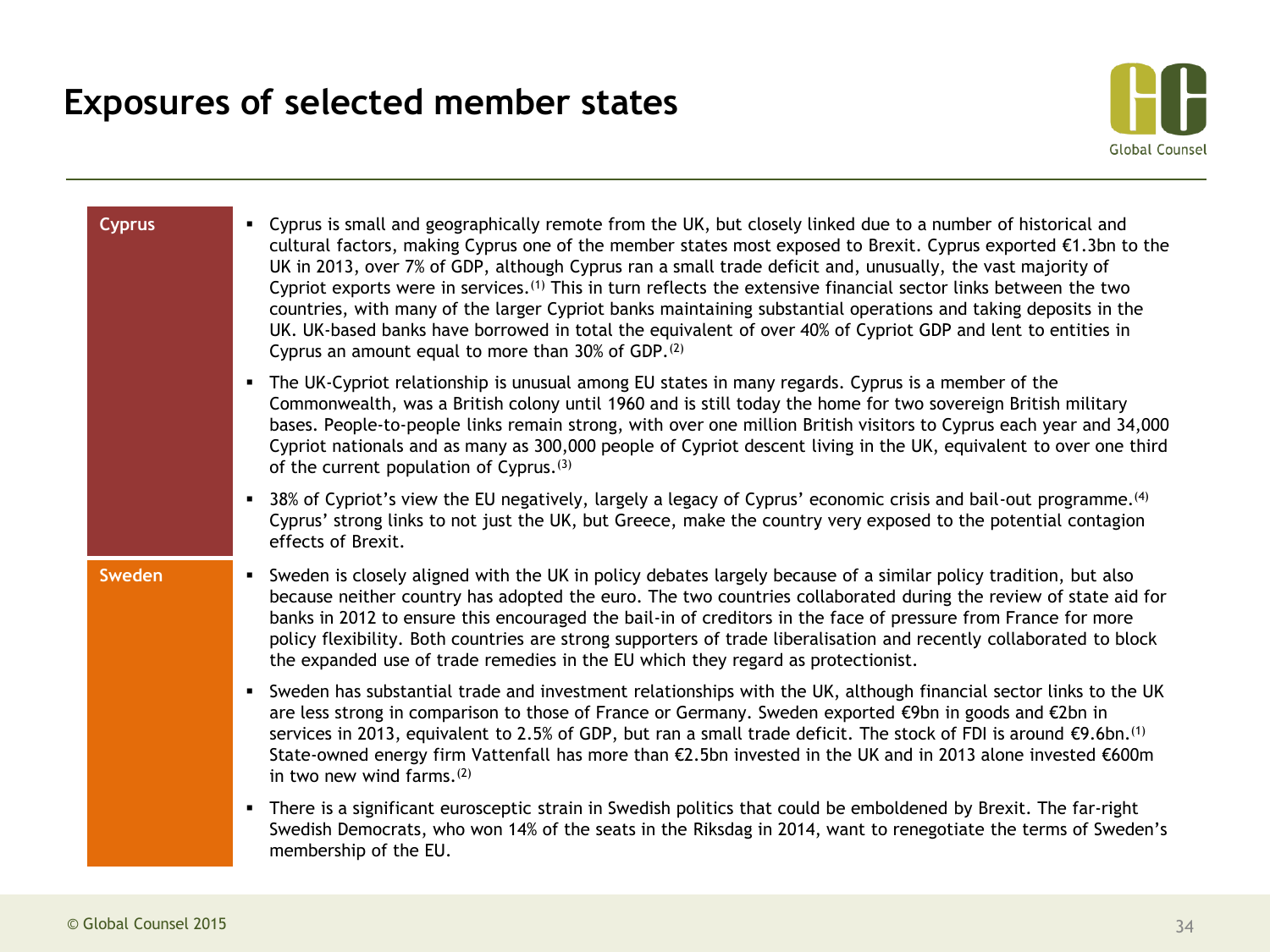![](_page_34_Picture_1.jpeg)

| <b>Belgium</b> | Belgium enjoys strong trade links with UK, exporting $\epsilon$ 24bn in goods and $\epsilon$ 3bn in services during 2013, equivalent<br>to 6.8% of GDP in total. The country has one of the largest trade surpluses with the UK, equal to 1.8% of GDP in<br>$2013$ . <sup>(1)</sup> This trade relationship is particularly important to Belgium now as the country is still recovering from<br>the after-effects of recession, with an output gap estimated at 1.1% this year. (2) The Belgian investment position<br>is similarly strong, with $\epsilon$ 19.4bn invested in 2013, the equivalent of nearly 5% of GDP, with earnings of over $\epsilon$ 1bn<br>in 2011, 2012 and 2013. <sup>(3)</sup> Belgian financial links with the UK are substantial, with Belgian entities owing $\epsilon$ 31bn<br>to UK banks in 2014, although this is only one third of the level in 2007, before the financial crisis. (4) |
|----------------|-------------------------------------------------------------------------------------------------------------------------------------------------------------------------------------------------------------------------------------------------------------------------------------------------------------------------------------------------------------------------------------------------------------------------------------------------------------------------------------------------------------------------------------------------------------------------------------------------------------------------------------------------------------------------------------------------------------------------------------------------------------------------------------------------------------------------------------------------------------------------------------------------------------------------|
|                | There is a surprisingly strong strain of euroscepticism in Belgium for a country that is so central to the EU. 22% of<br>$\blacksquare$<br>the population view the EU unfavourably. <sup>(5)</sup> While it seems inconceivable that the fall-out from Brexit could ever<br>lead to a serious challenge to Belgium's place in the EU, Belgium would be directly affected if other countries<br>consider leaving, given that so much EU activity is located in Brussels.                                                                                                                                                                                                                                                                                                                                                                                                                                                 |
| Germany        | ■ The German trade surplus with the UK - at over €28bn in 2013 - dwarfs that of any other country and is the<br>equivalent of 1% of GDP. German manufacturers alone exported €67.5bn to the UK or 2.4% of GDP. But Germany<br>is also a significant exporter of services, particularly business services, which amounted to over $\epsilon$ 4.1bn. <sup>(1)</sup>                                                                                                                                                                                                                                                                                                                                                                                                                                                                                                                                                       |
|                | • 40% of German investment in the UK is in the transportation and storage sector, accounting for 58% of total EU<br>investment in this sector in 2013. <sup>(2)</sup> BMW alone has more than €1bn invested, producing both BMW and MINI cars<br>in the UK, and is continuing to invest more in what is the company's fourth largest market. German firms E.ON<br>and RWE own two of the big-six British utility firms. BASF has ten UK manufacturing sites. (3) In total German<br>firms have €68bn invested, behind only the Netherlands and France, and earning €8.5bn or 0.3% of German GDP<br>in 2013. <sup>(4)</sup> Most large German banks have substantial operations in London. Deutsche Bank employs 9,000 staff<br>but has set up a group to consider moving some of its British operations to Germany if the UK leaves the EU. (5)                                                                         |
|                | • Germany and Britain are often but not always aligned in EU policy debates. However, the absence of the UK<br>would be felt in Berlin as Britain often acts as a counter-weight to France allowing Germany to act as the<br>decisive swing voter in many policy debates. Brexit would pose particular challenges for German foreign policy.<br>Germany might have to do more itself, which would be politically unpopular, or accept that the EU would be<br>much less significant on the global stage, at least in terms of hard power. <sup>(6)</sup>                                                                                                                                                                                                                                                                                                                                                                |
|                | The political class and the public in Germany have a long tradition of being pro-European, but recently<br>$\blacksquare$<br>scepticism has risen, with the Alternative für Deutschland party falling just short of the 5% threshold to enter<br>the Bundestag in the 2013 Federal election.                                                                                                                                                                                                                                                                                                                                                                                                                                                                                                                                                                                                                            |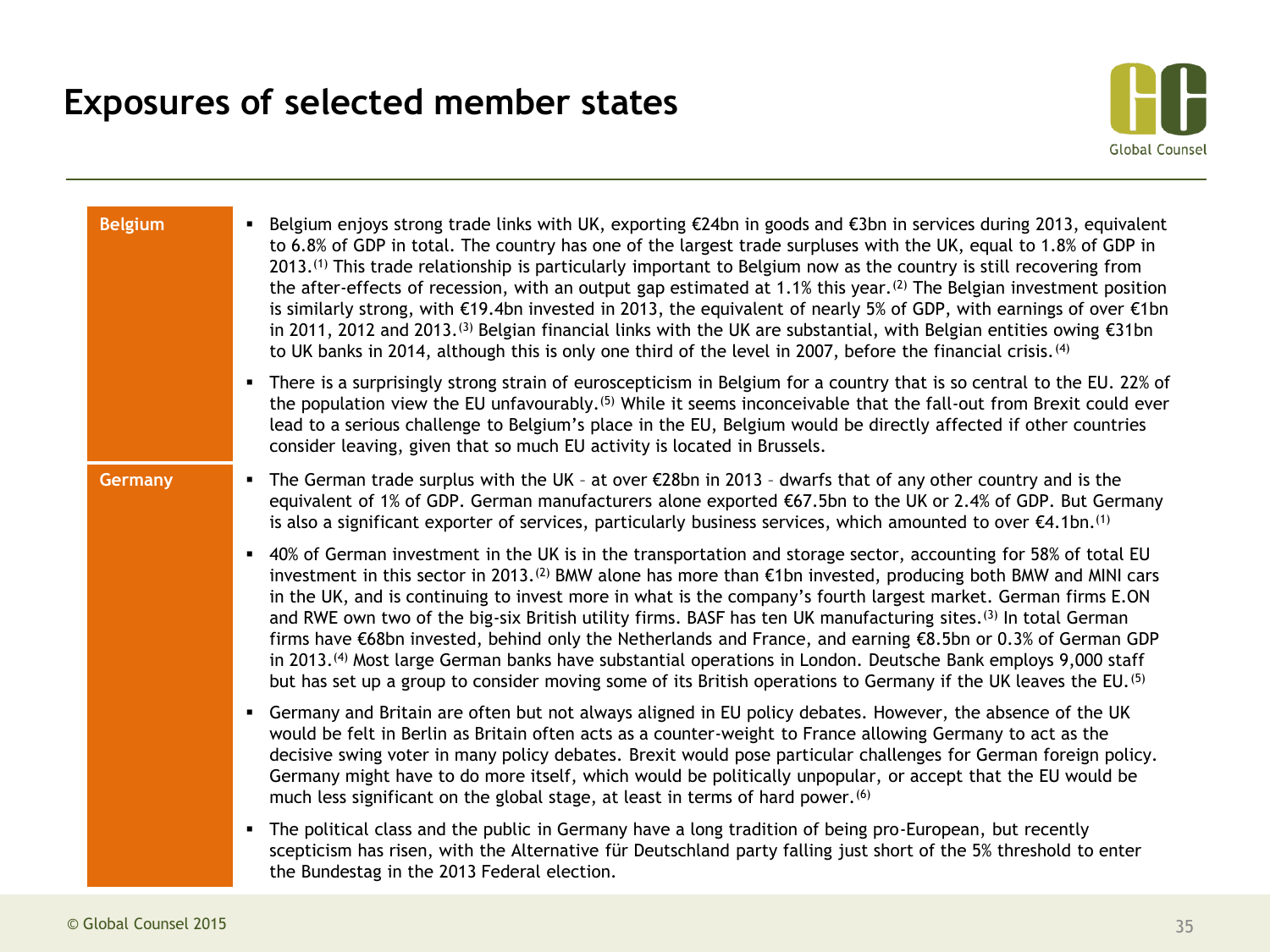![](_page_35_Picture_1.jpeg)

| <b>Spain</b>  | Spanish firms have made some high profile direct investments in the UK. Ferrovial operates four airports<br>$\blacksquare$<br>including the largest, Heathrow. Iberdrola owns Scottish Power, one of the big-six utility firms in the UK.<br>Santander owns the fifth largest bank in the UK. In 2010 British Airways and Iberian Airlines merged in the form<br>of the International Airlines Group. <sup>(1)</sup> In total Spanish investment reached €63bn in 2013, with earnings that year<br>of $\epsilon$ 3.7bn. The stock of Spanish FDI is similar in scale to Germany's and up from less than $\epsilon$ 7bn in 2004. <sup>(2)</sup>                                                                                                                                     |
|---------------|------------------------------------------------------------------------------------------------------------------------------------------------------------------------------------------------------------------------------------------------------------------------------------------------------------------------------------------------------------------------------------------------------------------------------------------------------------------------------------------------------------------------------------------------------------------------------------------------------------------------------------------------------------------------------------------------------------------------------------------------------------------------------------|
|               | Spanish exports in 2013 were $\epsilon$ 14.7bn in goods and $\epsilon$ 11.1bn in services with a trade surplus of almost $\epsilon$ 10bn or<br>٠<br>0.9% of GDP. Tourism helps explain the large share of services in exports, with travel services revenues of<br>$\epsilon$ Tbn. <sup>(3)</sup> Over 12 million British people visit Spain each year, accounting for around one quarter of all foreign<br>visitors. Around 800,000 Britons live in Spain. <sup>(4)</sup> The number of Spanish nationals resident in the UK is much<br>smaller, at just 90,000, but has been growing. (5)                                                                                                                                                                                        |
|               | Spain is only just recovering from suffering one of the deepest recessions in Europe and with still high<br>٠<br>unemployment and an output gap estimated at 3.5% of GDP this year is in a weak position to absorb any<br>macroeconomic consequences from the uncertainty that might follow Brexit. <sup>(6)</sup>                                                                                                                                                                                                                                                                                                                                                                                                                                                                 |
| <b>France</b> | French exposure to Brexit is largely due to direct investment, finance and trade links. French investment stood<br>٠<br>at $\epsilon$ 91.6bn in 2013, second only to the Netherlands. This is equivalent to 4.3% of GDP. <sup>(1)</sup> French firms are<br>involved in some high profile infrastructure projects, such as EDF Energy's proposed construction of two new<br>nuclear reactors at Hinkley Point in a £16bn project. Areva, Airbus and Alstom are all among the major French<br>investors. Saint-Gobain alone has more than 17,000 employees in Britain and Ireland. <sup>(2)</sup>                                                                                                                                                                                   |
|               | France exported $\epsilon$ 28.8bn in goods and $\epsilon$ 14.2 in services in 2013, equivalent to 2% of French GDP. (3) Financial<br>٠<br>linkages are also relatively strong with loans from banks in the UK totalling €343bn in 2013 or 16% of GDP. <sup>(4)</sup> BNP<br>Paribas has been operating in the UK for nearly 150 years, has 7,500 employees, with London acting as a major<br>hub for both corporate and retail services. <sup>(5)</sup>                                                                                                                                                                                                                                                                                                                            |
|               | Despite the attention given to the number of French residents in London, there are estimated to be less than<br>Е<br>150,000 French nationals in the UK, similar to the number of British nationals in France and unlikely to be a<br>factor influencing French concerns about Brexit. <sup>(6)</sup> France, like other countries, would feel the pinch if the EU<br>lost a major budget contributor like the UK, but as a net contributor France is likely to be more insulated than<br>most. Paris would almost certainly welcome not having the UK in the room when European policy is being set,<br>given often deep ideological divisions with the UK, although the French may be concerned if Brexit leads to less<br>defence or foreign policy collaboration with Britain. |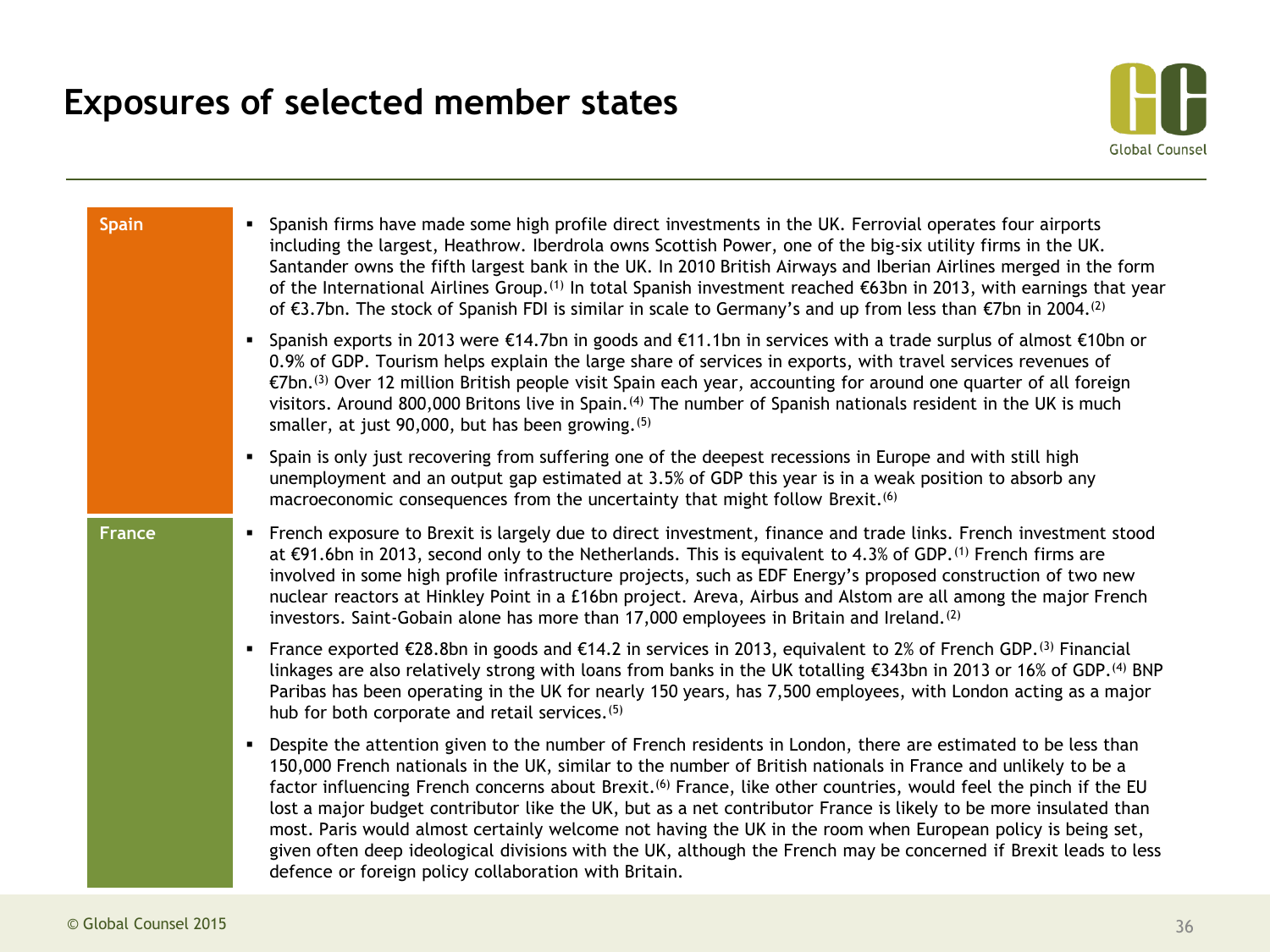![](_page_36_Picture_1.jpeg)

| <b>Poland</b> | Migration is the single factor that stands out in defining the relationship between the UK and Poland. There are<br>$\blacksquare$<br>estimated to be 726,000 Poles now living in the UK, making this the single biggest group of foreign nationals. <sup>(1)</sup><br>Most are young, many are skilled and the majority are economically active. Many send remittances back to<br>Poland, estimated to amount to $\epsilon$ 1.1bn in total each year. <sup>(2)</sup> They and other immigrants from central Europe are<br>a central issue in the Brexit debate, with the right to access to in and out-of-work benefits being challenged and<br>causing tension in the relationship between the UK and Poland.                                                                                                                                                                                                         |
|---------------|-------------------------------------------------------------------------------------------------------------------------------------------------------------------------------------------------------------------------------------------------------------------------------------------------------------------------------------------------------------------------------------------------------------------------------------------------------------------------------------------------------------------------------------------------------------------------------------------------------------------------------------------------------------------------------------------------------------------------------------------------------------------------------------------------------------------------------------------------------------------------------------------------------------------------|
|               | While there is little Polish investment in the UK and few strong financial linkages between the two countries,<br>٠<br>Polish exports to the UK are significant with Poland exporting $£11.2$ bn in 2013, the equivalent of 2.8% of GDP,<br>and running a large trade surplus with the UK equal to 1.3% of GDP. <sup>(3)</sup> Poland is the largest net recipient from<br>the EU budget, receiving €12bn more than it paid in during 2013. This could come under pressure if the UK was<br>no longer paying in a net sum of almost €9bn. <sup>(4)</sup>                                                                                                                                                                                                                                                                                                                                                                |
|               | The current government is unlikely to be concerned by the loss of UK influence in Brussels as it is often on the<br>٠<br>other side from the UK in EU policy debates. However, the main opposition Law and Justice Party is closer to the<br>Conservatives on many issues and the two parties work together in the same group in the European Parliament.                                                                                                                                                                                                                                                                                                                                                                                                                                                                                                                                                               |
| <b>Italy</b>  | Italy has the lowest direct exposure to Brexit of all the large member states, but this does not mean that Italy<br>$\blacksquare$<br>would be fully insulated nor avoid the indirect consequences of the UK leaving the EU. Italy exported €18bn in<br>goods and almost €5bn of services to the UK in 2013 and enjoyed a trade surplus of over €5bn. However, as a<br>percentage of GDP only a few EU states export less to the UK. Italian FDI was worth €8.4bn in 2013, a little over<br>half Belgian FDI, but a substantial increase on three years earlier nonetheless, when the stock of investment was<br>less than €1bn. <sup>(1)</sup> The two largest Italian banks - Unicredit and Intesa Sanpaolo - have a very small footprint in<br>London and the stock of UK bank liabilities and claims in Italy is relatively low. <sup>(2)</sup>                                                                     |
|               | The biggest risks to Italy from Brexit are mostly indirect. Italy often takes a different position to the UK in policy<br>٠<br>debates concerning regulation, market liberalisation or trade policy. Even so, Italy may be concerned about the<br>destabilising impact that Brexit could have on the relationships between large member states in Europe and on<br>Italy's ability to influence outside of Europe. Italy is also exposed to potential political and economic contagion<br>from Brexit both because of the fragile state of the Italian economy - which is only just beginning to recover<br>after a protracted slump - and because the eurozone crisis and the pressure this has put on Italian politics and<br>society has led to a deterioration in attitudes towards Europe, with 28% of the population viewing the EU<br>negatively, only marginally below the proportion in the UK. <sup>(3)</sup> |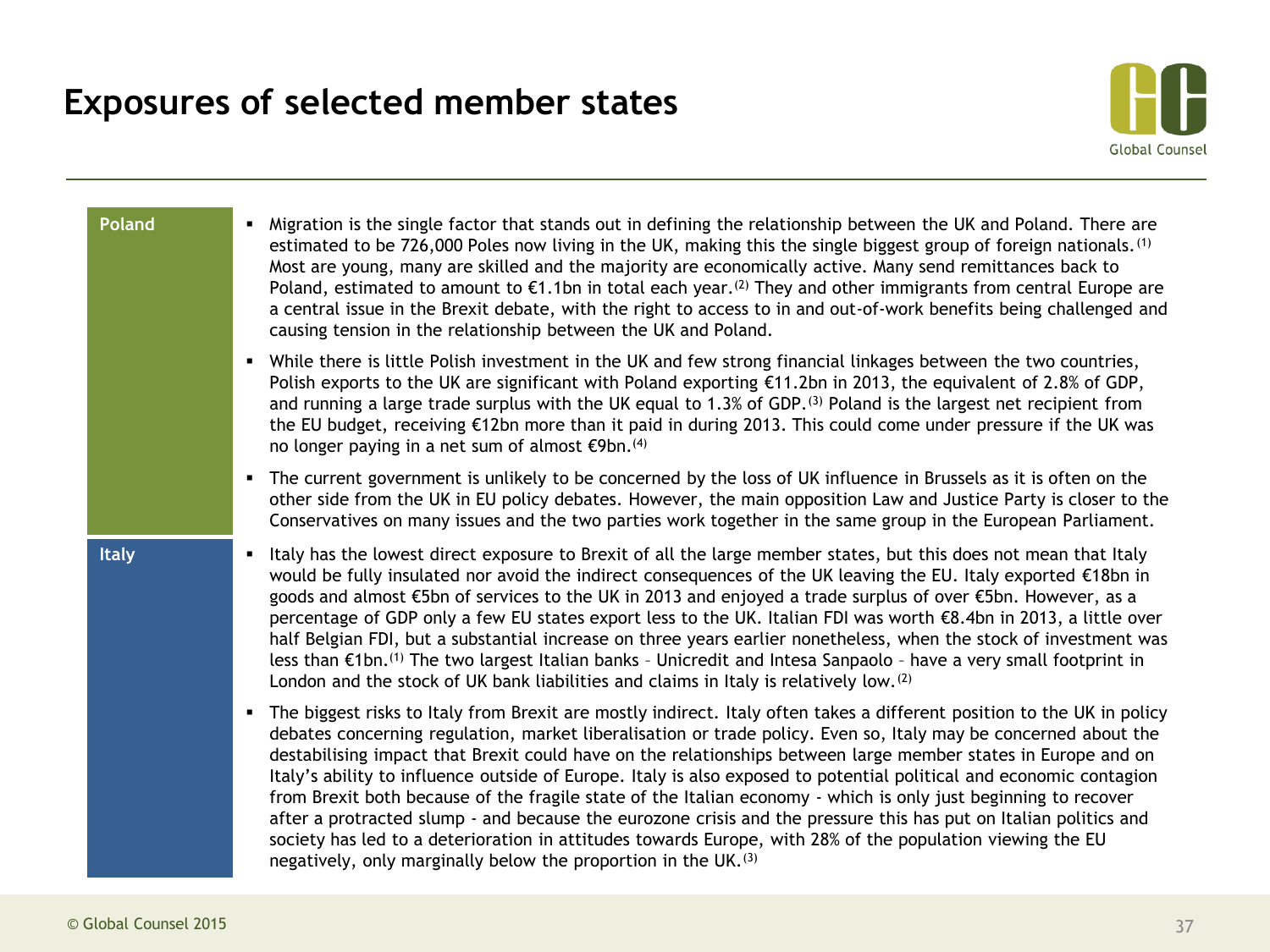![](_page_37_Picture_0.jpeg)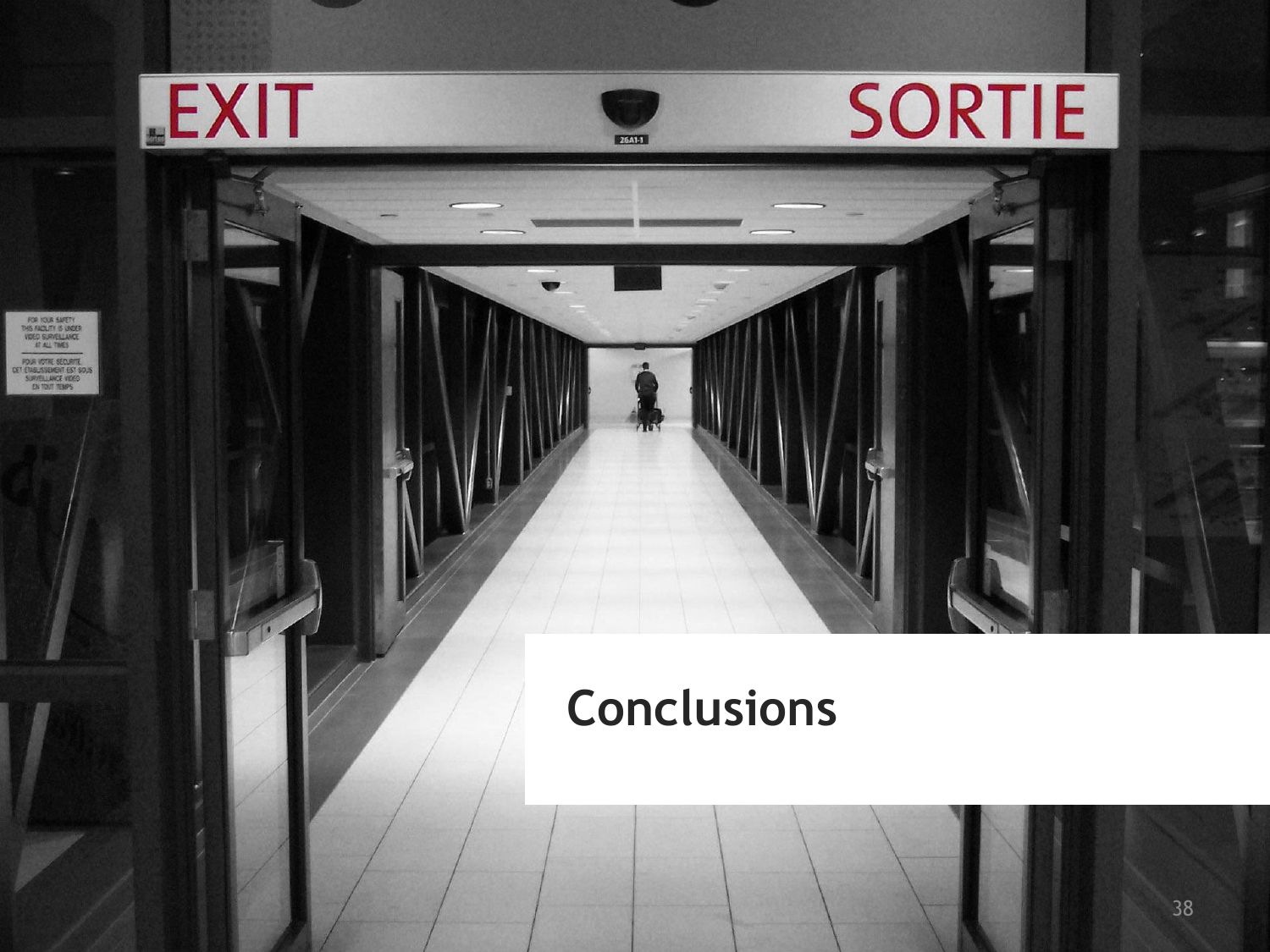# **Conclusions**

![](_page_38_Picture_1.jpeg)

A referendum on Brexit is now certain. While the outcome is far from a foregone conclusion, a vote for Britain to leave the EU is very possible.

The impact of Brexit on British businesses, the UK economy and wider British interests would be severe and felt across multiple channels. Both the path and the endpoint, in terms of the new relationship between the UK and the rest of the EU, would be uncertain, compounding the costs to the UK.

The direct impact on the rest of the EU would also be significant. The export, supply chain, investment and policy interests of many large corporates would be adversely affected, but perhaps the single biggest impact will be on the cost of raising finance in Europe which is likely to increase.

Brexit would have a wider political impact on the EU, both by disrupting internal political dynamics and because of the risk of political contagion if the 'proof of concept' of leaving the EU encourages disintegrative forces in other member states. Europe would also lose esteem and influence around the world.

Member states would be affected in different ways and to different extents. This will most likely influence ways in which states are willing to engage and accommodate the UK during the prereferendum negotiation.

All member states would, however, feel the impact of Brexit, both politically and economically.

### **Global Counsel**

Global Counsel can help businesses understand what the issues identified in this report mean for them.

The possibility of Brexit creates many risks and some opportunities. We can help businesses follow and interpret political developments, identify the risks and opportunities in their sector and develop strategies to respond to these risks and opportunities.

If you would like to find out more please contact the author of this report at [g.irwin@global-counsel.co.uk.](mailto:g.irwin@global-counsel.co.uk)

You can visit our web site at [www.global-counsel.co.uk](http://www.global-counsel.co.uk/).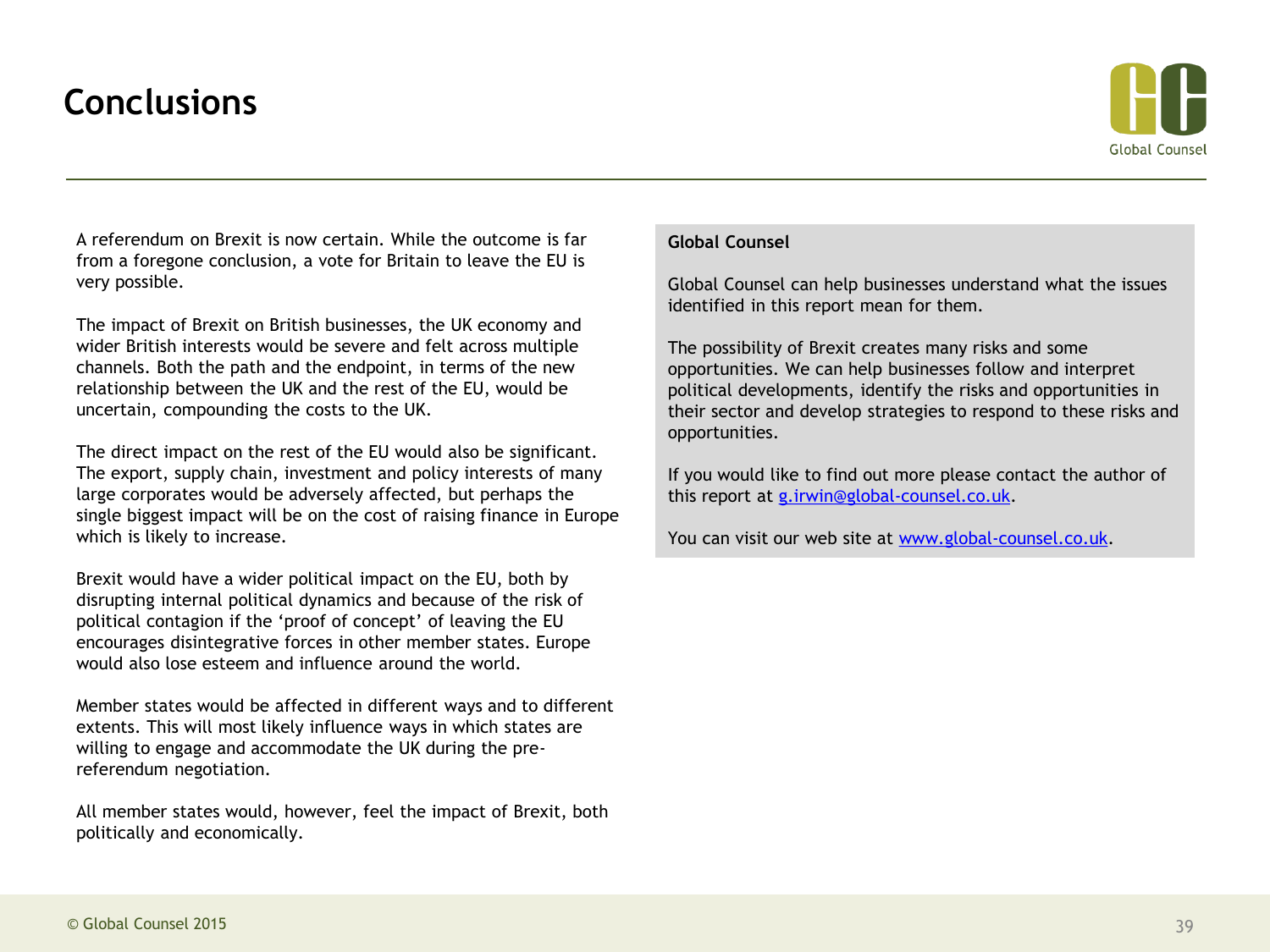### **Endnotes**

![](_page_39_Picture_1.jpeg)

#### **Trade within Europe**

(1) CER, The Economic Consequences of Leaving the EU, June 2014; (2) Aussilloux, Boumellassa, Emlinger and Fontagné, The Economic Consequences for the UK and the EU of Completing the Single Market, BIS Economics Paper, February 2011; <sup>(3)</sup> Harris and Li, Firm Level Empirical Study of the Contribution of Exporting to UK Productivity Growth, UKTI, 2007; <sup>(4)</sup> CBI, Our Global Future, November 2013 (using the World Input–Output Database); (5) IMF, WEO database; (6) GC calculations, data from ONS, The Pink Book, 2014; (7) ONS, The Pink Book, 2014; <sup>(8)</sup> GC calculations, data from ONS, The Pink Book, 2014; <sup>(9)</sup> GC calculations, data from ONS, The Pink Book, 2014; (10) OECD-WTO Trade in Value Added database

#### **Foreign direct investment**

 $(1)$  GC calculations, with data from ONS;  $(2)$  CBI/YouGov, June-July 2013; (3) EY's Attractiveness Survey, UK 2014; <sup>(4)</sup> HM Government, Review of the Balance of Competences between the UK and the EU: The Single Market, July 2013; <sup>(5)</sup> GC calculations, with data from ONS

#### **Liberalisation and regulation**

(1) Open Europe, Still out of Control? Measuring Eleven Years of EU Regulation, June 2010; (2) HM Government, Review of the Balance of Competences between the UK and the EU: Single Market - Free Movement of Goods, February 2014; (3) Open Europe, Briefing Note, October 2013; <sup>(4)</sup> CER, The Economic Consequences of Leaving the EU, June 2014; (5) OECD Indicators of Productivity and Long Term Growth

#### **Industrial policy**

(1) HM Government, Review of the Balance of Competences between the UK and the EU: Research and Development; <sup>(2)</sup> Sixth FP7 Monitoring Report, August 2013; (3) CBI/YouGov, June-July 2013; (4) Burnside, What Would a Brexit Mean for EU Competition Policy, CER, September 2013

#### **Immigration**

(1) CBI/YouGov, June-July 2013; (2) UK Commission for Employment and Skills, Labour market projections for the UK, February 2015; (3) OBR, Fiscal Sustainability Report, July 2013; <sup>(4)</sup> Dustmann and Frattini, The Fiscal Effects of Immigration to the UK', UCL Centre for Research and Analysis of Migration, November 2013; (5) CER, The Economic Consequences of Leaving the EU, June 2014; (6) CER, The Economic Consequences of Leaving the EU, June 2014

#### **Financial services**

(1) TheCityUK, Key Facts About EU Financial and Related Professional Services, April 2014; (2) Deutsche Bank Research, A Future in the EU?, EU Monitor, September 2014

#### **Trade policy**

 $(1)$  European Commission memo/13/1080, December 2013;  $(2)$  HM Government, Review of the Balance of Competences between the UK and the EU: Single Market - Free Movement of Goods, February 2014; (3) IMF WEO database; (4) GC calculations using World Bank data

#### **International influence**

(1) CBI/YouGov, June-July 2013; (2) OECD web site

#### **Budget**

 $(1)$  OBR, Transactions with the European Union, 2014;  $(2)$  CER, The Economic Consequences of Leaving the EU, June 2014; (3) European Commission web site; (4) European Commission web site

#### **Uncertainty**

 $(1)$  EY's Attractiveness Survey, UK 2014;  $(2)$  The City UK and Ipsos MORI, The City Speaks, August-October 2013; (3) ING Financial Markets Research, Ready for Brexit, February 2015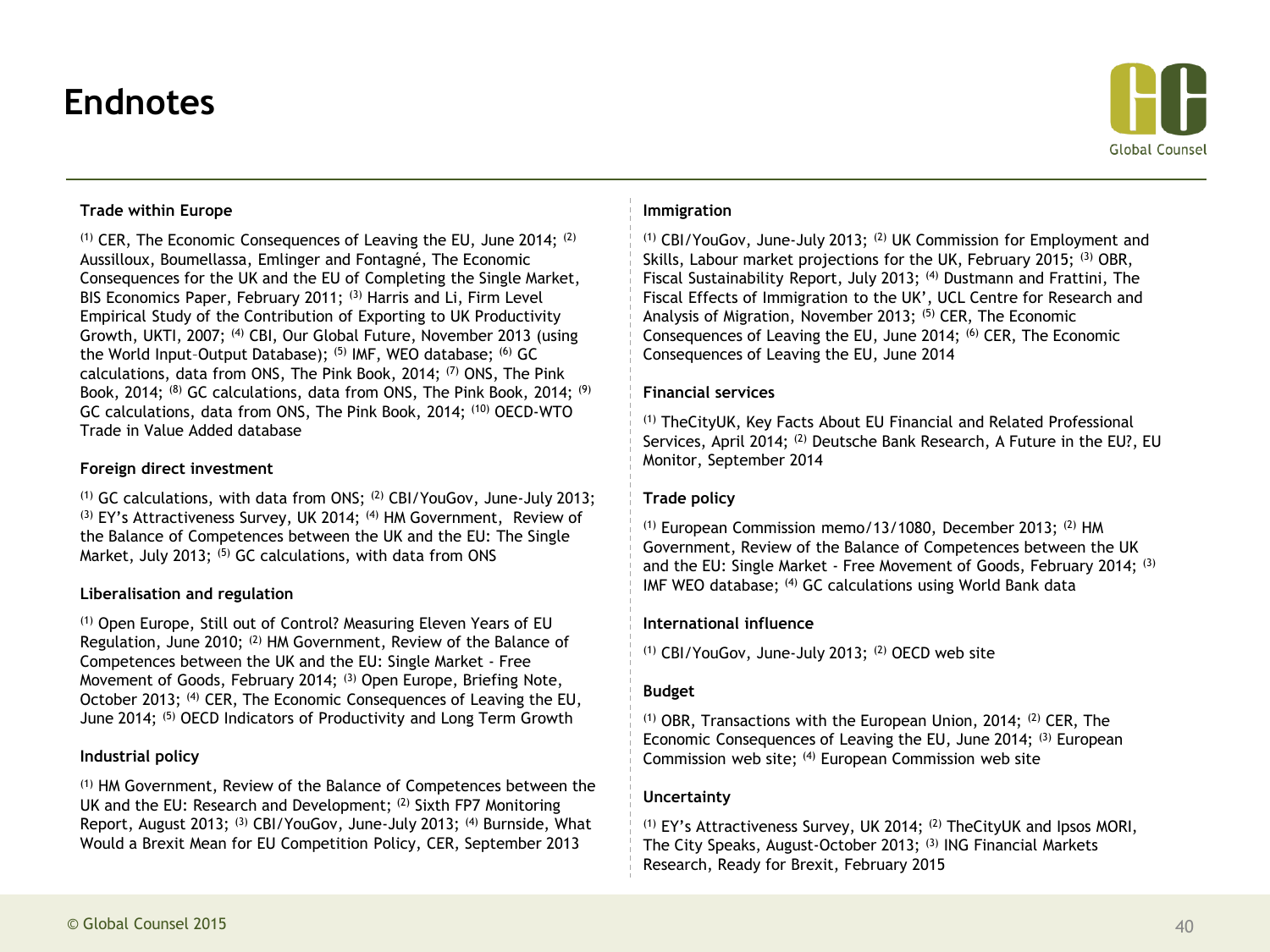### **Endnotes**

![](_page_40_Picture_1.jpeg)

#### **Netherlands**

(1) ONS, IMF WEO, GC calculations; (2) Unilever: www.unilever.com/contact/unilever-registered-offices, www.shell.com/global/aboutshell/at-a-glance, Philips: www.philips.co.uk/about/company/philipsintheunitedkingdom; (3) ONS Pink Book 2014; (4) Bank of England

#### **Ireland**

(1) ONS, including the Pink Book 2014, IMF WEO, GC calculations; (2) Ulster Bank: http://group.ulsterbank.com/about-us/companyoverview.ashx; (3) ONS

#### **Cyprus**

(1) ONS, IMF WEO, GC calculations; (2) Bank of England, IMF WEO, GC calculations; (3) ONS, speech by the Minister for Europe in the UK government: https://www.gov.uk/government/speeches/cyprus-timeto-seize-the-moment; (4) EU barometer, autumn 2014

#### **Sweden**

 $(1)$  ONS, including the Pink Book 2014, IMF WEO, GC calculations;  $(2)$ Vattenfall: http://corporate.vattenfall.co.uk/about-vattenfall/newsand-media/press-releases/press-releases-import/uk-jobs-boost-as-halfbillion-onshore-wind-power-investment-given-green-light/

#### **Belgium**

(1) ONS Pink Book 2014, IMF WEO, GC calculations; (2) IMF WEO; (3) ONS, IMF WEO, GC calculations; <sup>(4)</sup> Bank of England; <sup>(5)</sup> EU barometer, autumn 2014

#### **Germany**

(1) ONS, including the Pink Book 2014, IMF WEO, GC calculations; (2) ONS, GC calculations; (3) BMW Group: www.bmw.co.uk/en\_GB/footer/publicationslinks/aboutus.html#aboutus, RWE and E.ON: www.nationwideutilities.com/energy-suppliers.html, BASF: www.basf.co.uk/ecp1/BASF\_UK\_Ireland; (4) ONS, IMF WEO, GC calculations; (5) Financial Times 18 May 2015; (6) Deutsche Bank Research, "A future in the EU?", September 2014

#### **Spain**

(1) Ferrovial: www.ferrovial.com/en/business-lines/airports/, Iberdrola: www.nationwideutilities.com/energy-suppliers.html, International Airlines Group:

www.iairgroup.com/phoenix.zhtml?c=240949&p=aboutoverview, OFT 2013; (2) ONS; (3) ONS Pink Book 2014, IMF WEO, GC calculations; (4) British government: www.gov.uk/government/priority/supportingbritish-nationals-in-spain ; (5) ONS; (6) IMF WEO

#### **France**

(1) ONS, IMF WEO, GC calculations; (2) EDF Energy: www.edfenergy.com/energy/nuclear-new-build-projects/hinkley-pointc, AREVA: http://uk.areva.com/EN/home-580/operations-in-nuclearand-renewable-energies-areva-uk.html, Airbus Group: www.airbus.com/company/worldwide-presence/airbus-in-uk/, Alstom: www.alstom.com/countries/uk/, Saint-Gobain: www.saintgobain.co.uk/about-us/; (3) ONS Pink Book 2014, IMF WEO, GC calculations; (4) Bank of England, IMF WEO, GC calculations; (5) BNP Paribas: www.bnpparibas.co.uk/en/bnp-paribas/brandssubsidiaries/bnp-paribas-uk/; (6) ONS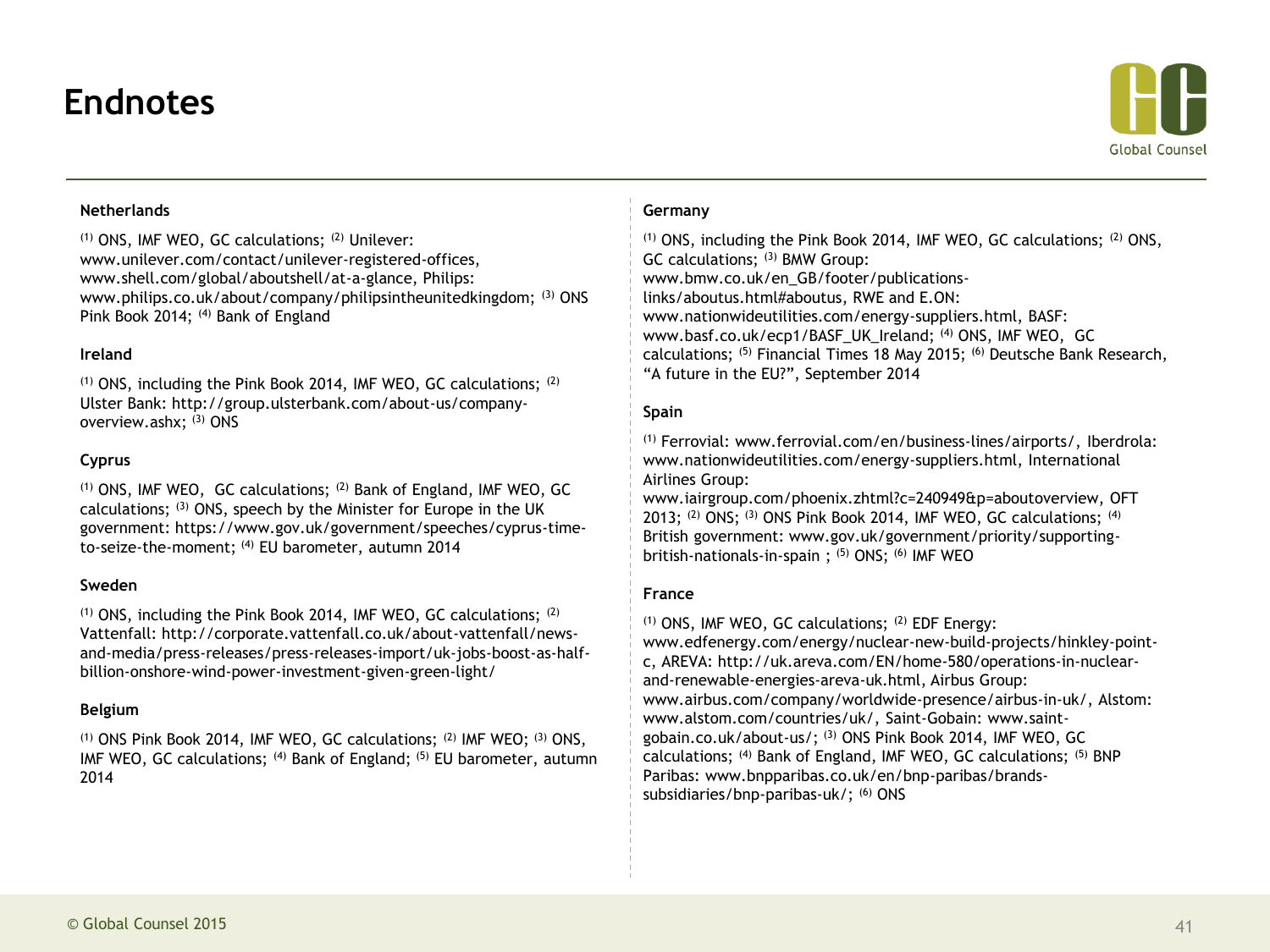### **Endnotes**

![](_page_41_Picture_1.jpeg)

#### **Poland**

(1) ONS ; (2) International Fund for Agricultural Development, "Sending Money Home: European flows and markets", June 2015; (3) ONS Pink Book 2014, IMF WEO, GC calculations; <sup>(4)</sup> European Commission

#### **Italy**

(1) ONS, including the Pink Book 2014, IMF WEO, GC calculations; (2) UniCredit: www.unicreditgroup.eu/en/banking-group/businessmodel/corporate---investment-banking/united-kingdom.html, Intesa Sanpaolo:

www.group.intesasanpaolo.com/scriptIsir0/si09/contentData/view/Broc hure\_istituz\_en.pdf?id=CNT-04-00000000418CF&ct=application/pdf; (3) EU barometer, autumn 2014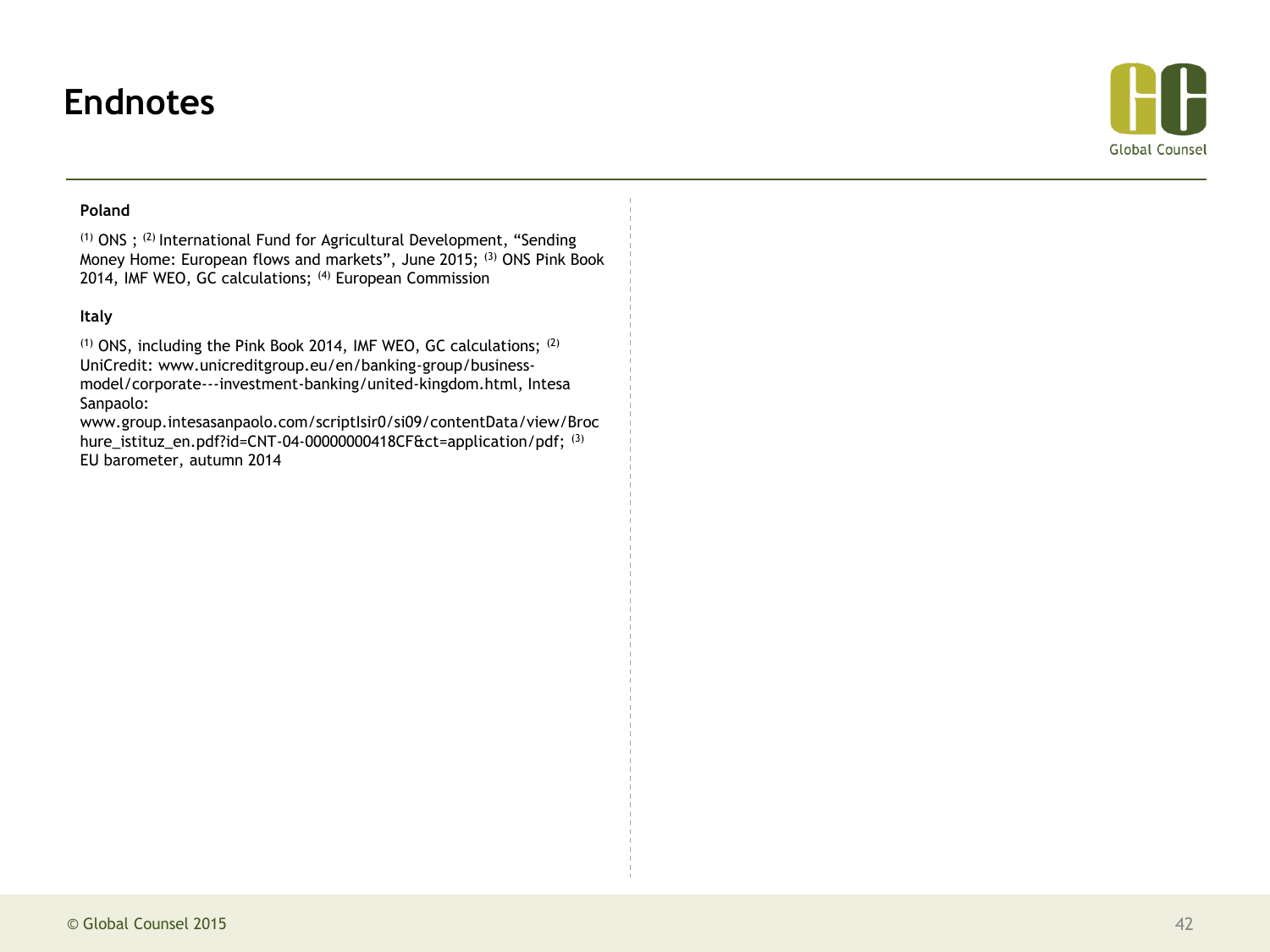### **Image credits**

Cover image: Chancellor Angela Merkel in London - German Embassy London/Flickr, CC BY 2.0 Inside image: EXIT C.P.Storm/Flickr, CC BY 2.0